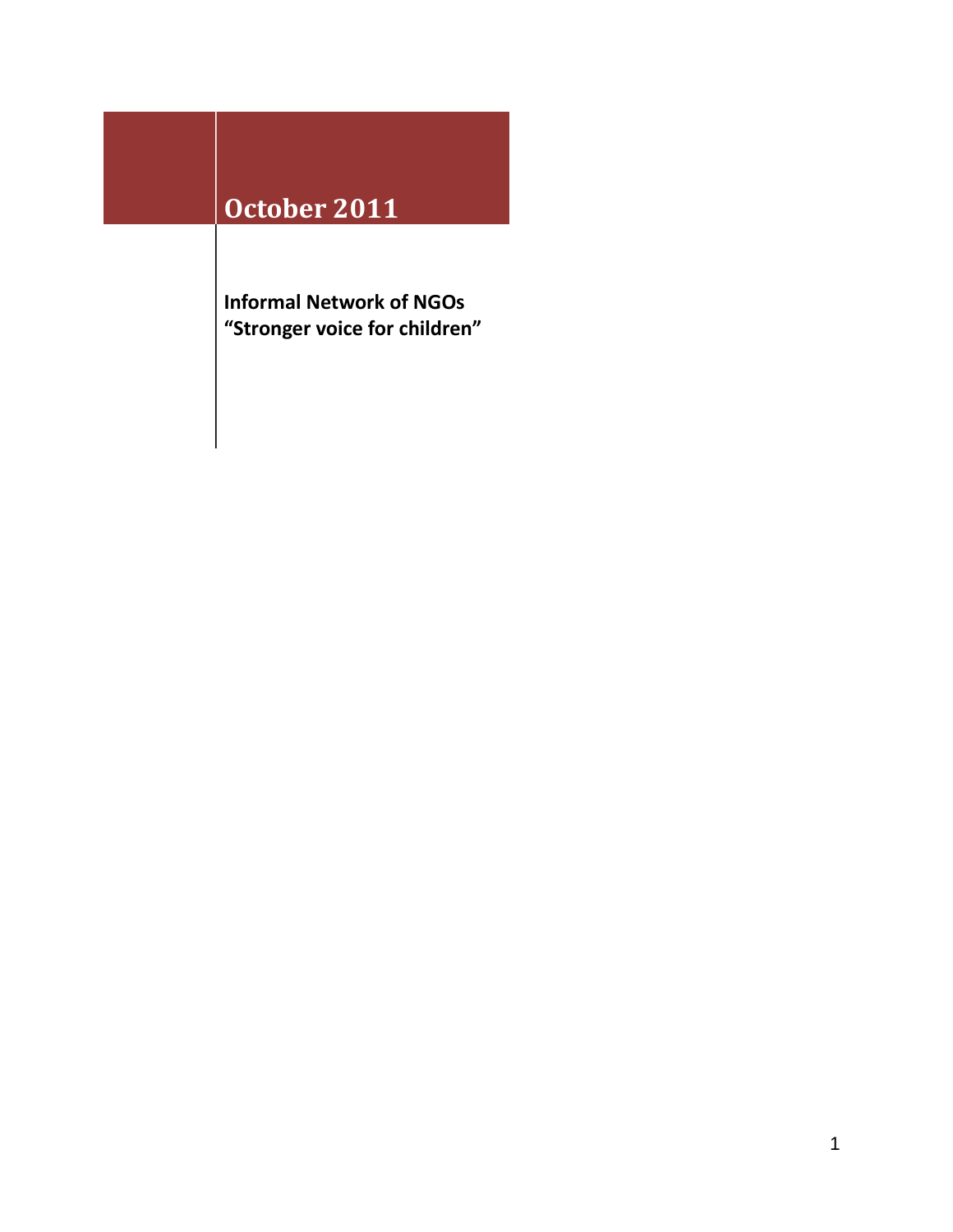# **ALTERNATIVE REPORT ON CHILD RIGHTS SITUATION IN BIH FOR THE PERIOD 2005-2011**

With the support of Save the Children Norway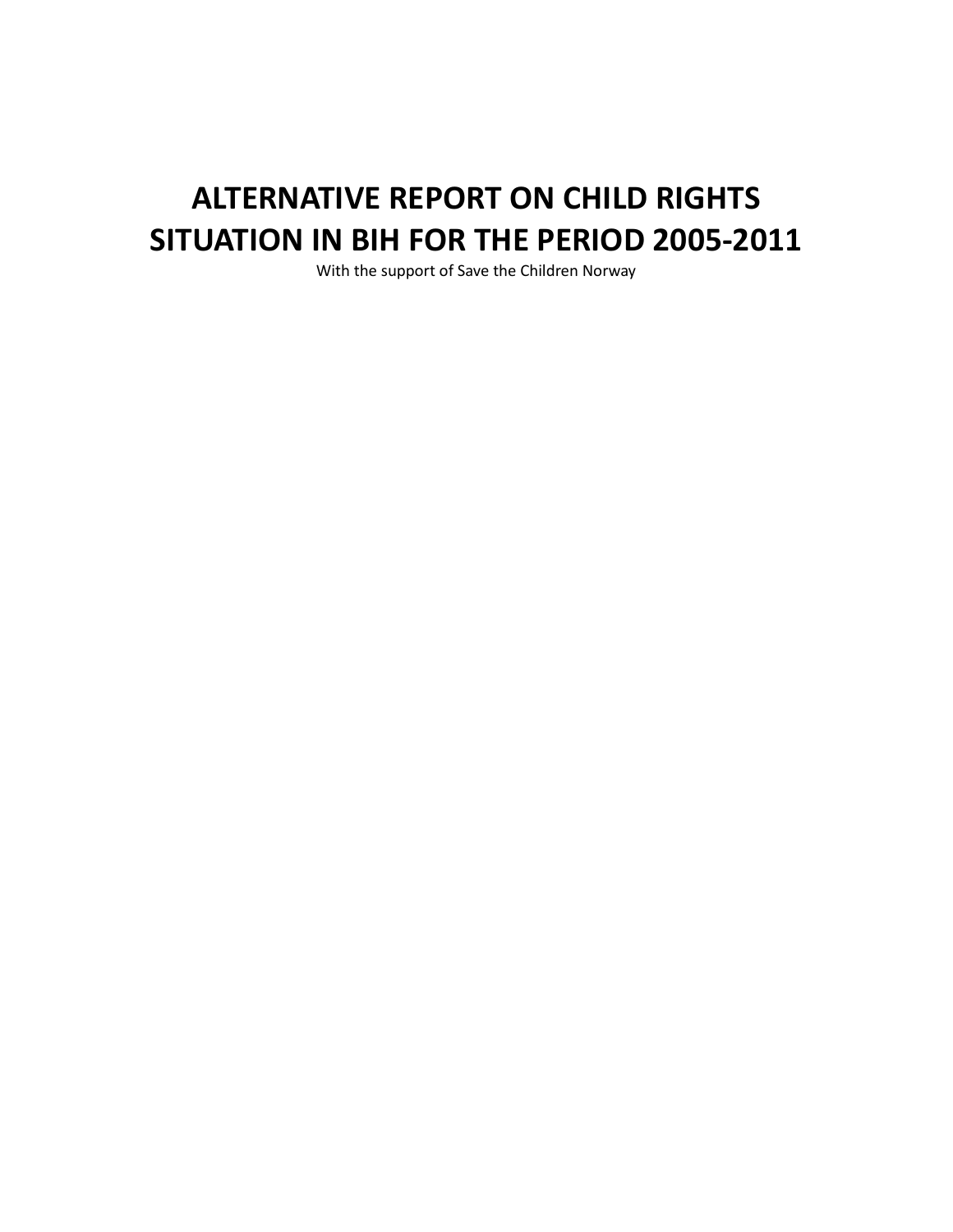## **Contents**

| National action plan for children - (recommendations 10 and 11)5                                                                                                                                                                                             |  |  |
|--------------------------------------------------------------------------------------------------------------------------------------------------------------------------------------------------------------------------------------------------------------|--|--|
|                                                                                                                                                                                                                                                              |  |  |
|                                                                                                                                                                                                                                                              |  |  |
|                                                                                                                                                                                                                                                              |  |  |
|                                                                                                                                                                                                                                                              |  |  |
|                                                                                                                                                                                                                                                              |  |  |
| Training/public information regarding CRC - (recommendations 22, 23, 24)6                                                                                                                                                                                    |  |  |
|                                                                                                                                                                                                                                                              |  |  |
|                                                                                                                                                                                                                                                              |  |  |
|                                                                                                                                                                                                                                                              |  |  |
|                                                                                                                                                                                                                                                              |  |  |
|                                                                                                                                                                                                                                                              |  |  |
|                                                                                                                                                                                                                                                              |  |  |
|                                                                                                                                                                                                                                                              |  |  |
|                                                                                                                                                                                                                                                              |  |  |
| IV FAMILY ENVIRONMENT AND ALTERNATIVE FORMS OF CARE FOR CHILDREN. 8                                                                                                                                                                                          |  |  |
|                                                                                                                                                                                                                                                              |  |  |
|                                                                                                                                                                                                                                                              |  |  |
| Alternative forms of care for children without parental care - (recommendations 40                                                                                                                                                                           |  |  |
| Violence, abuse, neglect and maltreatment - (recommendations 42 and 43)9                                                                                                                                                                                     |  |  |
| V BASIC HEALTH AND SOCIAL WELFARE OF THE CHILDREN11                                                                                                                                                                                                          |  |  |
| Health care and access to health care services (recommendation 49)11                                                                                                                                                                                         |  |  |
|                                                                                                                                                                                                                                                              |  |  |
| The Strategy "The Youth and the Health" has been developed in the Federation of<br>BIH and RS in 2009, while the development of the Strategy of the youth and the<br>health is the fulfillment of the social care for the health of the youth and as such it |  |  |
| makes a basis for the implementation of the Policy for the health of the youth                                                                                                                                                                               |  |  |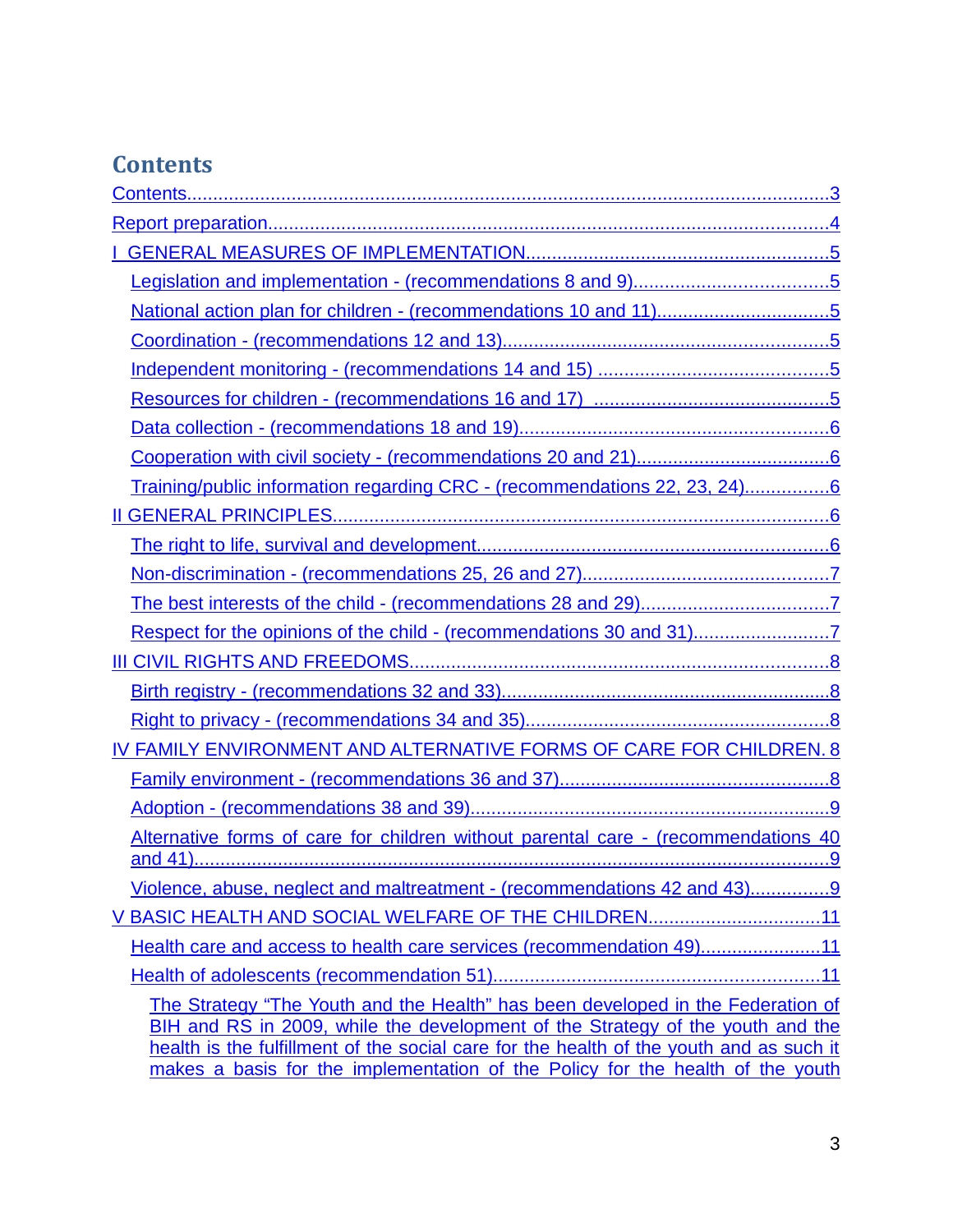| adopted by entities. The Strategy foresees many improvements in this field of life of                                                                                                                                                                                                                                                                                                                                                                                                                                                                                                                                                                                                                                                                                                                                                                                                                                                                                                                                                                                                                            |
|------------------------------------------------------------------------------------------------------------------------------------------------------------------------------------------------------------------------------------------------------------------------------------------------------------------------------------------------------------------------------------------------------------------------------------------------------------------------------------------------------------------------------------------------------------------------------------------------------------------------------------------------------------------------------------------------------------------------------------------------------------------------------------------------------------------------------------------------------------------------------------------------------------------------------------------------------------------------------------------------------------------------------------------------------------------------------------------------------------------|
| the youth and it remains to be seen whether it would be implemented. 11                                                                                                                                                                                                                                                                                                                                                                                                                                                                                                                                                                                                                                                                                                                                                                                                                                                                                                                                                                                                                                          |
|                                                                                                                                                                                                                                                                                                                                                                                                                                                                                                                                                                                                                                                                                                                                                                                                                                                                                                                                                                                                                                                                                                                  |
|                                                                                                                                                                                                                                                                                                                                                                                                                                                                                                                                                                                                                                                                                                                                                                                                                                                                                                                                                                                                                                                                                                                  |
| Children with various forms of development difficulties (recommendation 46)12                                                                                                                                                                                                                                                                                                                                                                                                                                                                                                                                                                                                                                                                                                                                                                                                                                                                                                                                                                                                                                    |
|                                                                                                                                                                                                                                                                                                                                                                                                                                                                                                                                                                                                                                                                                                                                                                                                                                                                                                                                                                                                                                                                                                                  |
| VI EDUCATION, LEISURE AND CULTURAL ACTIVITIES OF CHILDREN13                                                                                                                                                                                                                                                                                                                                                                                                                                                                                                                                                                                                                                                                                                                                                                                                                                                                                                                                                                                                                                                      |
|                                                                                                                                                                                                                                                                                                                                                                                                                                                                                                                                                                                                                                                                                                                                                                                                                                                                                                                                                                                                                                                                                                                  |
|                                                                                                                                                                                                                                                                                                                                                                                                                                                                                                                                                                                                                                                                                                                                                                                                                                                                                                                                                                                                                                                                                                                  |
|                                                                                                                                                                                                                                                                                                                                                                                                                                                                                                                                                                                                                                                                                                                                                                                                                                                                                                                                                                                                                                                                                                                  |
|                                                                                                                                                                                                                                                                                                                                                                                                                                                                                                                                                                                                                                                                                                                                                                                                                                                                                                                                                                                                                                                                                                                  |
|                                                                                                                                                                                                                                                                                                                                                                                                                                                                                                                                                                                                                                                                                                                                                                                                                                                                                                                                                                                                                                                                                                                  |
|                                                                                                                                                                                                                                                                                                                                                                                                                                                                                                                                                                                                                                                                                                                                                                                                                                                                                                                                                                                                                                                                                                                  |
| The network of those who survived mines in BiH has so far helped 2,300 persons<br>injured by mines and works in continuity on informing the youth about mine jeopardy at<br>some parts of BiH. When it comes to the issue of mines, BIH is still the most vulnerable                                                                                                                                                                                                                                                                                                                                                                                                                                                                                                                                                                                                                                                                                                                                                                                                                                             |
| Economic exploitation and children living on the streets - (recommendation 66)14                                                                                                                                                                                                                                                                                                                                                                                                                                                                                                                                                                                                                                                                                                                                                                                                                                                                                                                                                                                                                                 |
|                                                                                                                                                                                                                                                                                                                                                                                                                                                                                                                                                                                                                                                                                                                                                                                                                                                                                                                                                                                                                                                                                                                  |
| Sexual exploitation and trafficking - (recommendations 70, 71 and 72)15                                                                                                                                                                                                                                                                                                                                                                                                                                                                                                                                                                                                                                                                                                                                                                                                                                                                                                                                                                                                                                          |
|                                                                                                                                                                                                                                                                                                                                                                                                                                                                                                                                                                                                                                                                                                                                                                                                                                                                                                                                                                                                                                                                                                                  |
|                                                                                                                                                                                                                                                                                                                                                                                                                                                                                                                                                                                                                                                                                                                                                                                                                                                                                                                                                                                                                                                                                                                  |
| Compared with the previous report, it could be noticed that some progress has<br>been made at all places populated by Roma people. However, this progress is still<br>insufficient for the piled problems Roma population is facing with. At the beginning<br>of 2007, several Roma nongovernmental organizations led by the BiH Council of<br>Roma people and with the financial and expert support from international<br>organizations and donors, carried out a relevant research regarding the life of<br>Roma population in BiH, with a special accent on housing, employment and some<br>other segments falling under fields of existence of this ethnic minority. The most<br>precious data from this research is the number of Roma population in the territory<br>of Bosnia and Herzegovina. The research has shown that at least 76,000 Roma<br>people have lived in BiH in 2007. The data collected during this research<br>unambiguously imply that although Roma people are the biggest ethnic minority in<br>BiH, they are also the most socially vulnerable minority, according to all parameters |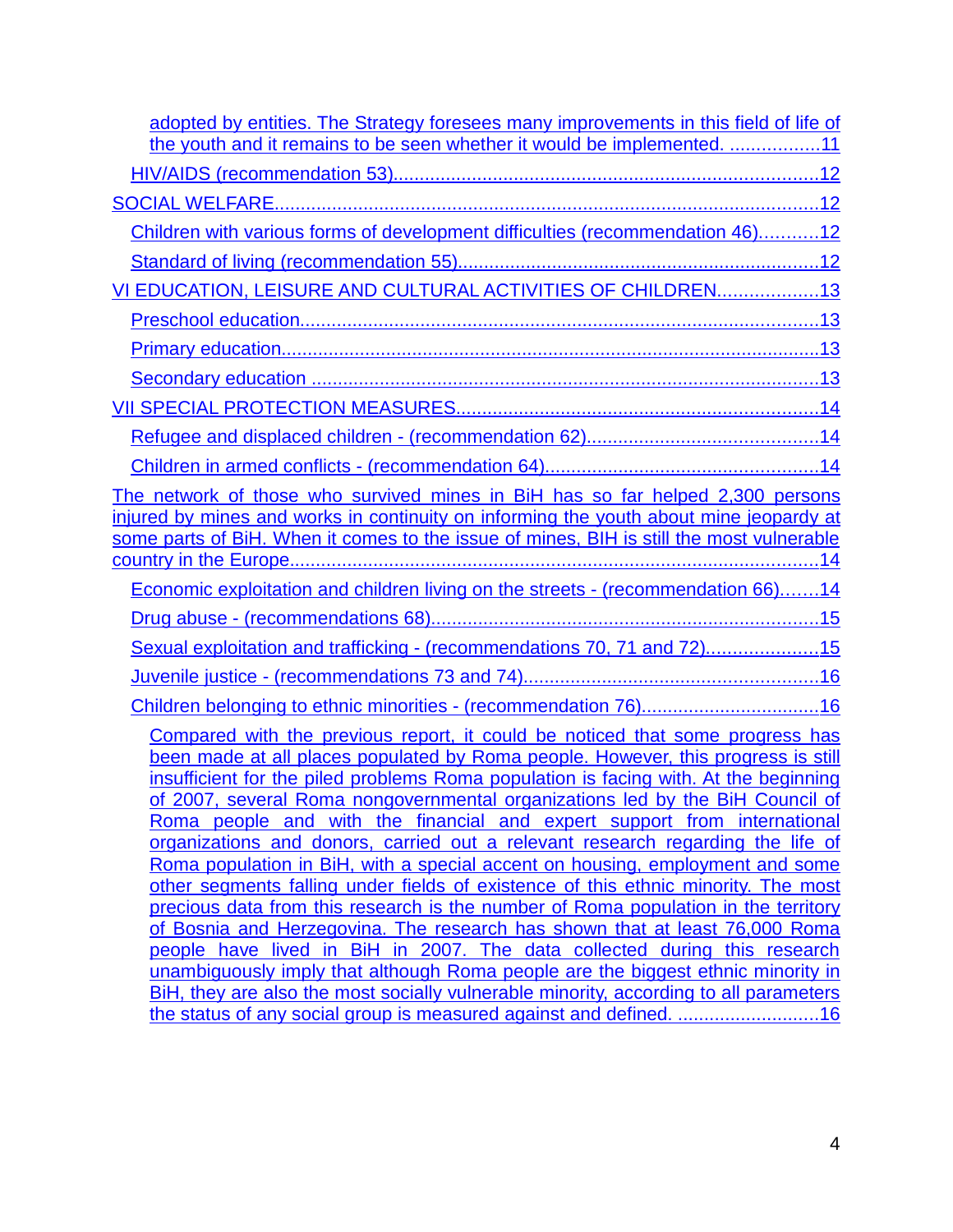## **Report preparation**

This Report represents a joint effort and product of activities by informal coalition of the advanced NGOs, whose work is based on rights of children.

The Coalition consists of 13 NGOs from Bosnia and Herzegovina: "Agencija Lokalne Demokratije" – "Local Democracy Agency" from Sarajevo, Budimo aktivni" – "Let`s Be Active" from Sarajevo, "Budućnost" – "The Future" from Modriča, "Naša Djeca" – "Our Children" from Sarajevo, "Naša Djeca" – "Our Children" from Zenica, "Sretni Romi" – "Happy Roma" from Tuzla, "Step by Step" from Sarajevo, "Svitac" – "The Firefly" from Brčko, "Svjetionik" – "The Lighthouse" from Prijedor, "Sunce Nam Je Zajedničko" – "We Share the Same Sun" from Trebinje, Udruženje za pomoć mentalno nedovoljno razvijenih lica Banja Luka - Association for helping mentally insufficiently developed persons – Banja Luka, Zdravo da ste/Hi Neighbor-Banja Luka and Zemlja djeca - "Land of children" from Tuzla. The acknowledgements and results were the base of all 13 organizations and also they were the results of the seven-year long implementation monitoring process of the UN Convention on rights of the child in BiH which was realized by "Our children" from Sarajevo and "Hi Neighbour" from Banja Luka.

For the purpose of this Report and within the project "Children and NGOs Monitor the Status of Child Rights in Bosnia and Herzegovina" opinions and stances were collected from 2528 children from 23 cities across Bosnia and Herzegovina ( $8<sup>th</sup>$  and  $9<sup>th</sup>$  graders of primary schools and  $1<sup>st</sup>$  and  $2<sup>nd</sup>$  graders of secondary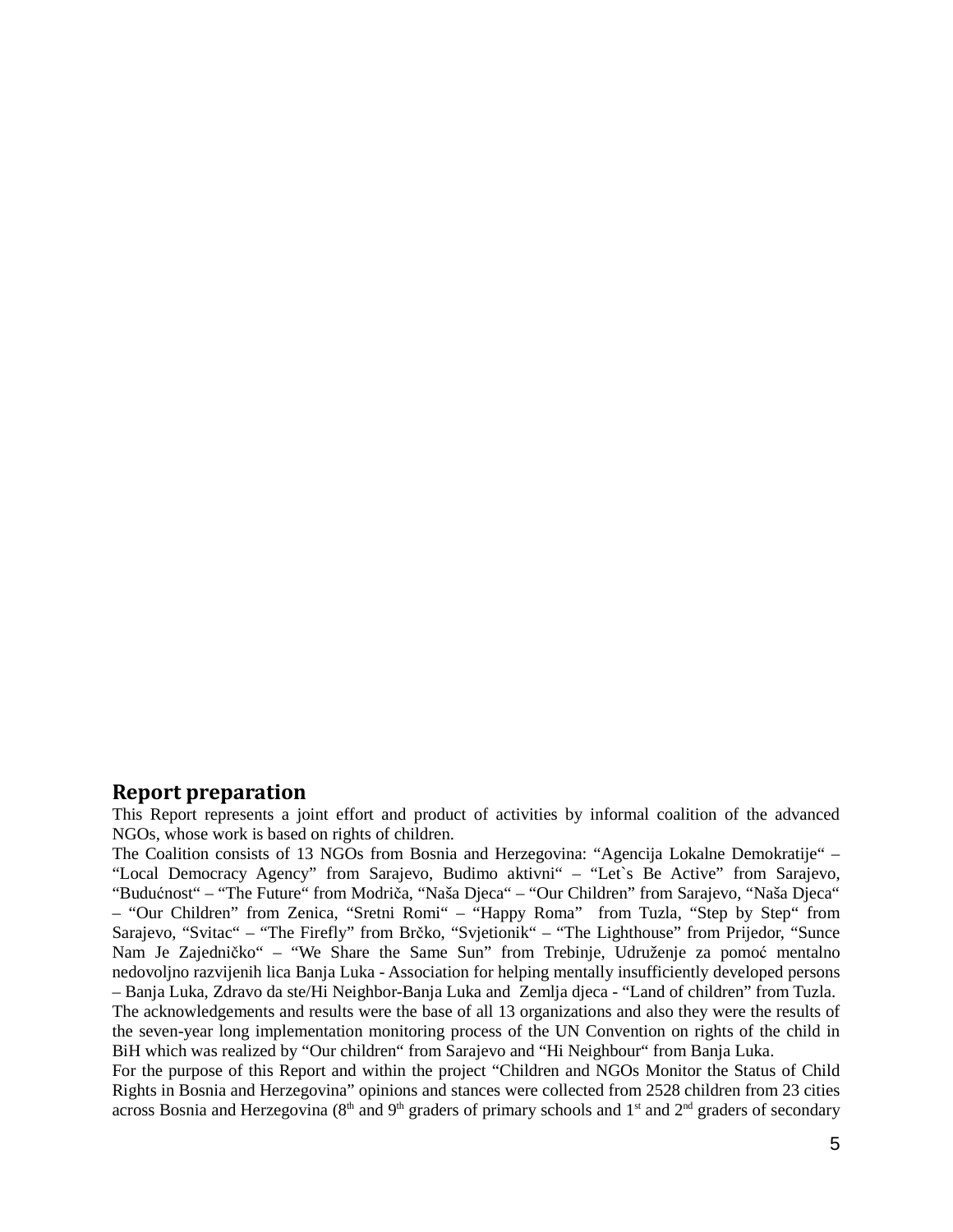schools). The Report is structured in the way so it follows theme sections of the UN Convention on rights of the child, responding to recommendations that the UN Committee provided upon review of the Initial Report on the implementation of the Convention in Bosnia and Herzegovina.<sup>1</sup>

Besides this, the Coalition of NGOs` Report is a look back of the governments "First Bosnia and Herzegovina Periodical Report on Implementation of the Convention on Child rights", submitted to the UN Committee for child rights in 2009.

## **I GENERAL MEASURES OF IMPLEMENTATION**

## **Legislation and implementation - (recommendations 8 and 9)**

The Bosnia and Herzegovina Periodical Report did not provide us with a complete overview regarding the role of the State with the aim to ensure application of principles and provisions of the Convention on rights of the child and the adopted laws regulating principles of child protection in accordance with the Article 4 of the CRC. The situation concerning the unbalanced implementation of the legislation referring to child protection is still unchanged in Bosnia and Herzegovina.

The policies and legislation which are enacted at the level of BH stay different when it comes to implementation because they are often modified by decisions and regulations brought at the lower authority levels (for example: the decision on abolishing the payment of child income or other emoluments until the financial conditions are acquired and many other).Still, we need to highlight that majority of laws either at the state, entity or at the cantonal level and the level of Brčko District have been harmonised with the standards of the protection of rights of the child as prescribed under the UN Convention on the children's rights. "The Study of the System of National Integrity"<sup>2</sup> points at numerous newly-adopted laws in BH, which were framed according to experience of good international practices.

However, the previous practice to define child per various age against various legal provisions has been maintained (junior juvenile, senior juvenile, etc). One of the key issues is the un-established mechanism for the implementation of legislation and absence of accountability for the implementation of the enacted legislation; hence we could say that the existing laws represent a good framework even though they have an unbalanced realisation. Institution of Human Rights Ombudsman/Ombudsmen conducted an analysis in 2009 on harmonization of laws with the UN Convention on child rights in Bosnia and Herzegovina, which was submitted to every institution in our country. After that the Ministry of Human Rights and Refugees formed a group whose purpose was to adjust the regulations of domestic legislation with the Coalition of child rights. During the course of 2007, the request to withdraw reservation from Article 9 of the CRC was accepted and it was forwarded to adoption procedure. At the end of May 2008, the Bosnia and Herzegovina Council of Ministers withdrew reservation on this Article, which points at an inadmissible tediousness of the administration.

## **National action plan for children - (recommendations 10 and 11)**

The BH Periodical Report on the status of child rights did not refer to the Action Plan for Children and its realization in the period between the two reports.The monitoring of the implementation of the BH Action Plan for Children from 2002 to 2010 is under the authority of the BH Council for Children.

By the end of 2006, the BH Council for Children had a mobilizing role in promoting the protection of child rights and in some cases it played a preventive role. Many questions were raised, there were many recommendations and initiatives of great interest for the children (the making of the Report on violence

<sup>1</sup> Committee has discussed the initial report of BiH during 1030. and 1031. sessions (CRC/C/SR.1030 and 1031), held on 19th of May 2005, and adopted concluding observations on session 1052, held on 3rd June, 2005.

<sup>2</sup> "The Study of the System of National Integrity", Transparency International BiH, Banja Luka,2007.g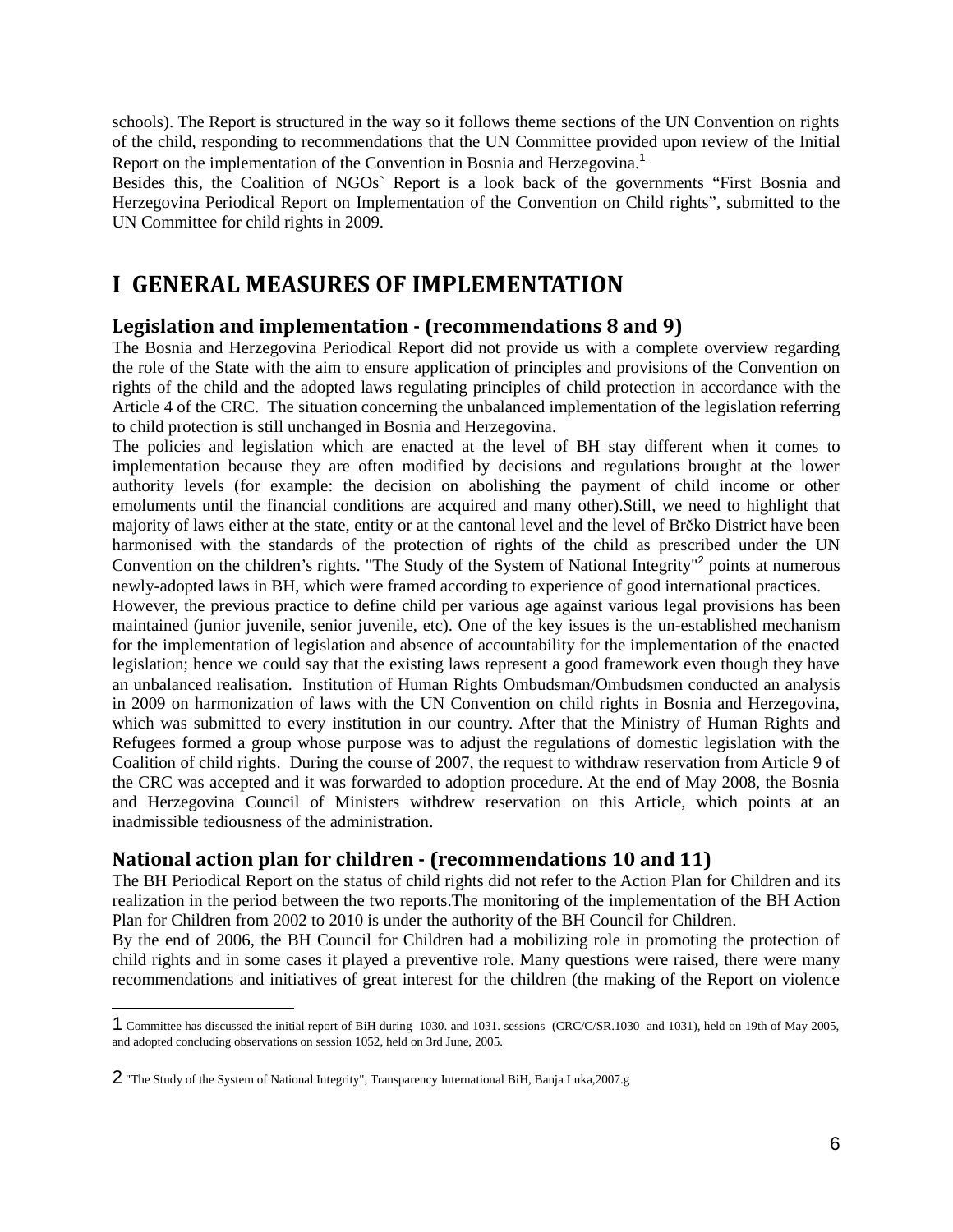against children lobbied to remove the reserve from the article 9 CRC, it also encouraged and participated in the making of the strategies against violence against children, fight against drugs, domestic violence and peer violence). The conducted activities were achieved through so-called specialized working groups consisting of prominent experts in specific fields. A decision was brought in 2007 to revise the Action Plan for Children, while the 2008 saw the enactment of the Revised Bosnia and Herzegovina Action for Children. The changes in the Action Plan (AP) were guided by the objectives of the World Summit for Children, the recommendations of the UN Committee for Children, which Bosnia and Herzegovina obtained after the submission of the First Country Report on the Status of Child Rights in Bosnia and Herzegovina was finalized. The new AP for children for the period from 2011 to 2014 was adopted by the Council of Ministers in mid-July 2011.The Action Plan contains an overview of activities, people representing the work and deadlines for their implementation and it is focused, among other things, on health improvement of mothers and their children, improvement of health care with the emphasis on the development of prima health care, the educational system, achieving harmonization of social security rights in Bosnia and Herzegovina with special emphasis on children from vulnerable groups.

#### **Coordination - (recommendations 12 and 13)**

During the reporting period, the Council of Ministers has failed to respect recommendations of the Committee for Child Rights that the Council of Children should be strengthened with adequate human and financial resources. The Bosnia and Herzegovina Council for Children is the sole advisory body in charge of creating children-related policies and coordinating activities and their implementation and also it is in charge of monitoring the implementation of the BH Action Plan for Children for the period 2002 – 2010. The minimal activities from the domain of the work of the Council for Children in the period during 2007-2011 were performed owing to efforts by the employees of the Ministry for Human Rights and Refugees, because the re-election of the new members of the Council for Children has not been performed. The RS Government has been developing its own mechanism for protection of the child and the family. Apart from the Fund for Child Protection, the Council for Children of Republic of Srpska<sup>3</sup> and the Ombudsman for Children of RS was formed and the means for their funding came from the official budget of Republic of Srpska.

#### **Independent monitoring - (recommendations 14 and 15)**

The process of unification of the institutions of Bosnia and Herzegovina Ombudsman/Ombudsmen ended with the newly-elected representatives and in accordance with the law on changes and additions of the Law of Ombudsman/Ombudsmen for Human Rights of Bosnia and Herzegovina it formed the Department for the Protection of Child Rights. The vice president of Ombudsman was appointed as the person in charge of this department.

The Ombudsman/Ombudsmen for Human Rights in Bosnia and Herzegovina is a national instrument for the protection of human rights, but besides that the Ombudsman/Ombudsmen for Children was formed at the territory of Republic of Srpska<sup>4</sup>. What is relevant to mention are the research activities these institutions have so far been conducting in the field of protection of child rights and also to mention the publications which helped to bring closer the term of child rights to citizens. However, it is necessary to engage in promotion of the institution of Ombudsman and its function in order to use its potentials as

<sup>3</sup> RS Official gazette, no.66, July 2006

<sup>4</sup> A Law on Ombudsman for Children of Republika Srpska has been adopted by the National Assembly of Republika Srpska (one of two entities in B&H) in 2009 although this initiative was assessed by international agencies as counterproductive to the process of unification of the ombudsman institutions in B&H. This is in particular emphasized in the Report of the Committee to the Honouring of obligations and commitments by member states of the Council of Europe (Doc.11700) and the Resolution No. 1626 Honouring of obligations and commitments of by Bosnia and Herzegovina of the Parliamentary Assembly of the Council of Europe.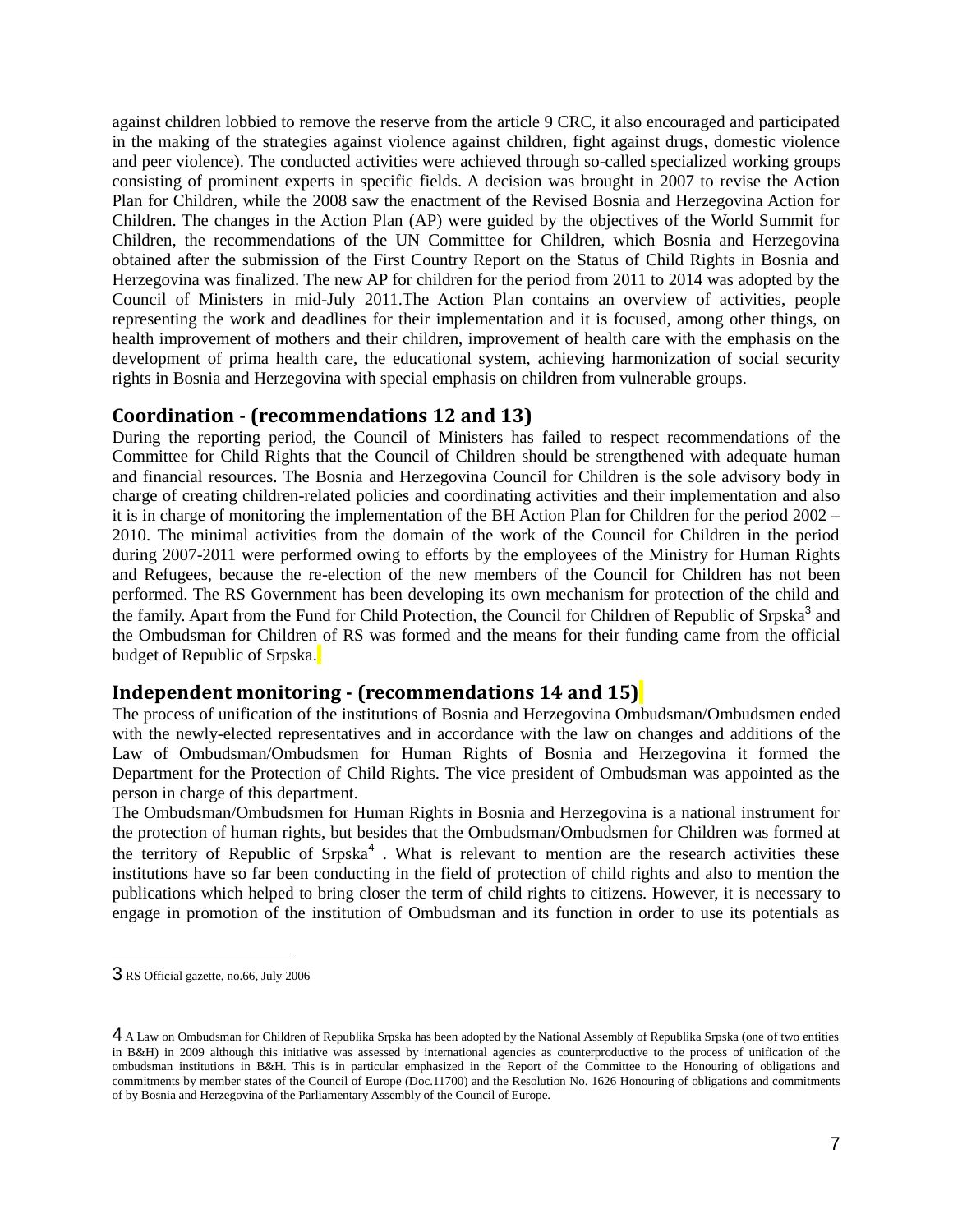much as possible, as well as to resolve for the citizens somewhat confusing situation with the two institutions that share equal responsibility in Republic of Srpska.

#### **Resources for children - (recommendations 16 and 17)**

The Committee for Human Rights stated a concern for the fact that child rights are still being neglected and that there are insufficient funds for the child protection policy.

According to World Bank data, the overview of public expenditure and institutions of Bosnia and Herzegovina from 2006 has shown that the expenditure for social welfare (in relation to gross national income) is at the average level when compared to new EU member states.

When speaking of social welfare and child protection, it is a handicap that 50% of contributions for social welfare refer to contributions for civilian victims of the war and disabled veterans, so it reduces the participation of other vulnerable categories and children. The revised Mid-Term Development Strategy (MTDS) states that Bosnia and Herzegovina spends over 14% of GDP on social welfare, while the average in EU is 19%. The public expenditure in gross domestic product of Republic of Srpska (including expenses for joint institutions) ranged around 40% of GDP in 2008, while the public expenditures in the Federation of Bosnia and Herzegovina (FBiH) was around 60% of GDP.

Apart from this, numerous requests were filed for increase of budget expenditures in 2008, out of which some are realistic and justified (for example: for education), while some are unproductive (for example: for defense). Analyzing the budget of institutions in entities and cantons in BH for 2010, it was established that there had not been any significant reductions of administrative cost and cost of employees in public institutions. Although in the past few years the growth of these costs has caused the budget collapse, it could only be saved by the MMF<sup>5</sup>. Specific problems have surfaced in Federation of BH in the social sector and veterans' population. The laws protecting those categories, which were enacted last year, failed to foresee such a large number of beneficiaries. This resulted in periodic suspension of payment obligations, especially in some financially poor cantons (Srednjobosanski and Tuzla canton). The periodical protests and pressures against the FBIH Government had a negative impact on the budget for children, so it remained at its previous level and in some cantons it was even reduced. The Report "Situation Analysis on Allocation of Funds From the Budget for Children of Bosnia and Herzegovina"<sup>1</sup> has shown that the System of Social Welfare and Child Protection is inadequately financed across Bosnia and Herzegovina. The system in the Republic of Srpska prescribes payment of child allowance depending on the level of income and number of children at the entity level. There are large differences across Federation of Bosnia and Herzegovina, ranging from Sarajevo Canton which apart from providing money designed by Law, it contributes many other payments; to financially poor cantons, where no payments are made for even basic rights.

#### **Data collection - (recommendations 18 and 19)**

Data about the status of child rights are not being collected systematically; neither are they being consolidated for all categories.

The implementation monitoring systems of Convention for child rights at the state level still has not seen a continuous action. There are some initiatives to organize this type of monitoring and data collecting system at the local level through projects such as DevInfo<sup>6</sup>. With the support from UNICEF, twenty NGOs from Bosnia and Herzegovina have been trained for monitoring the status of the child rights at the local level.

<sup>5</sup>Monitoring team consisting of experts from ALDI BiH, in cooperation with Civil Initiatives centres (CCI), trough project ''Trough monitoring of public expenses to more efficient government'',

<sup>6</sup> Implementation of DevInfo data bases on the local level is done by UNICEF in BiH.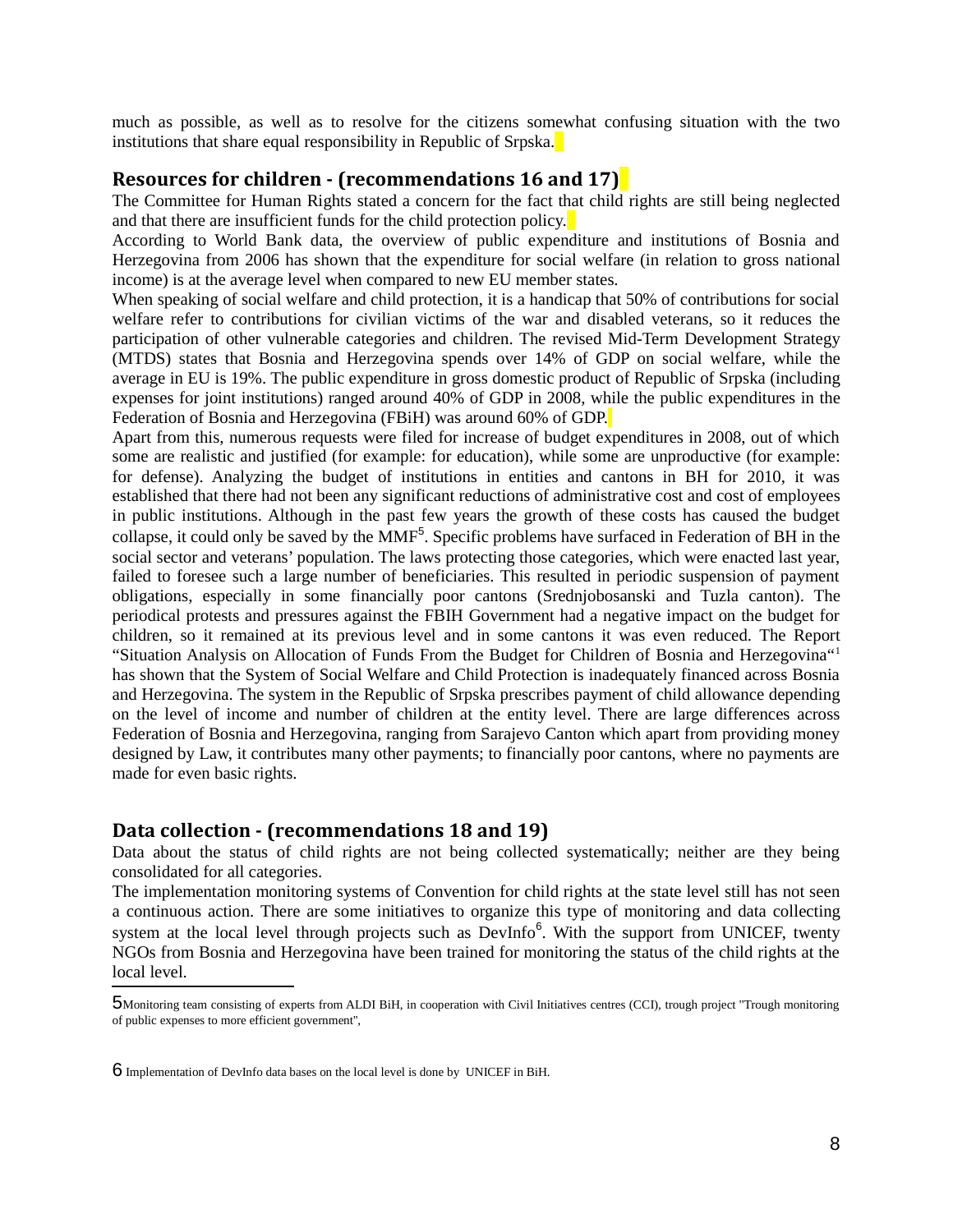The summarized findings of their monitoring have identified already known problems in the society of Bosnia and Herzegovina: non-implementation of laws, non-existence of budget for children, lack of data about children, insufficiently developed cooperation between NGOs and ruling authorities, increase in violence against children, juvenile delinquency is at growth, schools are being equipped but very few investments are contributed for the training of teachers and development of programs, while the level of children's participation is quite low. The one and only continuous monitoring of child rights in BH (which was along with other sources a foundation for this report) was conducted by the organizations "Our children" from Sarajevo and "Hi neighbor" from Banja Luka, in cooperation with 18 schools and with the support of the Save the Children Norway. The population census in BH is a politicized issue and it is entirely uncertain whether it would take place, although the population census represents a possibility for consolidation and data analysis.

## **Cooperation with civil society - (recommendations 20 and 21)**

Committee on Rights of the Child has recommended that the country increases its various forms of cooperation with NGOs when executing their obligations. Bosnia and Herzegovina has committed to implement Ljubljana Declaration which was adopted in 2008. The Declaration refers to the civil society of the states from the region. The aim of this Declaration is to strengthen a dialogue between governmental and nongovernmental sector. When it comes to working with NGO sector it is important to stress that in FBiH, all ministries, government services and municipalities issue public calls for realization of the budget intended for the work of the non-governmental organizations. The problem is that this budget is insufficient for the growing needs of the nongovernmental sector; also those resources are not distributed for the work with adults and children. The protocols on cooperation between government institutions and nongovernmental organizations are becoming increasingly popular.

The fiscal legislation has introduced the same liabilities to nongovernmental organizations as organizations making profit. There are still no incentives regarding financial allocations for humanitarian needs, volunteer work issues, hence we can conclude that resources intended for the maintenance of the nongovernmental sector do not guarantee for this function. The international organizations are still of crucial importance for the upkeep of activities of the nongovernmental sector.

In many economically powerful cities in BH some local authorities show great deal of support for NGO sector, providing them with for example: allocation of workspace free of charge, regular planning of budget resources for the projects contributing to welfare of their citizens (children and young people). The new strategies being developed for the improvement of the status of child rights mainly contain provisions concerning cooperation with the NGOs. In July this year, the Republic of Srpska National Assembly has adopted the Law on volunteering in RS. The volunteering has been accordingly defined as the activity of interest for RS, which contributes to improvement of life quality and development of more humane and equal democratic society. The Article 12 has specifically prescribed liabilities of the organizers regarding hiring of juvenile volunteers. This law represents a significant contribution to development and regulation of civil society. In the last few years in BH there is a considerable networking of the civil society organizations with different objectives: strengthening cooperation between government and NGOs, promotion of inclusive education, child rights, etc).

## **Training/public** *information regarding CRC* **- (recommendations 22, 23, 24)**

The last few years have seen major efforts and progress made in informing overall public about UN Convention on child rights and its provisions protecting the best interest of every single child.

The NGOs have played a major role in with their engagement in extra-curricular activities and cooperation with the educational institutions. They have implemented joint education programs regarding Rights of the Child at many primary schools and pre-schools, but also they were deeply involved in promotional actions and activities within local communities. In this regard, we can highlight a number of activities of BH Ministry of Human Rights and Refugees. These activities were implemented with the assistance of the NGOs at all levels.Isolated and occasional activities such as Child's Week, Day of Adoption of the Convention on the Rights of the Child, Family Day or the Human Rights Day,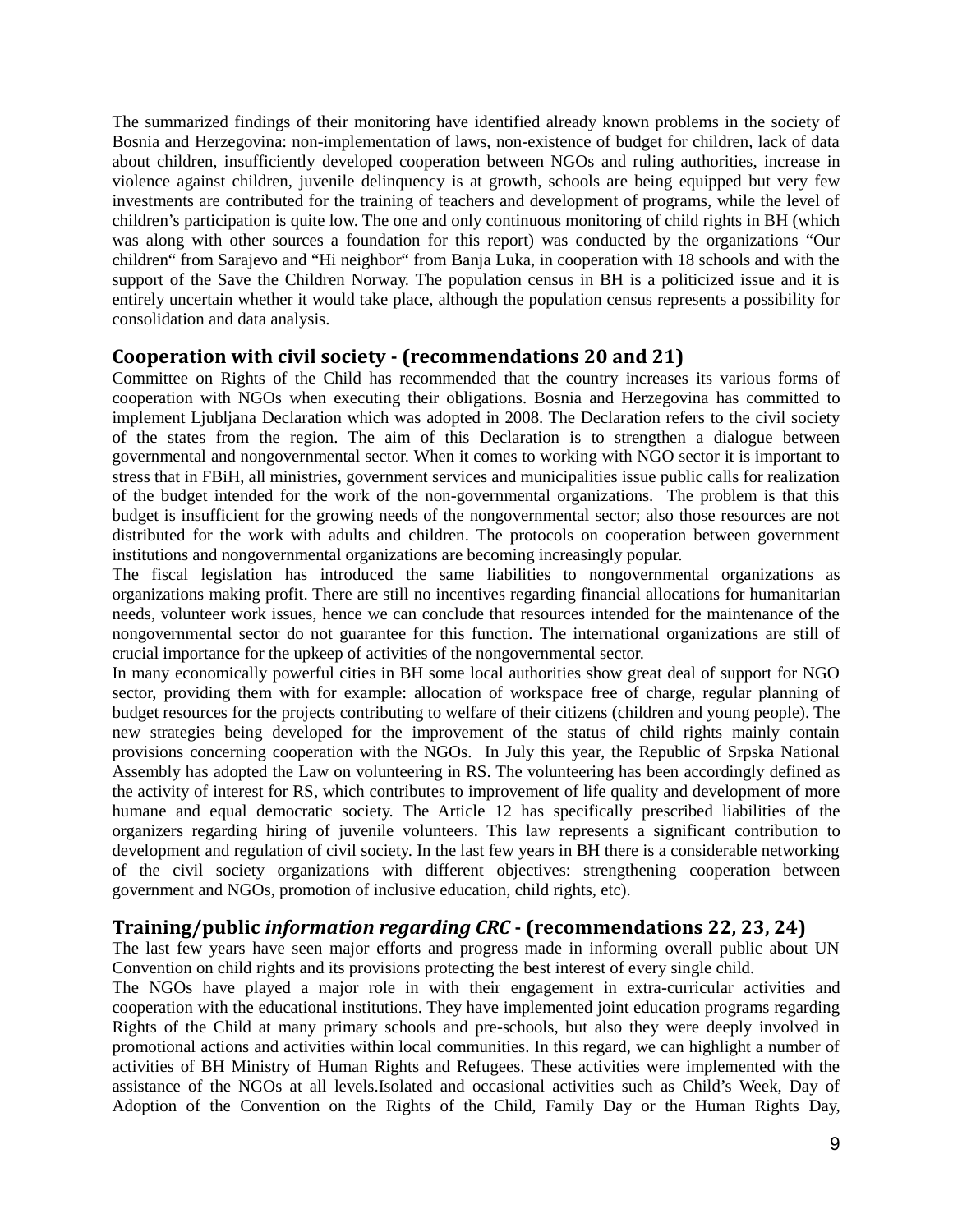presentations and promotions organized on those occasions are of utmost importance for informing. But also the process of making the overall public more sensitive about issues concerned, with an accent on teachers, associates and other experts stands to be very significant. This is an opportunity to also promote a considerable amount of printed materials, leaflets, posters, manuals and literature for children whose production is small and insufficient. A great role when it comes to changing the status and making the general public more sensitive about child rights was played by some media and editorial boards that prepare and broadcast programs for children regardless of whether this is a TV, radio or some other form of media. A sporadic progress was achieved in presenting the media to children through implementation of some educational programs and children's inclusion in preparing and realizing programs where they have the leading role. Some media are often inclined towards somewhat different approach that is not in compliance with the ethical recommendations and legal framework in BH; despite the fact that these factors regulate the mentioned field. The BH Periodical Report states that the BH Communication Regulatory Agency often reacted when child rights had been violated. The Communication Regulatory Agency reports that there had been just one case in 2008 concerning violation of child rights, while there had been considerably more cases of violation in the media. Furthermore, we are all aware of much more complaints filed relating to this issue (some by the NGOs) to which no responses were provided.

Regardless of the existing Press Code of Bosnia and Herzegovina and the work of the Press Council, the examples of child rights violation are according to the Department for child Rights (The Institution of Ombudsman) still present in the media. The Press Code would have to be a factor for elimination of stereotypes and stigmatization of the minority and ethnic groups in media. The research conducted for the purpose of this Report shows that around 20% of children consider themselves well-informed of the Convention on the Rights of the Child, 57% children are of the view they do not know much about the Convention, while 23% of children still know nothing about the Convention.

We think that the situation with adults does not greatly differ, and that even those, who are to some extent informed have a dilemma regarding child's rights and responsibilities, which means that the quality of those information is not good enough to comprehend the essence of children's rights.

| <b>Conclusion and recommendations concerning CRC general implementation measures</b>                                                                                                                                                                                                                                                                                                                                  |
|-----------------------------------------------------------------------------------------------------------------------------------------------------------------------------------------------------------------------------------------------------------------------------------------------------------------------------------------------------------------------------------------------------------------------|
| What needs to be done is to emphasize the responsibility of the authority for the failure to<br>$\bullet$<br>implement the adopted legislation, harmonize positive legal regulations at all executive<br>levels, establish more articulate records on categories of children being protected by law,<br>abridge procedures for enactment of laws and measures, and increase the efficiency of<br>government services. |
| The Bosnia and Herzegovina Council for Children should be re-established and hence<br>$\bullet$<br>strengthen its coordination role.                                                                                                                                                                                                                                                                                  |

- Institution of Ombudsman should be promoted and the coordination and cooperation have to grow stronger so we can accomplish the best possible protection and promotion of children's rights.
- We should continue to raise the quality of training sessions (about child rights) for children and adults; it is necessary to educate and control the media and make them more aware of the rights of the child for the sake of improving the program.

## **II GENERAL PRINCIPLES**

## **The right to life, survival and development**

The Bosnia and Herzegovina Periodical Report offers detailed data regarding the status of a large number of indicators concerning survival and development of children. However these data are reported only for the FBiH, and therefore, it is necessary to update the Periodical Report with data for the RS.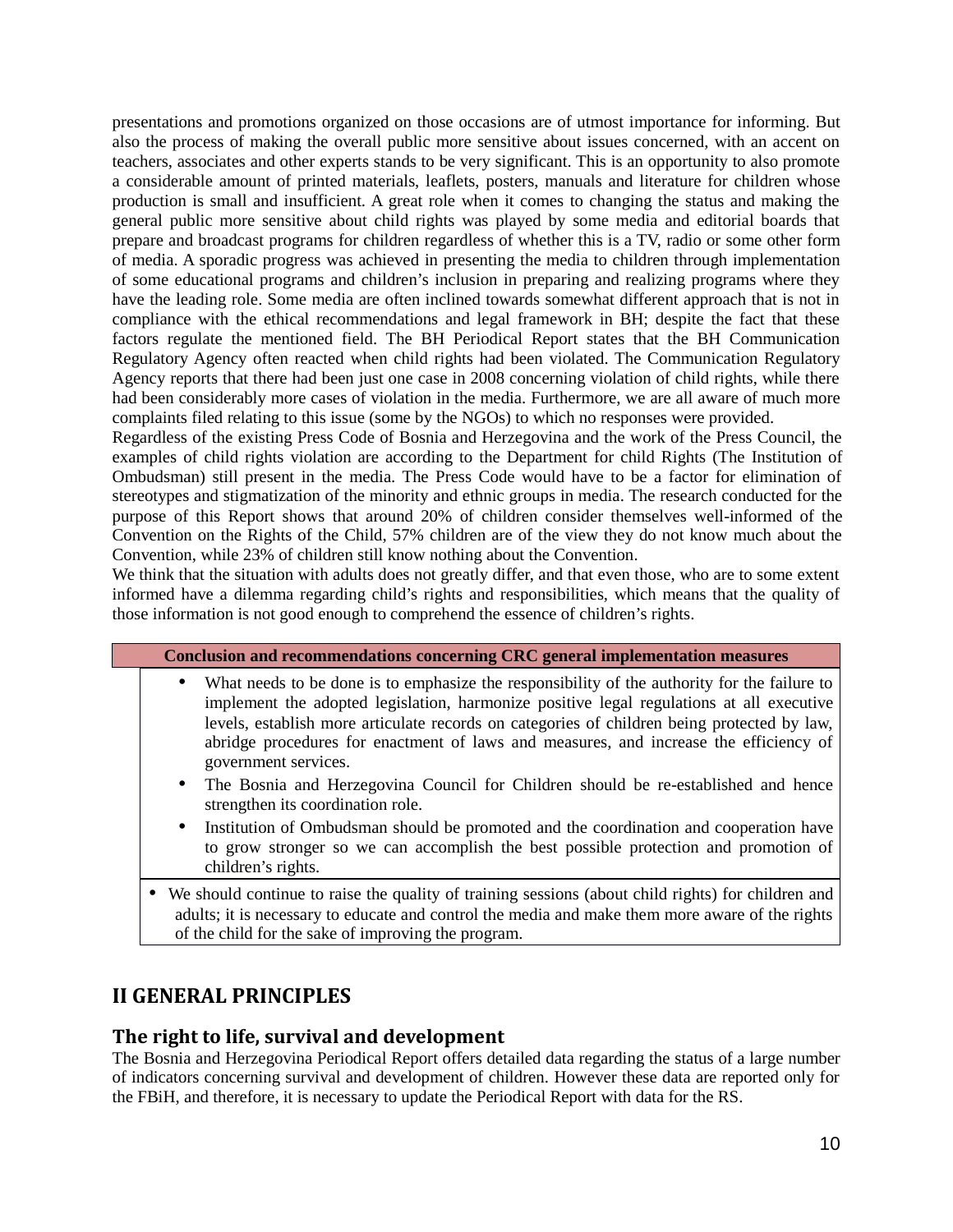According to the State Statistics Agency in 2010, Bosnia and Herzegovina had the birthrate of 8.8‰, and the death rate of 9.00‰. The birth rate in Republic of Srpska in 2008 was -2.4‰ with the descending path leading to depopulation, while in FBiH it was 3.4‰. The Republic of Srpska had adopted the Policy and strategy for Family Development from 2009 to 2014. The government provides with: public funding for child protection in the amount of 2 000 000.00 KM per year and a grant for Ministry of Family, Youth and Sports in the amount of 1 000 000.00 KM for one year, and also the support for the birth of the third and fourth child in a family; payments are made via Public Fund for Child Protection for a sum amounting to 500.00 KM for every third child, and 400.00 KM for every fourth one that is born in a family in 2010. The health and development of children is directly endangered with water, soil and air pollution. According to the water testing conducted by sanitary inspectors in the last two years, the first testing established that samples from 77 schools were microbiologically bad, so instead children (around 6400 pupils) were given the bottled water. The second testing established the water was polluted at 157 schools. The competent ministry has undertaken measures to permanently resolve supply of rural areas with the uncontaminated drinking water. What raises concern is the fact that children drink this water at home as well, because these are local water supply networks. Such research was not conducted in FBiH.

It has been proved there are 15 depleted uranium contaminated sites and that this problem has not been seriously taken across the state. These are locations that were bombed by the NATO aviation forces during the war. Medical doctors point out that the number of the diseased with cancer diagnosis after the war has drastically increased in these areas. It is hard to determine the influence of the uranium presence in the future. The health and development of children who live at these fifteen locations and who will be born at these locations in the following years is endangered.

The problems of air pollution have been recorded at several locations in the FBiH because of the industrial pollution – Kakanj, Zenica, Tuzla, and along with this we can add the pollution in other towns from the gas of old cars.

NGOs working on monitoring of child rights by following the media reports have stated that in 2010 and 2011 the number of suicides of minors has increased, when compared to the previous period.

The children who took involvement in the monitoring of child rights prepared their own lists for the endangered rights regarding their communities and this particular field of interest, where, amongst other things, they often listed problems concerning safety of children in traffic. The general impression is that the measures and services being provided for the children in BiH are mostly of protective character (in social and health care), while far less attention is paid to development, prevention and life skills. The poverty still remains to be one of the major sources of threat to this right.

#### **Non-discrimination - (recommendations 25, 26 and 27)**

The first Periodical Report of BH regarding implementation of the Convention on the rights of the child contains legal normative acts concerning all the children, including disabled children, amended with specific conclusions when speaking about the severe status of these children. However, the Report does not contain measurable results with visible indicators that the lives of children with developmental disabilities have improved, their rights are respected or discrimination prevented. The problem is reflected by untimely enactment of secondary legislation and complicated procedures that are time and resource consuming, which results in seeing the beneficiaries of those laws giving up on their rights prescribed under those laws. The most often forms of violation of children with developmental disabilities rights are in the field of health and social care, as well as in the fields of education, culture and sports, employment and many others. The children with various forms of disability in Republic of Srpska have no sort of compensation at all (they depend on the goodwill of some local communities which have made decisions to provide specific forms of assistance). In regard to the education of disabled children, it is evident that the inclusive education prescribed under the law does not produce satisfactory results in the practice.

There are no competent staffs at schools, such as: defectologists, logopeadic /speech therapists and psychologists, which all results in frustration of school teachers, parents of children with disability, as well as of parents of children without disability.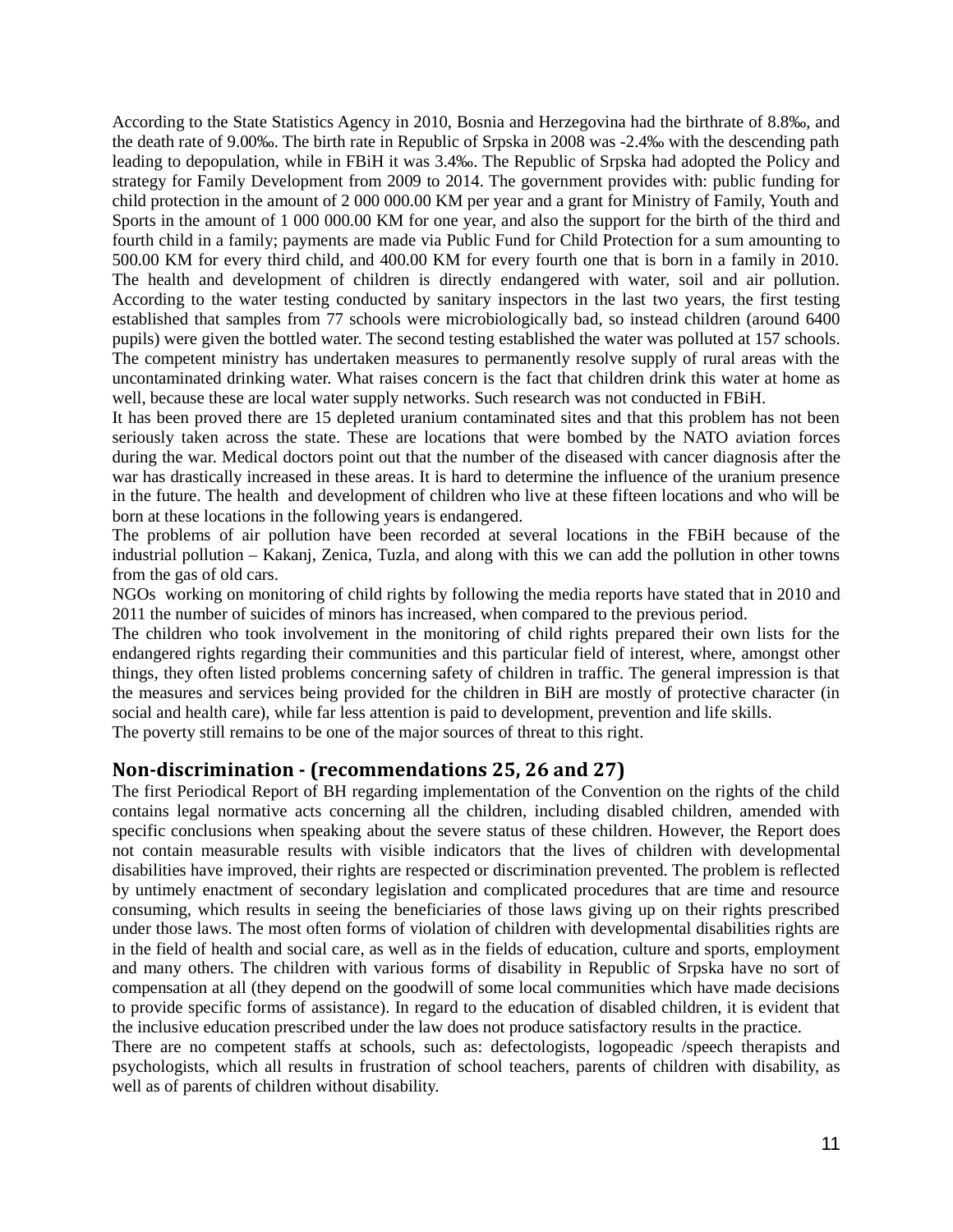The most drastic discrimination occurrence is the problem of segregation of pupils according to ethnicity which is reflected through the program called "Two Schools under One Roof ".

A higher level of discrimination is noticed involving children of poor financial status, the diseased ones facing problems with entity boundaries or a possibility to go abroad owing to financial barriers.

In some cases, the parents of Roma children hesitate to enroll children in schools because they fear their children could be the subject of either physical or mental harassment just because they are Roma.

The children of displaced persons and refugees are also discriminated on grounds of their living conditions – related to education, problems of losing cultural identity and other issues. The Revised Action Plan of Bosnia and Herzegovina was made for Roma and the members of marginalized groups of children. It was about educational needs of Roma people and it was adopted by the Council of Ministers in July 2010. The children who were engaged in the monitoring of child rights consider that one of the most endangered rights was the gender discrimination amongst students, social status discrimination, discrimination against students from teachers at schools, humiliation and ridicule of the children who have problems in their families and the poor children, inclusion of both boys and girls in sports clubs.

The research conducted for the needs of this report shows that teachers at schools have different approach towards children, namely often (according to 40% of children) and occasionally (42% of children), while the remaining 18% claims teachers never display different approach. An interesting point is that 9% of the children say the statement that "...their parents do not want them to socialize with children of different nationality. " is partially true, 4% of them say it is true and 87% say it is inaccurate. The same claim referring to teachers is deemed by 4% as accurate and 16% partially accurate. They are far more critical about their peers; that is the case where 7% of the children share the view that their peers often avoid children of another ethnicity, while 31% of them are of the view that this statement is partially true. 68% of them state that they pay attention to ethnicity during socializing with their fellows, while others do that often or sometimes.

Further on, the analysis of legal, administrative, social and psychological causes of divided education system in BH, the contents of the national courses textbooks and research on the opinion on BH school children discrimination has shown that Bosnia and Herzegovina had been facing structural fragmentation and decrease of quality education for the past 15 years. Due to this situation in educating sector, organizations "Save the Children" Norway, UNICEF Office in BH and Open society Fund have decided to join their efforts and together push forward the Initiative for righteous education in BH, in June 2010.with the intention of contributing to setting the conditions for equal approach to quality education for all children and developing the inclusive educational system that will affirm the process of social cohesion of BH society<sup>7</sup>. In July 2009 BH passed on the Law on discrimination ban, with special aims of strengthening the institution of Ombudsman and keeping track and evidence of discrimination cases in BH under the jurisdiction of Ministry of Human Rights and Refugees of BH.Since the enactment of this law it is clear that the citizens don't use it as much as they should, partly due to bad informing, and the legal community rarely uses it as the basis for initiating a legal case. Nevertheless, this law presents an important step towards reduction and prohibition of discrimination in BH for both children and adults.

#### **The best interests of the child - (recommendations 28 and 29)**

According to information at our disposal, this principle is still being implemented only in limited amounts, leaving it at the level of sensitive individuals who so far do not have the strength to channel its policy. The best interest of the child is being violated in the media through sensationalist journalism, which does not take the provisions of the ethical code into consideration and is not properly sanctioned; neither are the journalists nor editors educated enough regarding consequences and basic principles of the convention on the rights of the child. The Human Rights Department with the OSCE Mission to Bosnia

<sup>7</sup> General objective of the Initiative for Righteous education in BiH is increase of awareness on present situation in education, long-term implications and need for changes to improve present educational practices in BiH. Initiative stands for *1)*Access to education, equal opportunities and chances; *2)* Quality in educational system; *3)* Safe schools; *4)* Universal human values, learning about other and different, life in multiethnic society and *5)* Agreed and efficient financing of education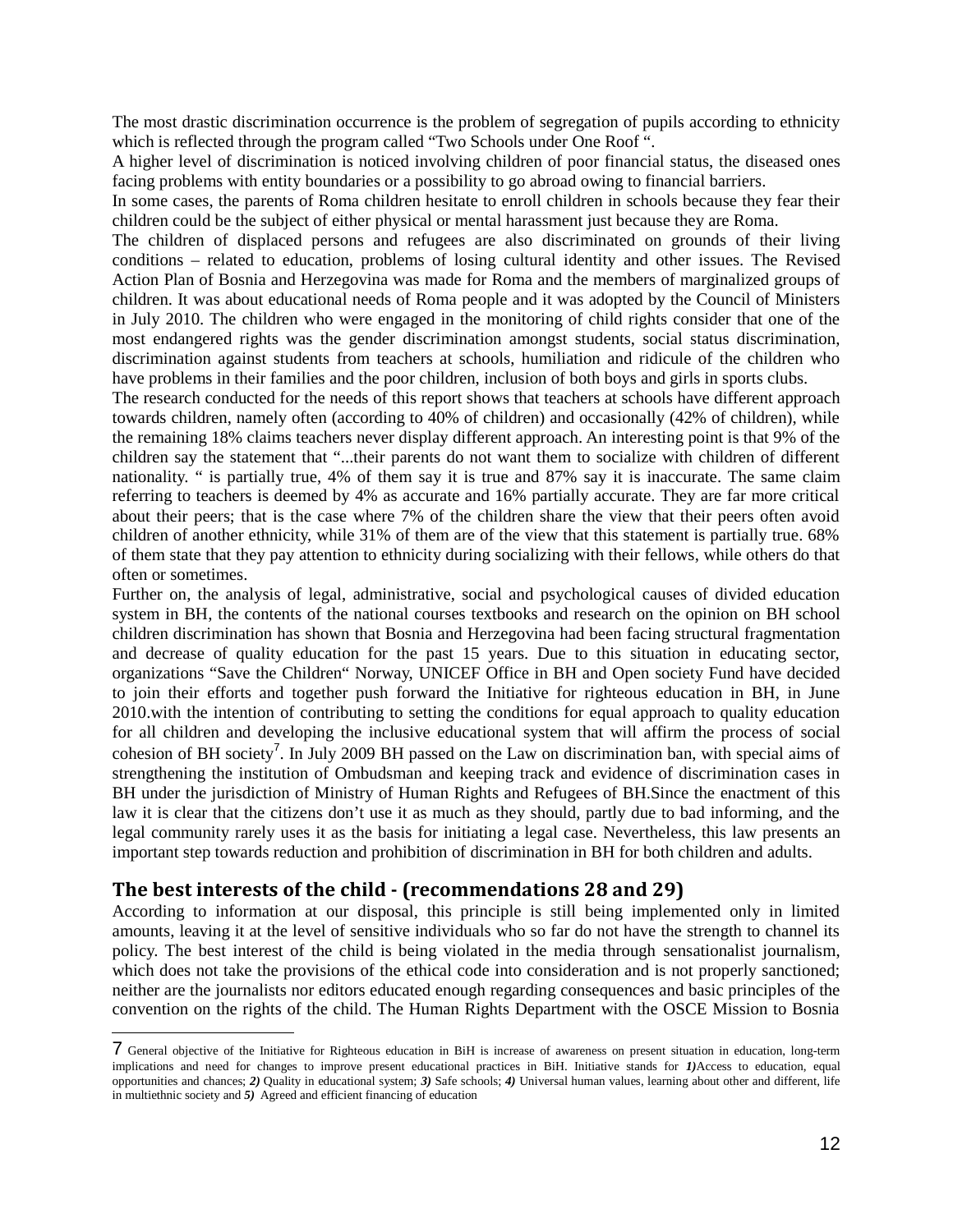and Herzegovina has observed that the competent bodies in Bosnia and Herzegovina sometimes failed to conduct procedures against juvenile perpetrators of criminal acts in the manner based on the principles of the best interest of the child. Apart from significant efforts being done to improve the life of the children in Bosnia and Herzegovina, many of them are not fully implemented owing to the fact that the best interest of the child is placed at the low ranks on the list of priorities of those making decisions and allocating resources in the budget. This all means that this principle is not adequately incorporated in legislation, judicial and administrative decisions, projects, programs or services that affect children.

## **Respect for the opinions of the child - (recommendations 30 and 31)**

The adults generally find it difficult to accept the right of children to participate; special attention should be paid to proper early upbringing of children and creation of the simulative atmosphere particularly within the family but also within the educational system, regardless of whether it is pre-school or primary education. A special role in this relies on parents, teachers and educators. Legislation and secondary legislation regulating the issues of the child participation in the councils of pupils should be "modernized" and brought into harmony with the humanist practice and initial foundations of the Convention.

Although the right of children to participate is well regulated by legal regulations, the practice is evidently facing some resistance; there are different types of practice and unequal conditions for realization of children's participation. Therefore, it is necessary to make further efforts on creating stimulating atmosphere and conditions in order to improve the existing forms of participation but also to develop new ones. It could be stated that the school system has been formally providing child participation in some forms of management of decision-making at schools. In the forthcoming period we should pay particular attention to the change of the status related to the participation of children at the level of local communities (that is at the local self-governance bodies). The surveys have shown that the child participation at this level is passive and mediate, without a possibility of direct active participation (mostly done through "delegates"). The approach is not about seeing the child fulfill duties set by the adults, but about their participation in creation of plans and assignments they will be dealing with in the future. According to our research, the biggest progress has been recorded concerning the existence of the Council of Pupils at schools and now all schools have this body. But between 20% and 40% of the pupils there is no possibility for decision-making or articulating their views because of the volume of school material, choosing excursion sites, activities, decision making and school management, teacher's work, etc. The reasons for this are identified in insufficient support to the work of the Council of Pupils, absence of information being provided to children about their rights and lack of encouraging environment at schools.

#### **Conclusions and recommendations concerning General principles:**

- It is necessary to make further efforts on protecting the children from unfavorable and harmful environment influences which are results from the war, poverty or undeveloped regions.
- Discrimination remains to be a large problem in Bosnia and Herzegovina; even with the activities and efforts done with an obvious aim to reduce it. It is necessary to ensure implementation of the Law on ban of discrimination, particularly concerning children.
- The media could play more significant role in reduction of discrimination, but it is necessary that their reporting focuses on child rights.
- It is necessary that the laws and society incorporate mechanisms for efficient implementation of the children's best interest. During the course of enactment of these laws it is necessary to provide conditions for basing the home laws on this principle.
- It is necessary to use the existing capacities for child participation and enable the entire community to partake (institutions, children, families, adults, and professionals) for practical partnership with children, which would be stimulating for development of any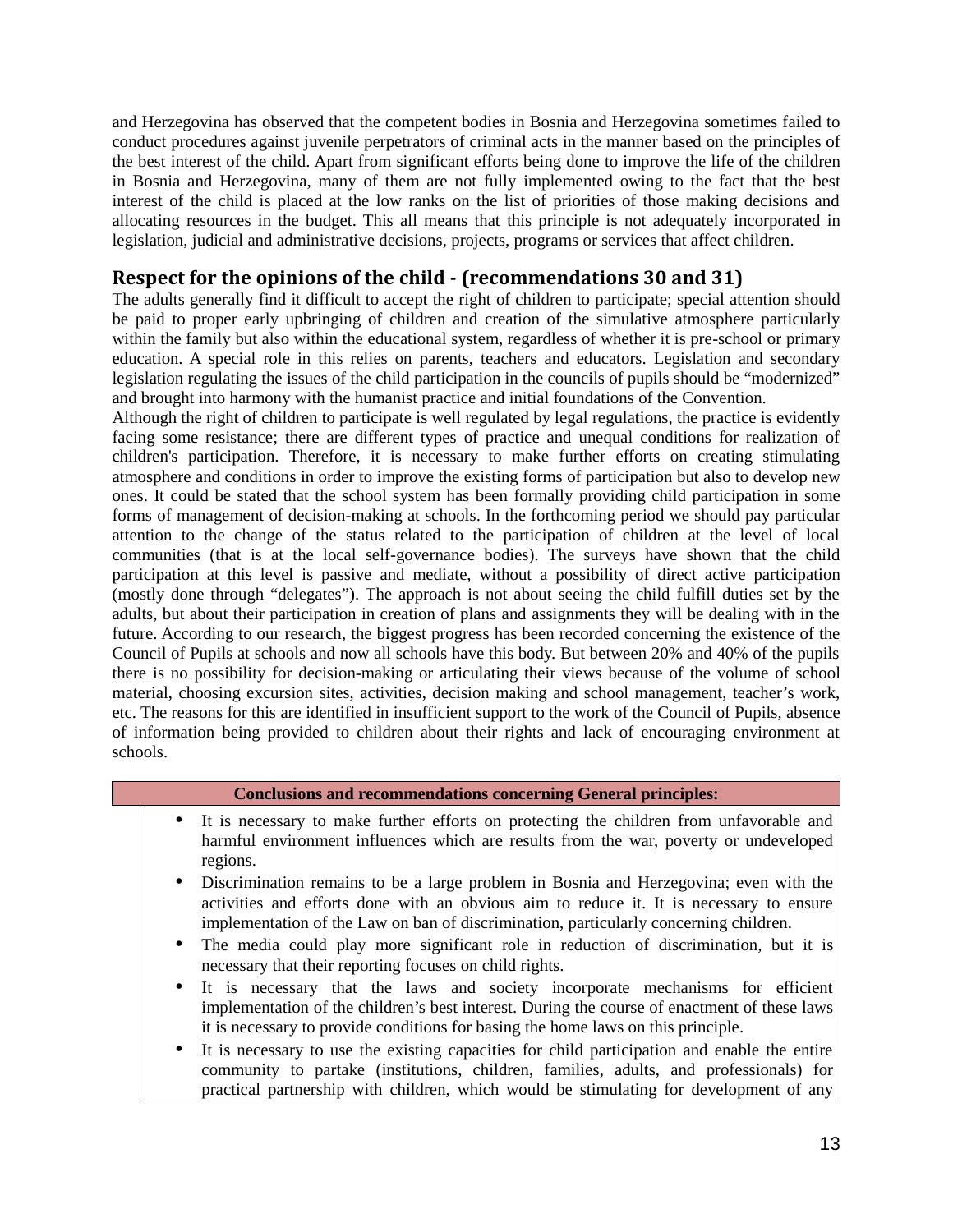child; a progressive development of the environment fit for children with special attention to disadvantaged and minority groups.

## **III CIVIL RIGHTS AND FREEDOMS**

#### **Birth registry - (recommendations 32 and 33)**

The Country Report did not record promulgation of the new Law on Birth Register in Republic of Srpska in October 2009, while in FBiH the new Law was adopted in July 2011. The new Law on Bosnia and Herzegovina Citizenship has not been enacted yet. Bearing in mind the size of the problem – the number of unregistered children in Bosnia and Herzegovina, we could say that the government institutions showed inertness in resolving this problem. The Bosnia and Herzegovina Ministry for Human Rights and Refugees, in collaboration with the UNHCR and UNICEF, has formed mobile teams who have registered over 2 000 of these children in birth registries. The contribution in registration of children was also provided by local Roma and other NGOs, especially the ones in bigger towns. More significant activities (in regard to Roma children) followed the signing of the Framework Convention on Protection of Minority Rights and the signing of the Declaration on the Accession of the Decade of Roma Inclusion from 2005 to 2015. The current enrolling process for Roma children demands urgent measures to improve the system, in order to fulfill their other rights.

The pilot research conducted by Roma organizations has determined that the parents of Roma nationality do not register their just born children because of their ignorance that there is a law mandatory for all citizens to register their newborns; owing to the complexity of registration process for birth registries following expiration of legally stipulated deadline of 15 days after the child is born, including the obligation of parents to submit substantiating documents or ensure statements of witnesses by which the identity of their child could be affirmed; owing to costs accompanying additional registration, transport and akin. Introducing the DevInfo data gathering system for children on local levels, conducted by the UNICEF in BH, also improves the situation and the level of registration of the newborn children.

## **Right to privacy - (recommendations 34 and 35)**

The Country Report did not touch the occurrence of right to privacy endangerment, about which little is spoken, but which has a deep impact on child's personality and often leaves permanent unwanted consequences. The right to privacy of school children is often endangered by inadmissible exchange of personal information/data; at health institutions (physician examination) or at collective centers in case of children of displaced persons. Compared with the previous report, the situation has slightly improved in regard to privacy in various institutions, such as schools (the pupil's right to privacy concerning personal or family problems in cooperation with a teacher or professor).

The practice shows that it is necessary to work harder on developing trust and cooperation relations at educational institutions, social and child care and other institutions dealing with children. Speaking of media, it should be laid out that very few information could be given about the victim or a young person in need (respecting his/her right to privacy). The Research conducted for the purpose of this Report involving 2 528 students of primary and secondary schools in Bosnia and Herzegovina has shown that when resolving family problems, children consider these people to be the ones they can confide to: brother, sister and friends in 45% cases, mother in 41%, father in 29%, relatives 18%, teachers 12%, while 12% would not confide to anyone. The list of confidence concerning school-related problems enlists mother on first place in 65% of cases, then friends 52%, father 50%; brother and sister 41%; teachers and professors 20%; relatives 11% ; 5% of those do not confide to anyone. The interesting point is that family-related problems lists brother and sister on preference top of the list, while school-related problems ranks first the mother, then friends. A good indicator is that family members take high place on the list, but what raises concern is that teachers hold a poor status in terms of confidence (12% - 2004 and 20% - 2009).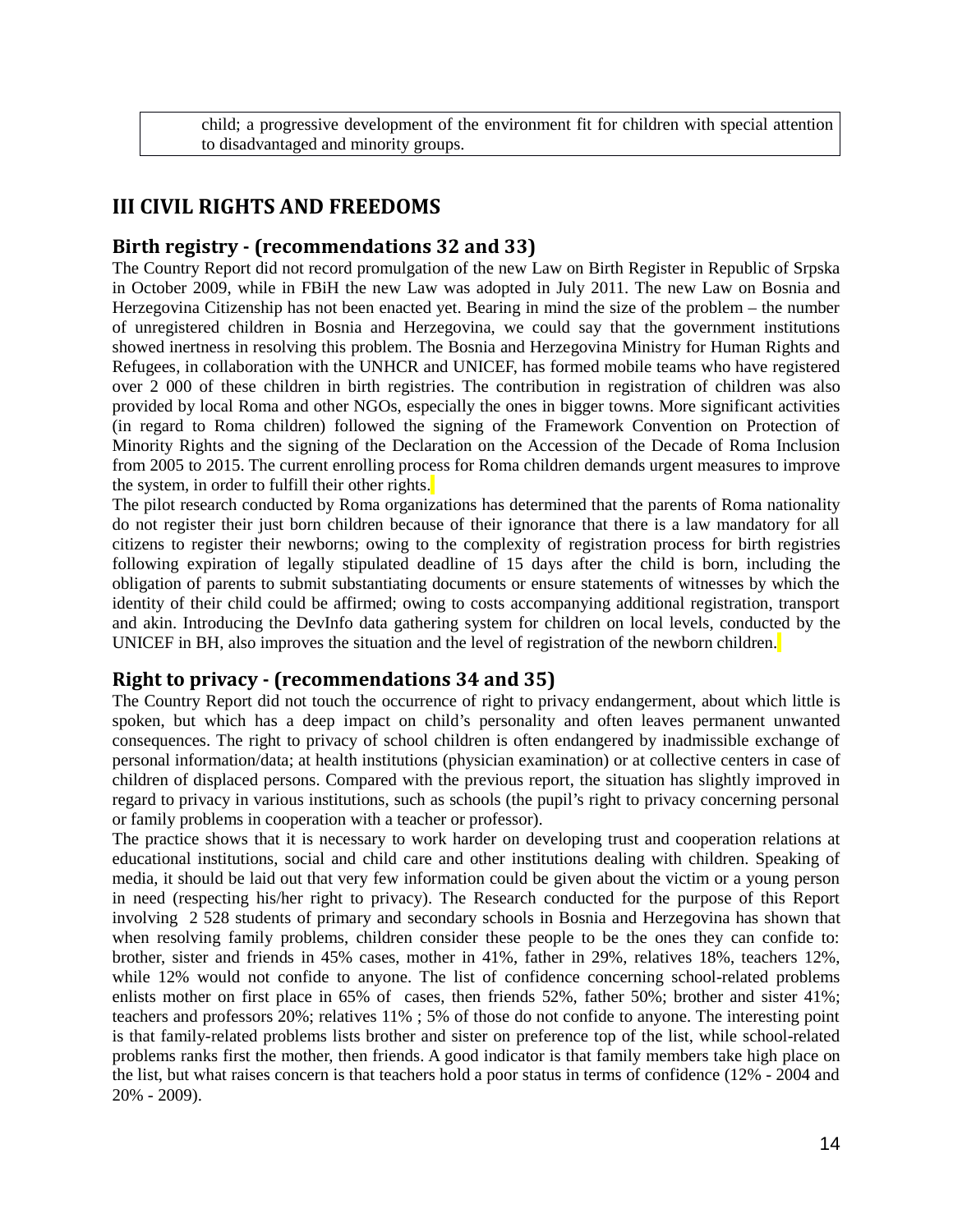**Conclusions and recommendations concerning Civil Rights and Freedoms:**

- The country must continue with improving those important conditions so that all children born within its territory are registered in birth registries, and to also proceed with concrete steps in order to ensure registration of Roma children (and other unregistered children) in birth registries.
- It is necessary to continue with programs for increasing sensibility of parents and experts dealing with children for respect of child's privacy, and especially the media that still violate this right.

## **IV FAMILY ENVIRONMENT AND ALTERNATIVE FORMS OF CARE FOR CHILDREN**

#### **Family environment - (recommendations 36 and 37)**

Although the Committee has recommended to BH to provide social work centers with appropriate human and financial resources and also a systematic training of staff, as well as to undertake necessary measures which would guarantee quality, efficiency and transparency of all activities by these institutions, we cannot say that this recommendation has been fully respected, even though specific progress has been recorded. During the reporting period, an important change in Republic of Srpska is the mentioned establishment of the RS Council for Children and the Ministry for Family, Youth and Sports. Apart from the existing laws, these new institutional forms have expanded the framework for raising the quality of services the country is providing to families with children. As far as the resources of the Social Work Centers are concerned, in the period from 2004 to 2007, the number of centers in FBiH has remained unchanged, while two new centers have been opened in Republic of Srpska. The number of processed cases and interventions provided for these centers in Bosnia and Herzegovina has increased from 942 968 in 2004 to 1 165 700 in 2007. Observed only at the level of Republic of Srpska, this figure has almost doubled (from 377 649 in 2004 to 665 547 in 2008), which is the data pointing at the increasing need for services from the social work centers in Republic of Srpska; that is regarding social vulnerability of the population, but also it shows how the social work centers' capacities are being used daily.

The number of employees at the Social Work Centers in Bosnia and Herzegovina has gone up from 1 055 in 2004 to 1 183 in 2007; 64 new employees have been employed in both entities each, mostly expert associates and some people in administration and other necessary staff. In 2008, additional 53 persons were employed at the Social Work Centers in Republic of Srpska<sup>8</sup>. However, after that there was no noteworthy increase of the number of employees in Social Care Centers, nor in any other social welfare institutions. As far as the quality is concerned, it is clear that such a small number of employees per large number of beneficiaries (potentially even bigger number) cannot ensure same quality for all services and very rarely there are teams who focus to work with children only.

The mostly referred remarks concern non-payment of financial allowances, which depend on economic capacity of the municipality or the canton in which the centers are located. In terms of the Centre resources, a progress has been recorded regarding cooperation between social work centers and associations of nongovernmental organizations at the local level. This resulted with the fact that some municipalities significantly improved their level of services it provides to users. There is no longer delivery of baby packages in Republic of Srpska, the packages every single mother received for a newborn baby, but instead a single allowance in cash is paid for baby kits. We have seen a more active approach in support to the families with children in both entities in Bosnia and Herzegovina in 2008,

<sup>8</sup> Social welfare statistics No.7 – RS Institute for Statistics, Banja Luka 2009, and Social welfare 2002 – 2007, BiH Agency for statistics, Sarajevo 2008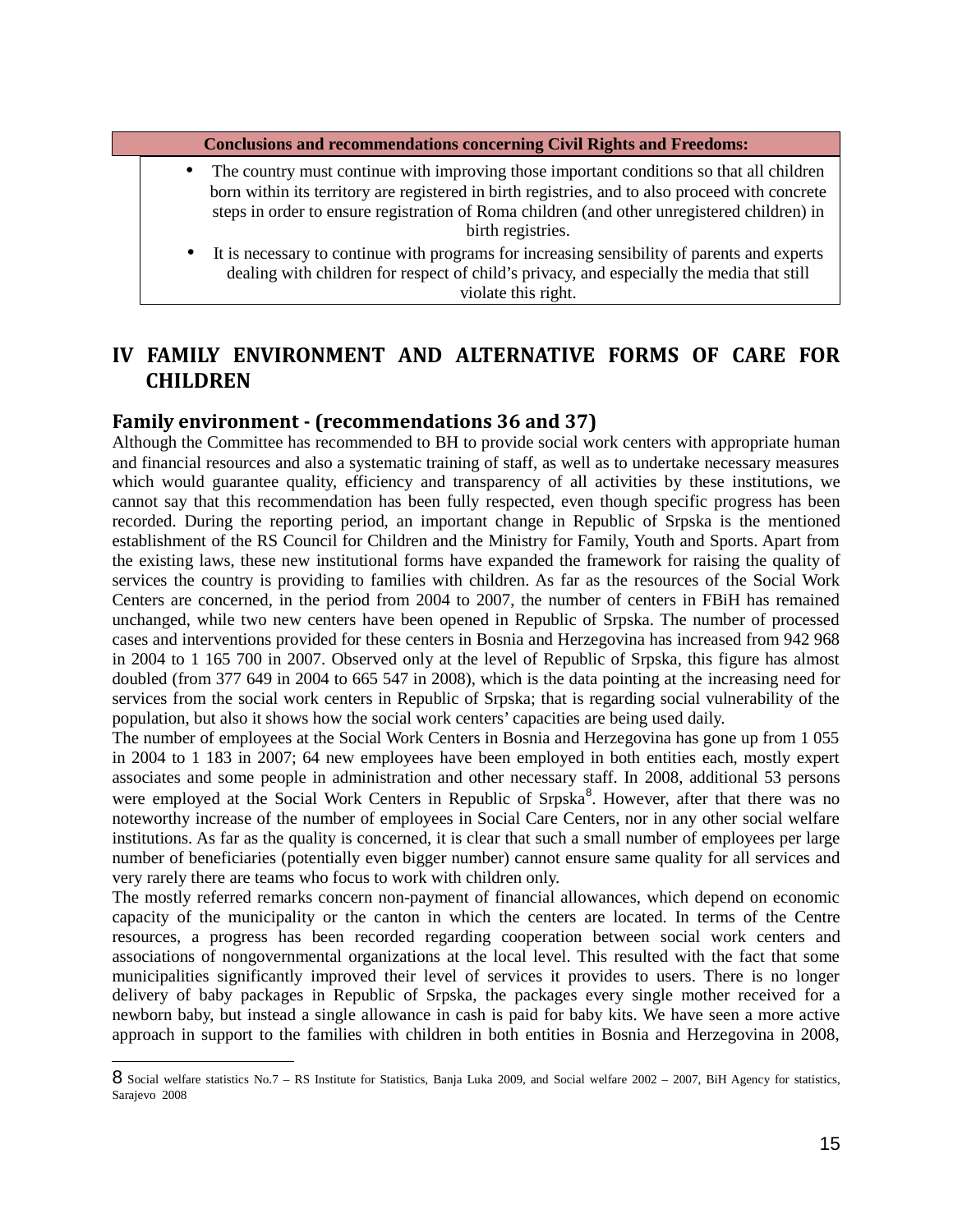although many problems are still unresolved. The Bosnia and Herzegovina Ministry of Justice, Sector for International and Inter-entity Legal Aid and Cooperation has made a positive step with an aim to help parents abroad or in homeland by issuing the brochure: "How to act in the event of illicit transfer and/or non-return" and "How to obtain alimony abroad ". Out of all the efforts performed in this field in Republic of Srpska last year, we must highlight the initiative for the housing/accommodation of the families with five or more children launched by the RS Ministry for Family, Sports and Youth and realized in cooperation with 32 municipalities in Republic of Srpska, that provide the necessary land parcels and infrastructure. The total of 261 families with five or more children resolved their housing problems. Further 210 housing loans for the youth and young married couples have been subsidized in Republic of Srpska in 2008, while 232 persons have been employed thanks to the incentives from the Ministry of Youth Employment in Republic of Srpska. The program of subventions the purchase of apartments for young people and young married couples has been continued in 2009; 2010 and 2011 as well, with a subvention of 1% of interest rate in commercial banks. In 2011 the Children care Fond reduced the amount of maternal payment in comparison to the beginning of the last year for over a third and now it is only BAM 70 (around 35 EURO). The children's payment was also reduced by BAM 10, so the second and fourth child receives only BAM 35, while parents will continue to receive BAM 70 for third child, providing that they fulfill the property census. Payment for ill children was not reduced.

36 925 children whose parents cannot raise them on their income were registered in  $2010^9$ . There is a great need in Bosnia and Herzegovina for marriage and family counseling, as well as stronger support to the control over implementation of the legally granted rights serving as support to families with children. In 2010 BH signed a Convention on international rights to support a child and other forms of family support.

#### **Adoption - (recommendations 38 and 39)**

Although the Committee recommended measures for adoption of the Hague Convention on Protection of Children and Cooperation in Respect of International Adoption, there is still a need to further regulate this procedure. The Convention had not been ratified. The need to regulate the procedure of adoption, especially international, is still necessary. A complete adoption of children in Bosnia and Herzegovina is restricted with the age limit of 10 years and the marital status of adoptive parents that is up to 5 years in Republic of Srpska<sup>10</sup>. There are a large number of requests for adoption in both entities, however the number of children fulfilling all pre-requisites is insufficient. Individual demands were in the process of solving up to 5 years. The adoption of children has an ascending trend and there is an interest for adoption. However, children are often faced with the situation of failing to fulfill the requirements because their parents do not give consent, although they do not want them or cannot take care of them. Furthermore, those filing adoption requests are more interested in children at young age.

Republic of Srpska has adopted and promulgated a detailed Strategy for promotion of social welfare for children without parental care with the Action Plan for the period from 2009 to 2014, while the FBiH Government adopted a Policy Document for protection of children without parental care and families subject to separation risk for the period 2006-2016. SOS Kinderdorf estimates that there is about 2,000 children without parental care in BH in 2010, pointing that certain estimates claim this number spans from 3,000 to 4,000 children.

<sup>9</sup> Social protection bulletin no. 9, 2011, Republic Institute of Statistics of Republic of Srpska

<sup>10</sup> Strategy for improvement of social protection of children without parental care with implementation plan for the period 2009-2014, RS Ministry of health and social protection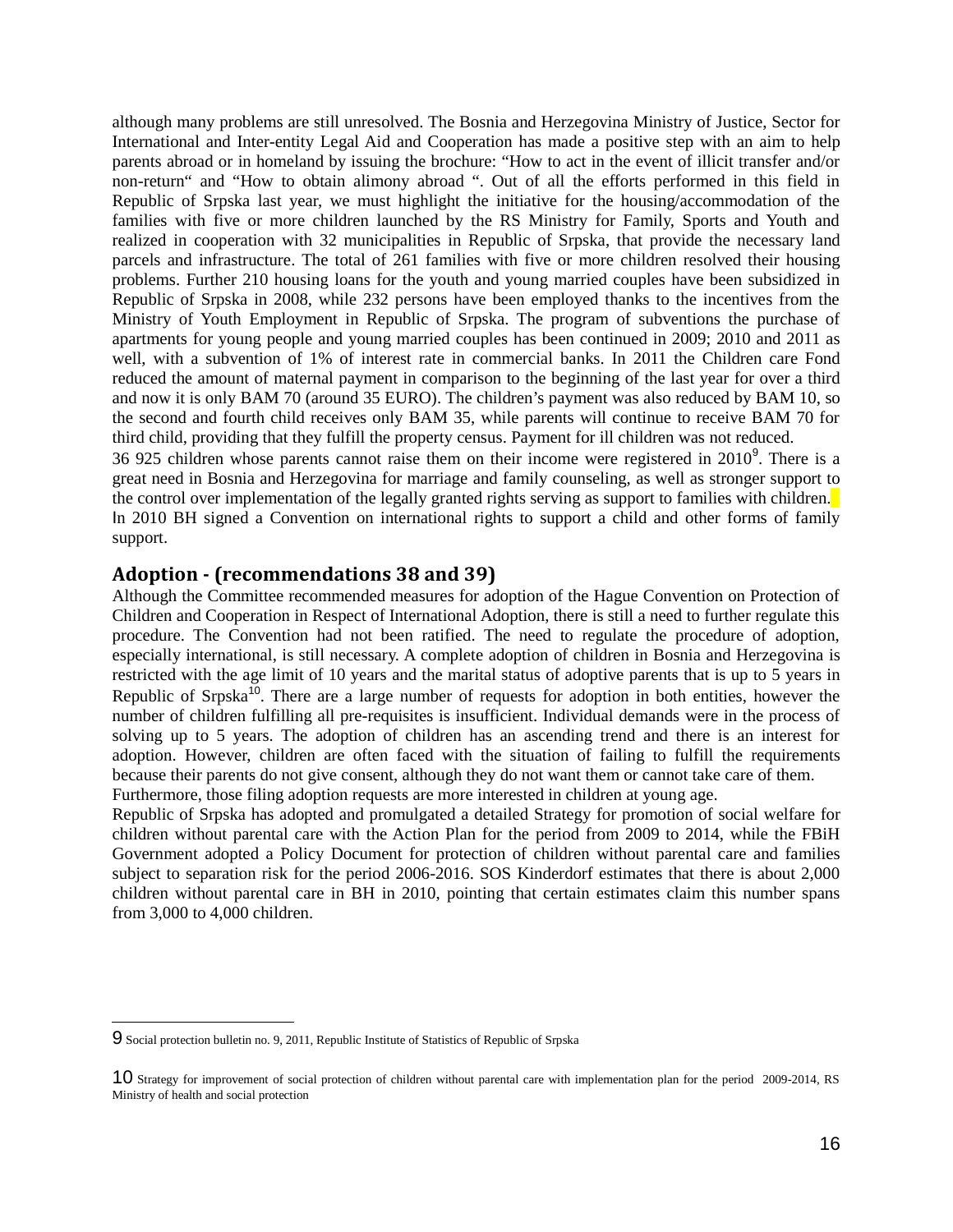## Alternative forms of care for children without parental care **(recommendations 40 and 41)**

It could be said that in regards to the field of social policy in Bosnia and Herzegovina, a stance has been adopted to develop new forms of child protection deprived of parental care. The Country Report recorded all significant activities that had occurred during the reporting period, first of all "A policy document concerning child protection without parental care and families under the risk of separation in Bosnia and Herzegovina 2006-2010". A special importance of this document lays in the fact that it was accepted by the Federation of Bosnia and Herzegovina Parliament, competent ministries in Republic of Srpska, FBiH and Brčko District Departments and UNICEF. It was also coordinated by Save the Children UK.

The result of the cooperation between the competent ministries is "The framework with standards for the fosterage in Bosnia and Herzegovina". We must stress that the Country Report failed to emphasize highly important role of local nongovernmental organizations in promotion and development of fosterage as the most acceptable form of childcare. In government and non government institutions of BH accommodates around 1 111<sup>11</sup> children without parental care (983 of whom in FBIH $^{12}$ , 123 in RS $^{13}$ , while Brčko District has no institutions for this purpose or children). According to the estimations of the BH SOS Kinderdorf, u 2010, there are about 2000 children without parental care, but this number may go up to 3000 or even 4000, as there are no accurate data on this.<sup>14</sup>

Compared with the total number of children without parental care we have around 60% of the children who have been accommodated at foster families. This result has been accomplished owing to engagement of the governmental and nongovernmental sector. There are several associations of foster families organized in Bosnia and Herzegovina, which operate as non-profit organizations and their aim is to develop new forms of protection of children deprived of parental care. Only in the area of Tuzla, there are 350 active foster families that are linked (through the network of fosterage associations from Banja Luka, Zenica, Tuzla, Doboj, Sarajevo, Brčko) into a roof organization with the official name "Bosnia and Herzegovina Family". A support for foster families in the FBiH differs and ranges between 100,00 KM to 480,00 KM. These differences are visible in other forms of care where they result in unequal care for families and children of FBiH, and those have been caused with the cantonal financial possibilities.

 "A Small Family Home" – a house for children without parental care has been opened in Zenica in September 2008. This is where the children are temporarily accommodated for a short period of time until a better solution is identified (such as return to the family, adoption, fosterage or independent life).

The activities related to fosterage are on the top of the priority list of the governmental sector. In cooperation with the associations of foster families and nongovernmental organizations, the Centers have been engaged in continuous work on fosterage development. The most important results in this field have been accomplished in Tuzla Canton, Zenica-Doboj Canton and Sarajevo Canton. The background checks of accommodation are in continuity performed by Social Care Centers. They also provide the necessary amount of support for foster families when it comes to child upbringing, selection of profession, school enrolment and other important issues. Given the data from  $2011^{15}$ , there are 640 children living in the RS without parental care, 91 of whom are placed in foster families, 100 of whom are in a home; 80 of whom

<sup>11</sup> Statistical annual report of FBiH Institute for Statistics, Sarajevo 2008.g.; Social protection in Brčko District BiH 2004-2008, in 2009

<sup>12</sup> Statistical indicators for children in BiH, Annex to the First periodic report of BiH on implementation of the CRC in BiH

<sup>13</sup> Republic Institute for Statistics in RS, Social protection statistics, Bulletin no.7, Banja Luka, 2009

<sup>14</sup> Situation of children in BiH (Analises of children without parental care and/or children in risk of loss of parental care based on child rights, SOS Dječija sela, Sarajevo, 2010

<sup>15</sup> http://www.nezavisne.com/novosti/bih/U-RS-640-djece-bez-roditeljskog-staranja-85293.html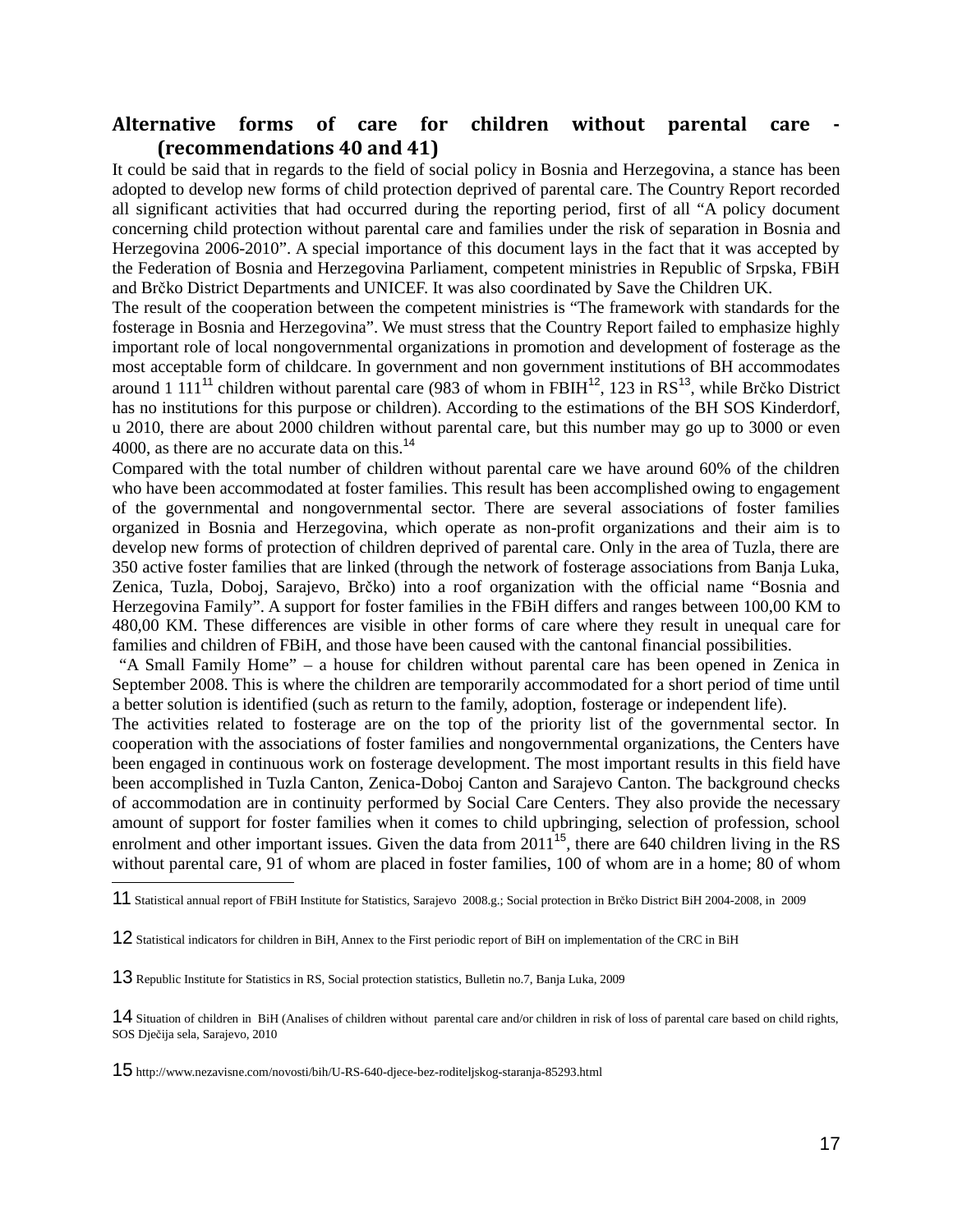have been adopted in the course of four years, and others are staying with relatives. The financing of this sort of childcare is covered from the municipal budget. The Banja Luka Social Care Centre says that 70% of the price prescribed by the Children's Home is paid for one child at the foster family. The amount of the compensation differs from one municipality to another. Speaking of kinship foster families where the children without parental care are placed, some families do get compensation, while some do not.

There are 37 children without parental care in the municipality of Bijeljina who have been placed at kinship foster families and they do not receive any sort of compensation for that. Projects promoting fostering are being developed and an increase of interest by potential fosters is recorded. During 2009, the entity ministries dealing with social welfare were engaged in the project called "Ensuring the Right to a Quality Social Care for the Quality of Life of Vulnerable Children", which was run by Save the Children UK. This project was about standardization of services for the vulnerable children in the social welfare system. The standardization covered the services of day care centers for children with difficulties in development, institutionalized placement of children without parental care and standards concerning work of social care centers in the field of child care with a special focus on the work with children with special needs in Republic of Srpska.

#### **Violence, abuse, neglect and maltreatment - (recommendations 42 and 43).**

The problems of neglect in education and upbringing of children by their parents, child abuse, juvenile delinquency and peer violence have an ascending trend. We can identify causes for such behavior in severe socio-economic living conditions, disturbed family relations, and illness cases in the family, bad war experience of parents and children and a number of other factors. Furthermore, the recorded grow could also be the result of increased awareness concerning how to notice and hence report on these forms of violations of the rights of children. In accordance with the recommendations of the Committee for the Rights of the Child, the country institutions, entity institutions, cantonal and Brčko District institutions have ensured promulgation of the Family Law, Law on protection of children from violence, Criminal Code and other legislation regulating this particular field. In 2005, the Federation of Bosnia and Herzegovina has enacted the Law on protection from domestic violence. In January 2008, the Law on Amendments to the existing Law has been enacted, which prescribed protective measures against perpetrators of violence acts. The same Law has defined the financing method for 7 safe houses in the ratio of 70% of costs for the Government of RS and 30% for local communities. The social welfare issues have been regulated by the cantonal laws in the FBiH. The majority of safe houses signed Protocol with the cantonal ministries; where the Ministry for Social Welfare gave one-time assistance for safe houses in 2008. After 2008, the Cantonal Ministries have provided insufficient funds for Safe houses in Mostar, Bihać and Zenica. Canton Sarajevo, namely the competent ministry is the only one that has been financing the Safe houses since 2001 covering the expenses up to 60%. This financing model often faces problems related to backlog payments and insufficient funds. The mentioned legal regulations ban any form of physical punishment of the child. The existing legislation in Bosnia and Herzegovina foresees an obligation to report on any form of violence against children by anyone who has doubts or holds information about such cases. In the period from 2006 to 2009, several protocols have been signed that prescribe actions to be undertaken by the governmental services in cases of violence against children, peer violence or domestic violence. The protocols had the aim to provide an ultimate coordination between the services of BiH, RS, FBiH, Brčko District, international and local NGOs involved in helping the children and their re-association. The Strategic Plan for prevention of domestic violence for Federation of BiH 2009-2010 was developed and adopted in 2008, and also the Strategy for prevention of domestic violence in BiH for the period of 2009-2011. A manual named "Prevention and suppression of violence in RS" had been published. In cooperation with the Centre for education of judges and prosecutors, the RS Ombudsman held a number of seminars on domestic violence, intervention system regarding domestic violence and multi-sectoral approach to protection of children from violence. The seminars were intended for judges, prosecutors, social workers and members of police force. A Task Group was also set to develop a Strategy for fighting domestic violence in the period 2009-2013 in Republic of Srpska.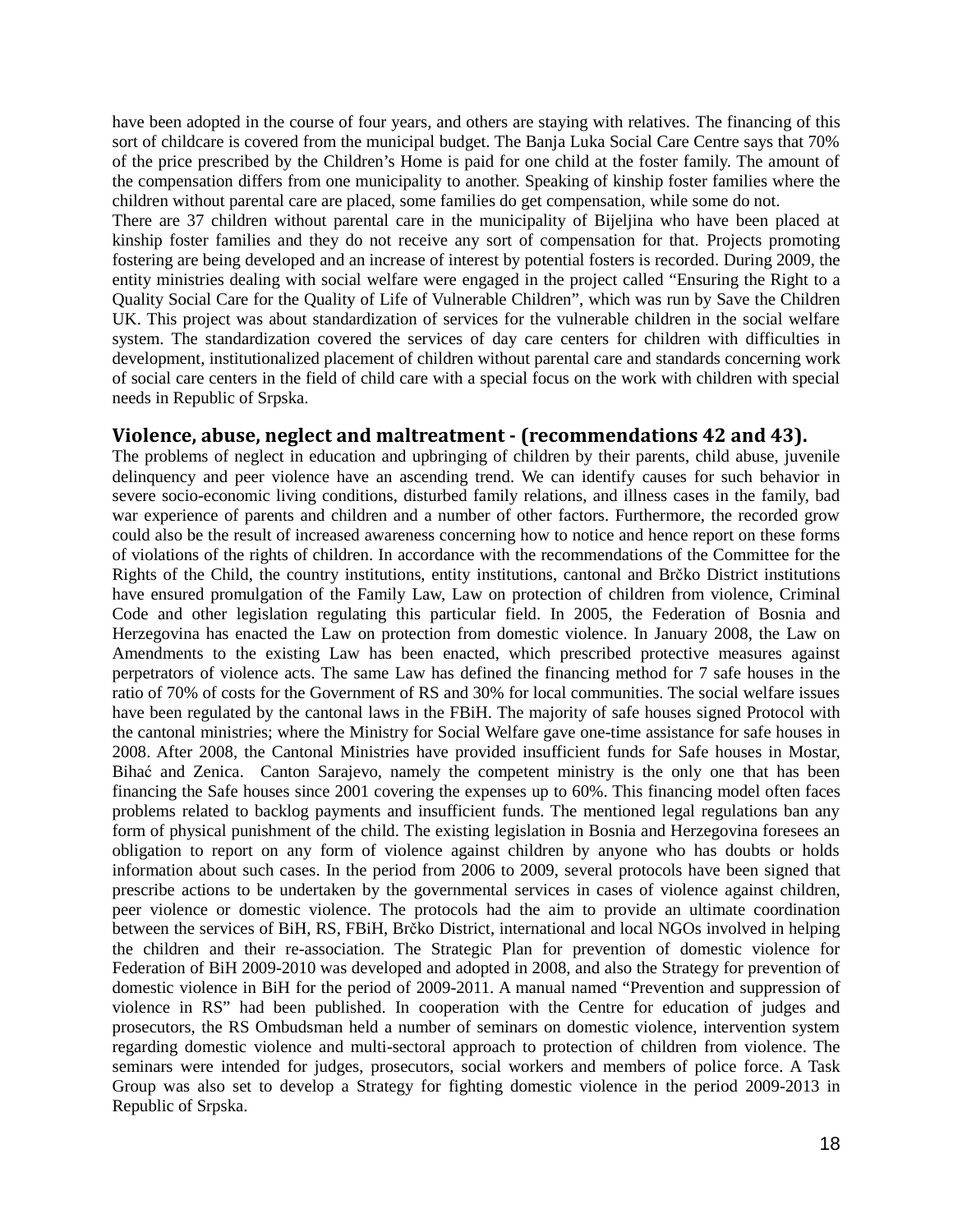The official statistics read that the family abuse was registered at BiH level in 2 085 cases<sup>16</sup> (Agency for Statistics, Social Protection, Sarajevo, 2002 – 2007) and compared with 2006, there was an increase for 9%. The final statistics regarding peer violence have not been established. Ministry of internal affairs records increased number of charges by triple in comparison to 2007, and the increased number of processed files in justice institutions has been evident. What raises concern is the fact that in the last few years the number of charges on sexual abuse of children had increased. With the help of SCN, NGO "Medica" had begun working with family molesters, mainly fathers, thus setting aside the drawback of the Law on protection from domestic violence, because no matter what the Law states, rehabilitating the felon is left back because there are no such services. Apart from that, the Ministry of human rights and refugees of BH established a database on violence committed over children and by children in 2009, and since then it has been keeping regular records, therefore developing fully the instruments for gathering the data. The new strategy for preventing children abuse in BH is still an ongoing process. The Country Report, which provided an overview of the activities of the governmental sector, failed to present the activities of the nongovernmental sector, which greatly contributed to development of child and family protection, reflected in the following:

-Survey of the problem of violence against children - Survey "Domestic Violence – Development Study in BiH" showed that the most occurring is the physical violence (40%), followed by psychological (28%) and combined (26%), then economically-related (4%) and sexual  $(2\%)^{17}$  – The research was conducted by the Institute of Criminology and Safety Studies of in Sarajevo 2005.

- There was also the SC UK research "The Other Side of Silence" and "Child Trafficking in BiH"(SC Norway and UNICEF in cooperation with the local NGO). The surveys have shown that the children from dysfunctional families, minority groups, and poor families are mostly exposed to various form of violence.

- The FBiH Institute for Public Health conducted a research on mocking, fist fights and injuries amongst school children, which investigated factors that increase risks for the young to perform violence behavior. The findings show that 39.50% of children are engaged in persiflage, while 43% of them get hurt.

Regarding the persiflage factor the children from rural areas (54% of them) are more involved, while the ones who get hurt live in urban areas (52%). The research has confirmed the influence of numerous factors of violence behavior amongst children (especially fist fights).

-Also, the regional program "Young Men as Allies in Preventing Violence and Conflicts in the West Balkans" consisted of research on dimensions of masculinity in gender related violence.

The goal of the project was also the education of young men as a form of preventing gender related violence.<sup>18</sup>

-The research regarding the status of child rights at primary and secondary schools (first and second grade of secondary school), carried out by the NGOs "Our Children" and "Hi Neighbor" in BiH in 2004 and retest conducted in 2009, pointed out that the children are exposed to various forms of abuse: domestic violence (15.10% - 2004, and 22% in 2009); physical punishment of children in general (23.50% - 2004, and 21% in 2009). The data shows how the problem of abuse on the streets is noticeable (23.30% - 2004, and 37% in 2009), at schools as well (25.40% in 2004 and 11% in 2009), concluding that an organized and continuous activities need to be set in place for their prevention.

<sup>16</sup> Agency for Statistics, Social Protection, Sarajevo, 2002 – 2007

<sup>17</sup> Research conducted by Institute for criminology and security studies of the Faculty for criminalistic science in Sarajevo, 2005

<sup>18</sup> Donor: Ministry of foreign affairs of Norway, Partners: SMart kolektiv Beograd, XY Sarajevo, Inicijative Prokuplje, Stauts M Zagreb, Perpetum Mobile Banjaluka, PEN Priština, Centar za razvoj zajednica Kosovska Mitrovica, Altruist Mostar, ICRW Vašington, Promundo Rio, KZM Temerin, KZM Loznica, KZM Obrenovac, KZM Velika Plana, KZM Rača, KZM Kragujevac, KZM Blace, KZM Vranje, KZM Novi Pazar, KZM Prijepolje, KZM Prokuplje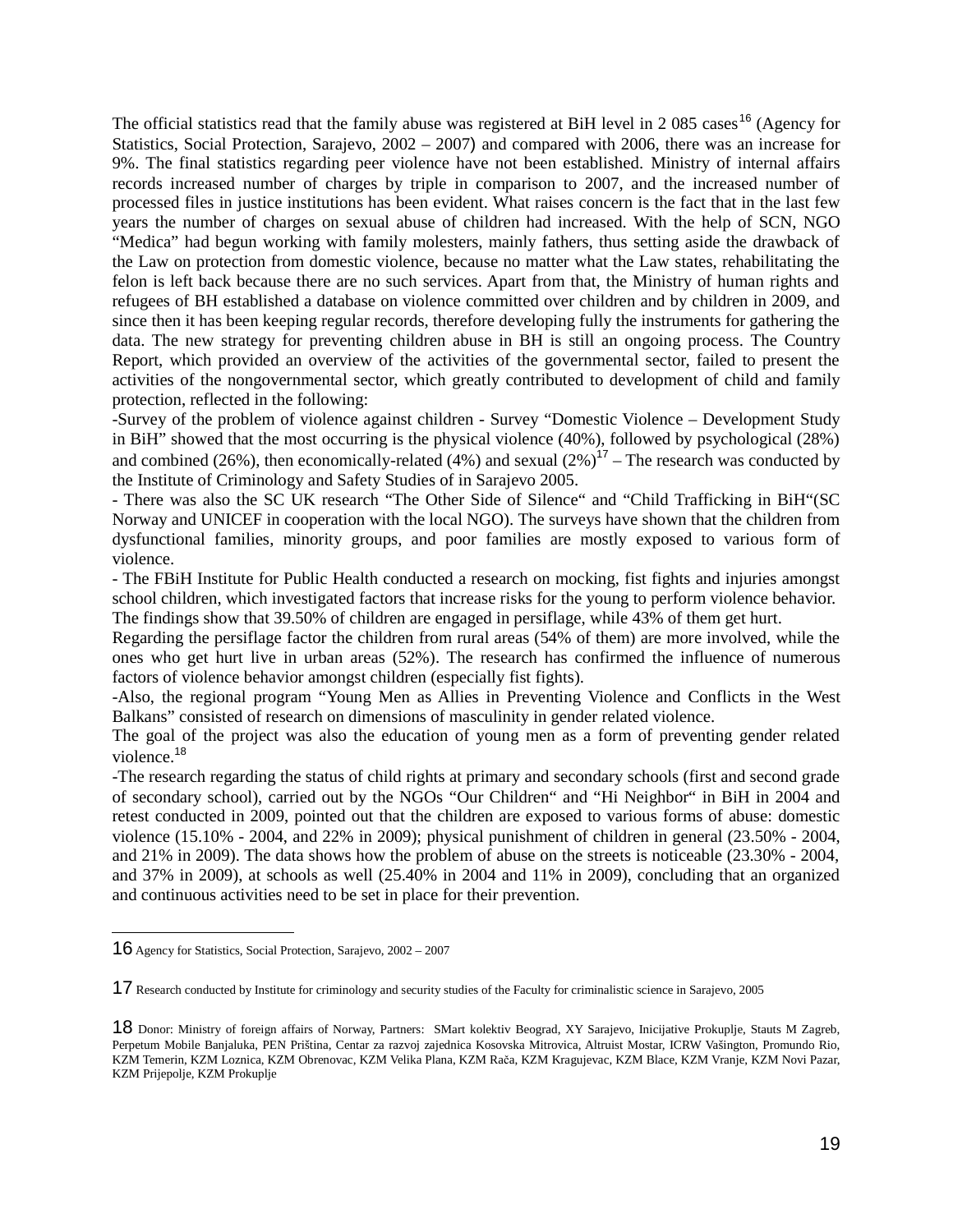Promotions and campaigns were performed by many NGOs, thus contributing in raising awareness in the society so the victims of violence would be given the best possible help. In 2008, the campaign for raising awareness and information regarding peer violence at schools entitled "Violence is not a School Subject" was issued; there was also a brochure under the same name. Some of the conclusions of these round tables held at 18 primary schools in Bosnia and Herzegovina were: the schools have a great need for strengthening professional teams; they expressed the need for organizing seminars on the topic of violence, where the teachers, professional associates and parents would be educated. The cooperation with parents was assessed as extremely poor; a specialized web site www.zaštitimodjecuodnasilja.com (translation: let's protect the kids from violence) is under preparation, and this web site would consolidate at one place all available resources concerning this issue. Of course the lack of database for the part of violence against children represents a problem. In order to implement the program - Prevention and education – NGO "Medica" from Zenica, in cooperation with UNICEF, organized numerous trainings for helpers with an aim to form multidisciplinary teams across BiH. Important projects in this field were conducted by NGO "Oasis", "Women to Women", "La Strada" and similar. All NGOs dealing with the issue of violence against children and child rights need to work more continuously on making the public sensible in terms of reacting whenever they hold information about violence against children and education of all those in contact with children. Within the project "Strengthening the Capacities of Professionals for the Application of the National Strategy for Protection of Children from Violence, Abuse and Neglect", implemented by the Local Democracy Foundation in partnership with the BiH Ministry of Human Rights and with the support from the competent ministries from Sarajevo Canton, there were number of trainings held for those employed at the social, health, police services, educational staff and NGOs. The Manual was also developed for professionals working within the system of child education and care, and a picture book called "Let's Go Together" – "Violence is not OK" intended for children aged from 6 to 11.

Local Democracy Foundation also organized training for the staff of the Social Work Centre from Sarajevo Canton concerning the actions which should be taken when dealing with a bully, and hence the self-help groups were established. In cooperation with the competent social care services in Sarajevo Canton, the Local Democracy Foundation formed mobile teams that should provide psychosocial and theoretic support for many families and children. Rehabilitation of victims of violence is carried out by several NGOs from the FBiH and RS. – "Local Democracy Foundation" from Sarajevo, "Medica" from Zenica, "La Strada" from Mostar, "BiH Women" from Mostar, "Vive Women" from Tuzla, "Emaus" from Tuzla and "Women From Una " from Bihać and shelter for women and children in need "Mirjam" Caritas from Mostar. There are several active SOS phones that are at service for the victims of violence. The following organisations in RS are engaged in protecting victims of violence: "Future" from Modriča, "Lara" from Bijeljina, "Associated Women / hCa" from Banja Luka, association of family therapists "Pro familia" from Banja Luka, "Pro at contra" from Prijedor, "Centre of info-legal aid" from Zvornik, association of Women "Hope" from Prijedor, "Women's Centre" from Trebinje and other NGOs.

Rehabilitation, treatment and psychological support are performed in Safe houses and centers for giving aid to NGOs. Some of these organizations signed a protocol with the government sector thus enabling victims of violence a safe return and treatment until acquiring full independence. The greatest number of these organizations is still supported by international organizations and institutions. NGOs who work with victims of violence had emphasized it necessary that all the victims are being treated as special social categories, in accordance to the new legislation, and that they receive full medical help and other services. - Participation of children – The children, who are the activists of organizations "Our children" from Sarajevo, "Hi Neighbor" from Banja Luka, "Center for Child Rights" from Konjic and "Future/Budućnost" from Modriča conducted the poll in which they questioned the stances of children and adults in BiH in regards to legal prohibition on physical punishment of children. The survey questioned the opinions of children and adults regarding the legal ban of physical punishment for children. The results show that more than half of both children and parents (around 52% of children and around 59% of the adults) are of the view that the physical punishment is an inefficient method and result of lack of communication skills. Nevertheless, around one quarter of both children and adults share the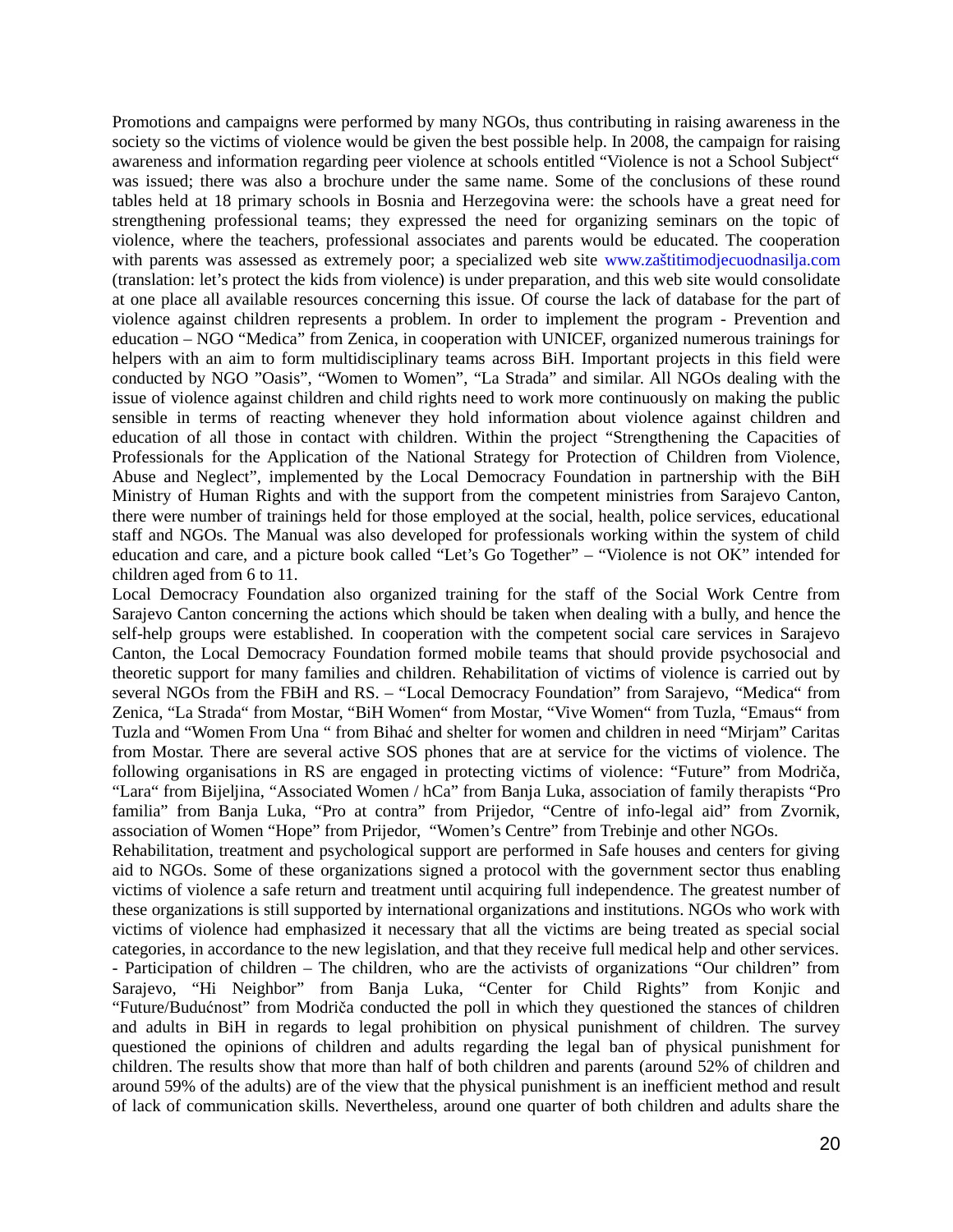view the physical punishment of children is sometimes necessary. Although, the awareness does exist concerning the consequences of the physical punishment with both, adults and children. What raises concern is that only 57.34% of children and 49.43% of the adults are of the view that the law should prohibit the physical punishment of children.

- Experiences in the work of Safe houses<sup>19</sup> - A key problem of the staff and children victims at the safe houses is the picture of a child with a violent father, who mostly uses his child as a means to exert influence against the mother (the victim) with an aim to either ensure her return to social union or to pass on his strongest threatening messages that are of a discouraging effect on a woman. In this manner, the father continues the violence in terms of the "extended" control and influence upon mother's own decision-making. The practice of institutions has been kept that children, victims of violence, are placed at shelters without an escort, parental care or care of the closest relative. The progress has been achieved – after being admitted to the safe house, the children remain considerably shorter period of time, than it was the case before. The institutions, primarily Social Work Centers now work more intensively on the problem of child's permanent placement into a family. There were some good legal changes in the field of Family Law and Law on protection from domestic violence. The children, who are admitted to shelters for the second time, are in extremely hard position. However, the fosterage authorities (Social Work Centers) perform another omission in this regard, because of their wrong evaluations; the children were returned to primary families, where violence cases repeated over and over again. In such cases, the Social Work Centers should more often apply the mechanism of taking away the parental right in the best interest of the child.

The health field does not classify the violence against children term. Violence against children does is nowhere to be found in the reporting form of primary health care. It needs to be emphasized that the courts rarely declare protective measures, and those measures are mostly related to restraining orders or the measure of removing the perpetrator from the house or the apartments, by which the woman and the child would be protected since they are mostly forced to leave the house and look for shelter.

The Country Report has failed to record participation of the representatives of Brčko District Police Force and those working at the health care sector in preparation of the Manual for application of Protocol on actions regarding child abuse cases. The Manual should be published in the near future, and it is aimed at harmonizing activities of the government institutions in this particular field.

#### **Conclusion and recommendations for the field of Family environment and alternative protection measures:**

- The Hague Convention has not been adopted.
- The resources at the Social Work Centers have been somewhat increased, but still remain at insufficient level, because the number of population in need for social services has been increasing as well.
- As far as the fosterage is concerned, the recommendations of the Committee for the Rights of the Child have been properly fulfilled, except the part of recommendations that the Country should provide sufficient funds for fosterage placement and monitoring the care institutions. It is necessary to ensure a mandatory mechanism for a balanced compensation for the fosterage placement and upbringing of the children in BiH.
- What needs to be done is to perform rationalization of processes regarding adoption of children, resume with good activities on encouraging placement of children without parental care. Insufficient efforts are placed in supporting the families who are upbringing these children, especially incomplete families and families from the marginalized groups.

<sup>19</sup> Data provided by the NGO "The Future" from Modriča; the Local Democracry Foudnation holds no experiences of this nature regarding "extended control" by the perpetrator of the violent acts against victims (placed at shelters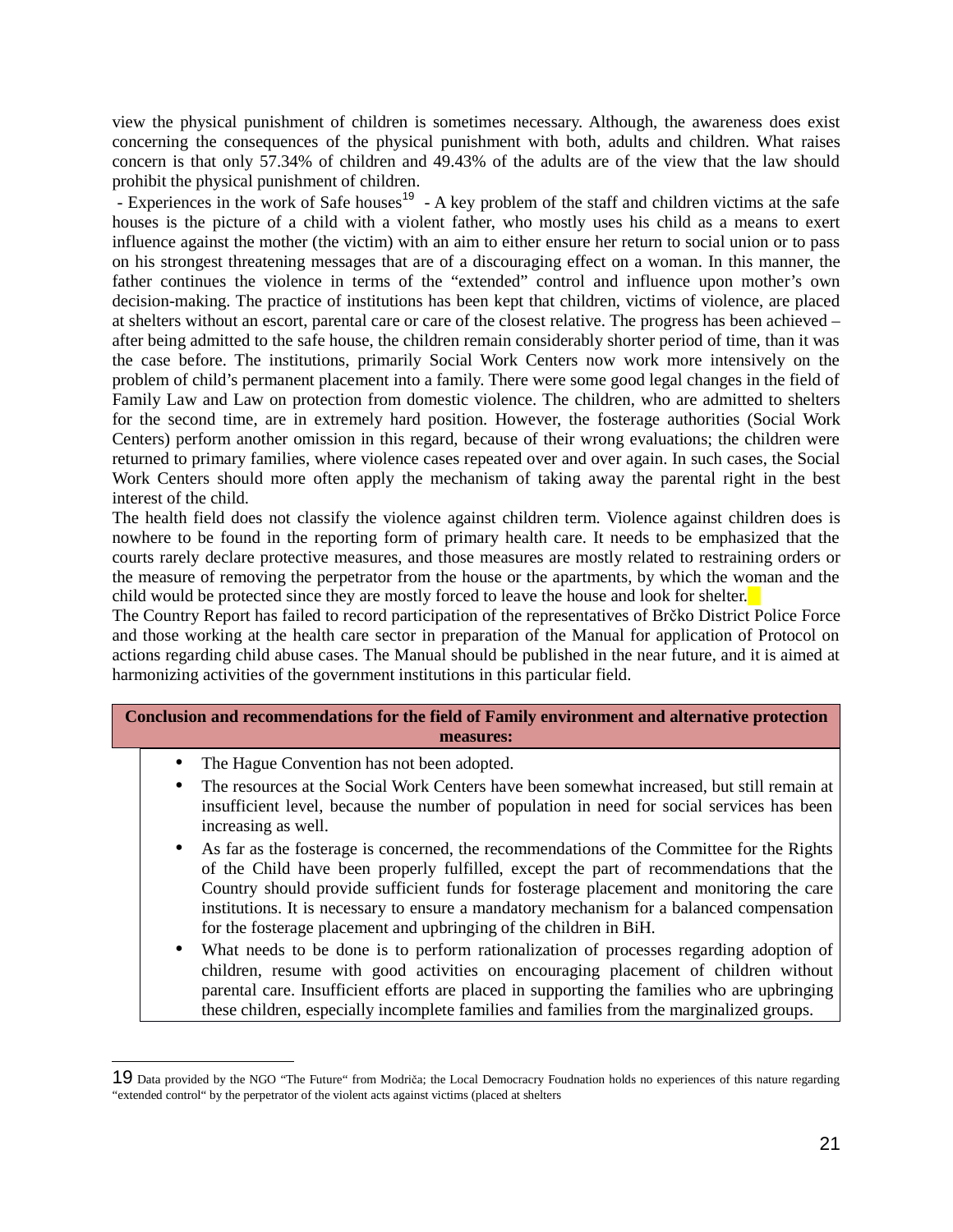- Not all communities are working on increasing the sensibility for detection of child neglect and abuse cases; the support measures for the children have not been provided at a satisfactory level.
- There are no sufficient funds for equipment and staffing of social services at the Social Work Centers, neither their education for the work with the juvenile persons of various level and forms of deviant behavior.
- In order to prevent children's abuse, it is necessary to form marriage and family counseling centers where a continuous education on healthy parenting and positive discipline would be held , accessible to all parents(especially those in vulnerable groups), provide additional education on the matters of violence in family performed by experts in schools, show measures taken (applying referral mechanism) and give a more efficient support (by psychologists and educators) to children- victims.
- Introduce clear measures of prevention of further children abuse in situations when the abusers, using their right to see the child (and the child's right to see the parent), manipulate children and intimidate their partners who had abandoned them precisely because of violence.
- It is important to support the preventive and rehabilitative work with abusers and molesters.

## **V BASIC HEALTH AND SOCIAL WELFARE OF THE CHILDREN**

#### **Health care and access to health care services (recommendation 49)**

The recommendations of the Committee that the State should undertake all necessary measures in order to provide its children with fair access and balanced quality of health services, alongside with dedicating special attention to children in vulnerable groups. During the time between 2005 and 2009 no specific measure has been taken in order to balance the health care system on the level of BH, which would guarantee equal health care to all children. One such measure has been taken in 2008, and its reflected in the order of the BH Council of Ministers to the Ministry of Civil Affairs (as the competent coordinating body between the entity bodies) to engage on alignment of the health insurance regulations in regard to health care for children of pre-school and school age with the Convention on the rights of the child, as well as to undertake activities on harmonization of legal regulations in this particular field aimed at rehabilitating and employing persons with difficulties in development.

Adoption of the Law on medications and medical devices<sup>20</sup> contributes to the balance of regulations in this field. The basic entry of the health reform in FBiH is oriented towards primary health care, with the emphasis on better promotion of health as well as better prevention. The reform promotes continual protection, and focuses on the joint decision of the patients and caregivers. Attainability of the health care is visible to children through the "Healthy children for healthy future – Research on quality of medical treatment of children at public health institutions", carried out in 2008 as a part of the Protection of children's rights project at the RS Ombudsman. The research established that ratio between the numbers of children per pediatrician is approximately 2500:1 in the RS, while in the FBIH, one team examines 2 048 children aged 0-6 years during one working day, while one working day at the health care for school children and the youth involves 7 329 children aged 7-18 years. These data point that it is necessary to increase the number medical teams in school dispensaries, both in RS and FBiH, as well as the number of pediatricians at the state level. However, speaking of availability of the medical treatment from the insurance aspect of parents/children, the situation in the FBiH is at the unsatisfactory level. The Law effective until the end of 2008 did not provide medical treatment for children up to 6 years of age whose

<sup>20 .</sup>BiH Official gazette ", 58/08, 2008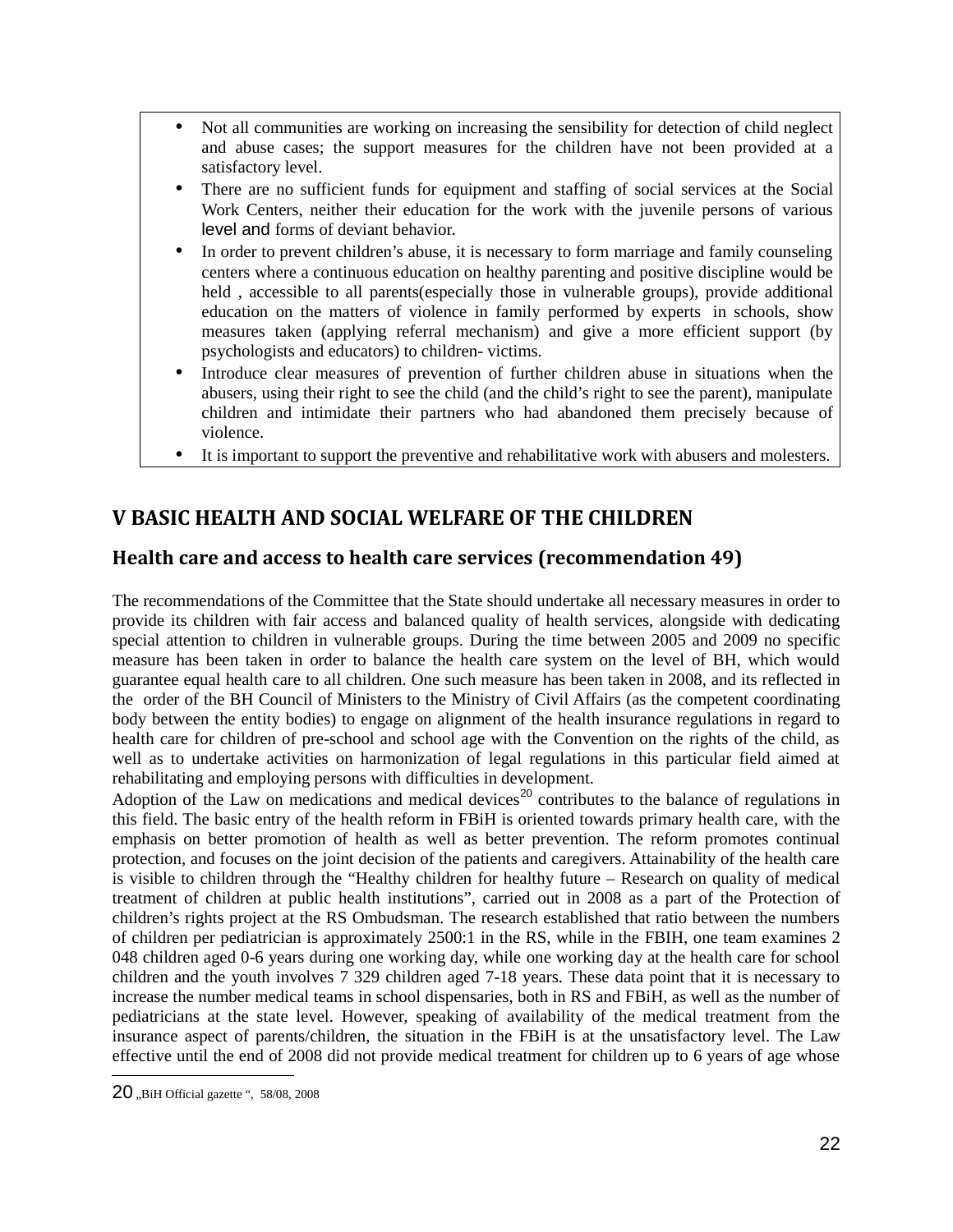parents had no health insurance. The health insurance during the year of 2007 covered 83.65% of population<sup>21</sup>. Upon the initiative by the Reference Group of NGOs from Tuzla, led by the "Land of Children" organization, fierce campaigns were conducted. Finally the Federation of BiH Parliament in 2008 enacted the Law on changes and addenda to the Law on health insurance, which, for the first time, demanded a mandatory health insurance and free-of-charge health care to all children, from the day of their birth until age 15 (18, that is 26 if still in education) as independent insured persons, unless they obtain this status as family members of the insured person. Although the Law has taken effect as of January 1, 2009, its implementation had a rough path because the competent cantonal governments failed to enact secondary legislation and plan budget for this purpose. The Ombudsman for Human Rights reminded the cantonal governments of their obligation to implement this Law. NGO is especially concerned by the fact this law concerns children living in severe social environment, with unemployed parents, Roma people and other ethnic minorities, whose health is considerably disturbed due to their living conditions. The newly formed Solidarity Fund in Federation of BiH has insufficient resources compared with actual needs.

The health condition of children in BH has been presented in the Multiple Indicator Cluster Survey-MICS, developed by the UNICEF, to show the progress made in evaluation of the indicator achievement at the levels of State and entities. The data given in 2009 shows that the health conditions of children and adults is in the levels given in 2008. However, BH still hasn't established a system of controlled monitoring of nourishment and nutrition habits of its population, thus including children of age up to 5 years. 3% of children is undernourished; 5% emaciated, and 9% underdeveloped. The percentage of undernourished children is higher amongst Roma children: up to 24,2% Roma children are malnourished, and 12,1% underdeveloped. The effects of poor nourishment have also been recorded: 17% of children up to 5 years of age are overweight. Children still suffer from same diseases, apart from a higher record of H1N1 in comparison to other contagious diseases. Children of all age groups suffer the most from respiratory diseases. This problem was noted by the Sarajevo family care doctors who had written and promoted a book for parents named "Respiratory system inflammations in pre-school children"<sup>22</sup>.

It is also important to mention that the level of immunization of children has a rising trend (BCG 97%; DTP3 90%; OPV 3 90%; MRP1 91%; Jib3 86% i Hep B 86 %.) Vaccines MRP1, Hib3 i Hep.B3 still do not have legal mandatory coverage minimum, so additional activities need to be intensified<sup>23</sup>. What raises satisfaction is the fact that the coverage of the prenatal protection is really high, professional assistance during labor (99,2%) and conditions for child development are also, according to indicators, at the satisfactory level. The percentage of exclusive breast-feeding has also increased in the first four monthsfrom 8,1% to 29,3%. Overall 17% of children aged 0-11 months are properly fed. The program of breastfeeding promotion and the program of certifying "Baby friendly hospitals" presented a book of their longtime work named "Baby friendly hospitals" which introduced 14 hospitals who received the BPD certificate.<sup>24</sup>

The health care of persons with developmental difficulties is loaded with problems from diagnosis and categorizing, to uncoordinated legal procedures of Convention of the rights of disabled persons and immediate health care on field work. The WHO states that the estimate of disability is based on the social inclusion of the associations concerning them. The society still doesn't take enough measures to help the parents of children with special needs; there are no sufficient day care centers, so parents are forced to take children everywhere they go; and some municipalities require monthly verification of health cards.

<sup>21</sup> Report of NGOs and children on situation of child rights in BiH in 2008, Sarajevo 2009

<sup>22</sup> Respiratory infections among children of preschool age, group of authors, Sarajevo, December 2010

<sup>23</sup> Health condition of population and women in FBiH, Institute for public health FBiH, September, 2010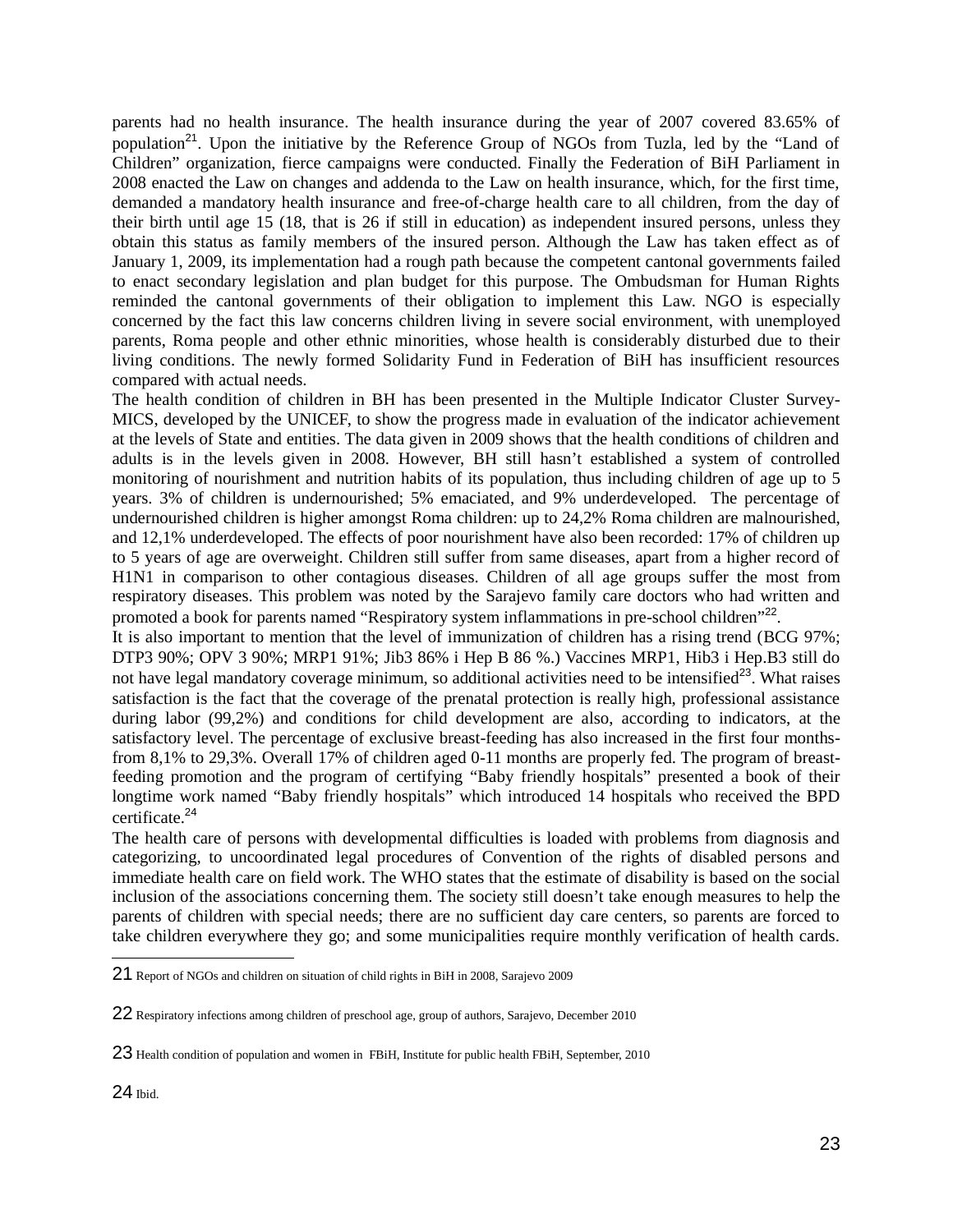The children Ombudsman gave a recommendation to the Fond of Pension and Disability Insurance that the children with special needs are free-of-charge of physical examination during their evaluation of ability to live independent. The health care of disabled persons- disabled children have problems with prosthetic aids; which need to be changed more often than the law inquires, due to growth. Cantonal governments haven't found a solution to overcoming this issue. Alike, the health care of children with damaged vision is not adequate because pediatricians aren't educated enough to perform interventions in blind children. Research on the iodine status of pregnant women and breast nurses in the area of entire Bosnia and Herzegovina in 2008.has shown that 48,6% of pregnant women and 22,7% of breast nurses have the level of urinary iodine excretion lower than normal, hence the input of iodine is insufficient with their increasing needs<sup>25</sup>. The government report still hasn't put focus on the problem of health care in BiH in specific conditions, on field. The program of health strategy in the Republic of Srpska is realized through the Law on healthcare and Law on health insurance. As of last year, the complete health care of children under the age of 15 is free-of-charge, regardless of the insurance status of their parents. Although this served as a major breakthrough regarding the availability of health care, there still remains the problem of children aged 15-18, as well as the insufficient number and distance of family care dispensaries. The health care for children requires all the health services health institutions can provide, which depends on the location and personnel of the health institution, number of residents etc. There are still ongoing reforms of mental health care that should further improve mental health in the RS and entire BIH.

There is a current program of BIH named "Analysis of the situation and evaluation of mental health services in BIH"*,* conducted jointly by the Ministry of Health from the RS and FBIH Ministry of Health in cooperation with the Swiss Development and Cooperation Agency. The project includes evaluation of work of 44 mental health care services in BIH, out of which 17 are in the RS, and 27 in FBIH and one in District of Brčko. The plan is to empower mental health care centers, perform equipping and professional training of the employees, as well as strengthening the Coordinating center for mental health in the  $RS^{26}$ .

The health care of children in Brčko District (BD) is accomplished through the BD Law on health care and health insurance. Brčko does not have Law on domestic violence. The primary and tertiary health care of children is well organized. Also, the primary prevention, early detection and medical treatment of any sort of psycho-somatic impairment of children should be incorporated in the Law on health care and Law on health insurance, by which the anti-discriminatory action principle would be attained. The BD Mental Health Centre is actively involved in the reform processes of mental health care in BiH. Within the reform of the Primary Health Care and introduction of Family medicine teams, it is necessary to raise sensibility amongst the personnel regarding children and adolescent related issues, particularly children and adolescents with disability. An example of good practice is the expansion of the services by the BD Mental Health Centre with the segment for the listed categories.

The health care of persons with special needs placed in institution **–** the majority of institutions give certain forms of health care, whilst in some institutions the patients are being treated in local clinics (such is the case in Prijedor where all patients have health cards, apart from few people from Federation of BIH.) In many of these institutions the treatments are carried out by GPs, dentists or residents hired in a contract, even though the majority of these institutions have a big number of protégés, and by all norms they should have permanently employed doctors. The organizational system of health services in BIH suffers a lot due to lack of staff, sluggish procedures and poor equipment of health institutions outside urban areas. This makes the quality of health services still inaccessible to many children because far better health care is provided to children whose parents can pay services at private clinics.

<sup>25</sup> UNICEF office for BiH, research project "Iodine statues of pregnant and breast-feeding woman in BiH, 2007/08.

<sup>26 .</sup> People refer to surgeon more easily then to psychiatrists ", Independent newspapers, 25.10.2008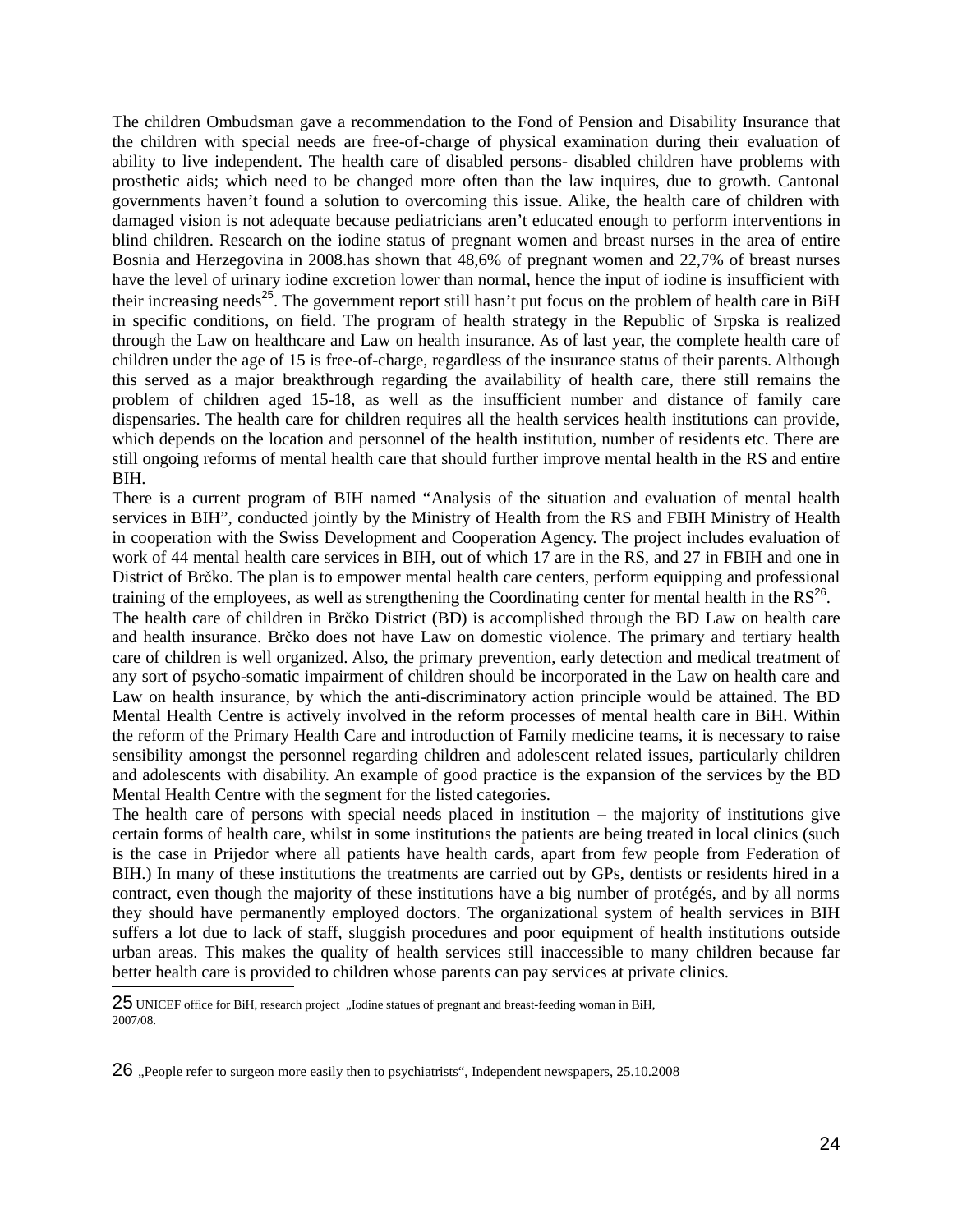## **Health of adolescents (recommendation 51)**

**The Strategy "The Youth and the Health" has been developed in the Federation of BIH and RS in 2009, while the development of the Strategy of the youth and the health is the fulfillment of the social care for the health of the youth and as such it makes a basis for the implementation of the Policy for the health of the youth adopted by entities. The Strategy foresees many improvements in this field of life of the youth and it remains to be seen whether it would be implemented.** 

The mental health project for south-eastern Europe was initiated by the Swiss Development and Cooperation Agency in collaboration with the FBIH Ministry of Health, the RS Ministry of Health and Social Welfare. A network of 50 Mental Health Centers has been established in Bosnia and Herzegovina, namely 31 in the Federation of BIH, 18 in the RS and 1 in Brčko District. Our country has signed the Declaration on the long-term program of regional cooperation and health care development of south-east Europe. The Declaration requires founding regional centers from mental health in BIH, as well as regional center for south-east Europe. The development of the "Strategy of mental health care in the RS 2009-2015." has been finished in the RS. Also, the center for coordination of work of the centers for mental health in the RS has been established. During 2009 the expansion of the network was planned, with 5 new centers for mental health care as well as education of the personnel, through the cooperation with the Italian Government and CESVI project.

Tobacco control – The age limit for the ban on sale of tobacco products has been lifted in BIH from 15 to 18 years of age, while the measures related to promotion and sponsoring of tobacco industry were made stricter. The Ministry of health announced consistent implementation of the Law on tobacco and tobacco products in Federation of BIH and prohibition of smoking in enclosed places at all public institutions and at business premises. It is important to emphasize that the Presidency of BIH and the Parliament of BIH reached an agreement in 2009 on ratifying the Framework Convention on tobacco Control of the World Health Organization, which initiated the harmonizing activities between the entity legislations in the area of control of tobacco in BIH, coordinated with this internationally important document.

The most common ways of addictive behavior in FBIH are smoking, consummation of alcohol, drugs and psychotropic substances. According to researches, in 2008 there was 14,3% of current smokers amongst school children and young aged 13-15; even 61% of young people who were attending first grade of high school or turning 16 years of age confirmed that they had consumed alcohol through their life, and 6% of examinees stated that they tried marijuana before turning  $16^{27}$ . Promoting health among young people in FBIH was conducted in 7 centers for youth organized in Sarajevo, Mostar, Zenica, Tuzla, Livno, Bihac and Travnik. Young people were treated in 3.164 gynecological and dermatovenerological services, as well as given 2.291 services of counseling. Also, informal education of the youth and future safety has been performed through a series services. Data collected during survey conducted by "Our Children" and "Hi Neighbor" amongst primary school pupils and first and second graders at secondary schools show that the alcoholism is present amongst the young (67% of children say this problem does exist). The causes for such an occurrence are multiple, and we could identify them in poor care of parents for their own children, lack of adequate support to parents and prevention programs for children and the parents, as well as in omnipresent crisis in the society. Additional aggravating and alarming circumstance is that the threshold of consuming intoxicating substances is getting lower.

The program of health policy and health strategy in Republic of Srpska until 2010 contains special objectives and measures of the health policy concerning the health start of life. The plan is to advance the level of the health of the youth until 2010 in order to facilitate them to completely accomplish their role within the society. This objective also includes setting the conditions in which children and adolescents may attain healthy living habits and healthy life style, decrease mortality and disability caused by injuries

<sup>27</sup> Knowledge, attitudes and behaviour towards smoking among school children in FBiH, 2003 – 2008.; Institute for public health FBiH, Sarajevo 2009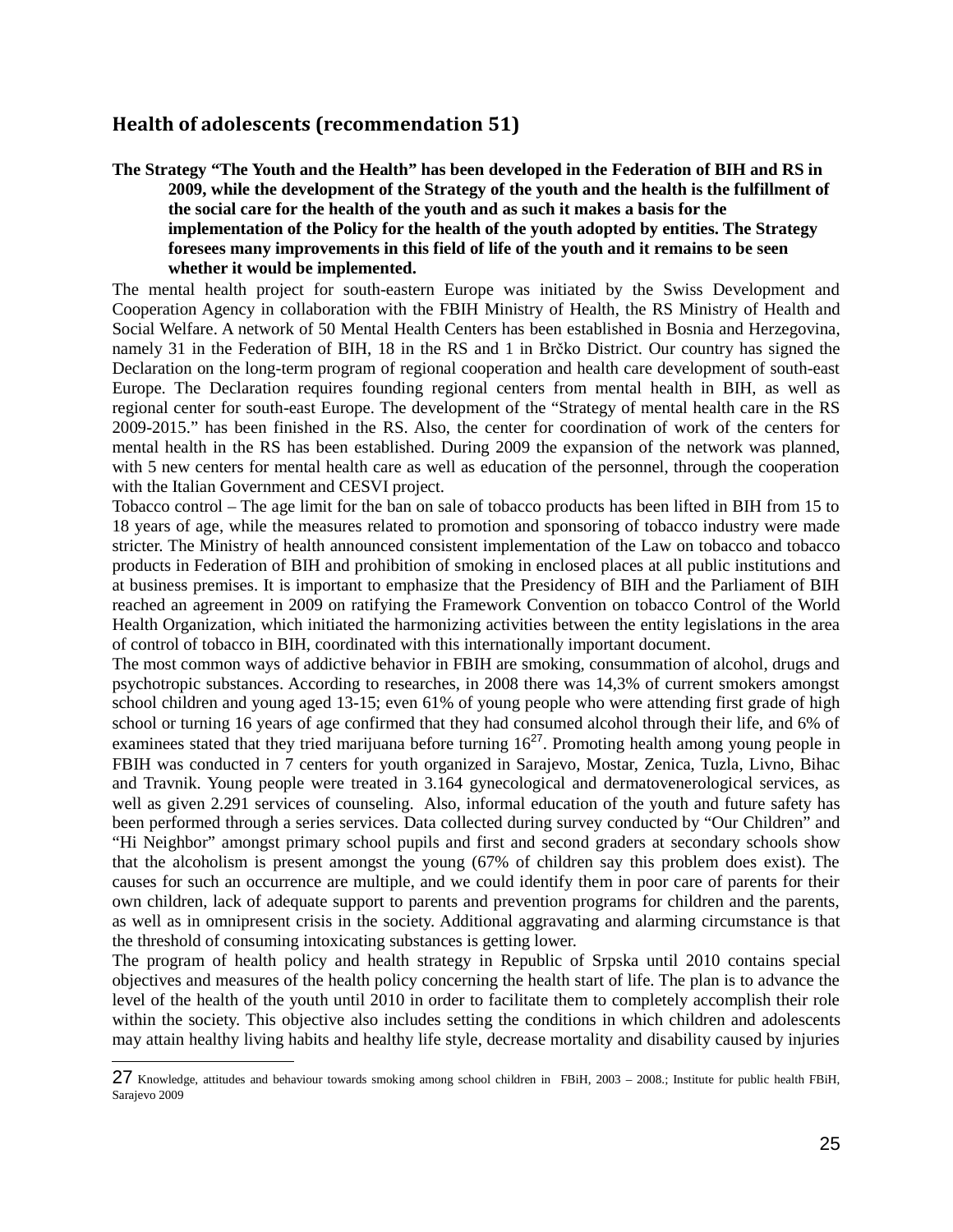and other accidents for at least 50%, reduction of the number of the young who smoke, consume alcohol and drugs for at least 50%, reduction of the number of juvenile pregnancies for at least 50%). It is completely clear that this strategy will not accomplish its objectives at this implementation pace and small investments. Protection from alcohol abuse by implementing laws that regulate this issue in RS didn't show success. This is visible in the research done by the Ombudsman together with a network of High School Student Councils in the RS in 2010. 689 students took part in the survey; 292 of whom are male and 397 female. 78% of them stated that they consume alcohol, even 20% of whom tasted the alcohol at the age 9 for the first time. In 45% of cases the alcohol had been offered by their peers, 25% of them consumed it on birthdays and celebrations. They reach alcohol in bars in 56% of cases, 23% in drugstores (although there is a ban on selling alcohol to minors), 16% in clubs. A grand total of 66% students said that they never had problems getting alcohol, 43% of them had some trouble getting it, and 90% of them stated they knew alcohol was forbidden.

#### **HIV/AIDS (recommendation 53)**

The first case of HIV contagion in BIH was recorded in 1986 and until November 2010 there were registered 170 persons diagnosed with HIV virus, of whom 109 had developed AIDS. In the FBIH there are 98 people diagnosed, 66 of whom had progressed into AIDS. The average age of the infected is 36,8 years, with a span from 4 to 66 years. The dominant transmission route is heterosexual, intravenous drug abuse and homosexual transmission route. The first case of vertical mother-to-child transmission was recorded in 2007. During 2009 there were 4 new cases evidenced. The official statistical data in BH could be deceiving, while the causes for unreliable data could be identified in (none) existence of a single database on infected persons at the BH level; poverty and isolation of some population groups; in the decrease of risky behavior amongst young people etc. The Global Fund Program for Bosnia and Herzegovina called "Coordinated country responses to HIV/AIDS and tuberculosis in war disturbed and stigmatized environment" financed by the Global Fund to fight AIDS, tuberculosis and malaria (GFATM), has been implemented since November 1, 2006. The United Nations Development Program (UNDP) as the Primary recipient nominated by the Country Coordination Mechanism (CCM) / with its partners is implementing the mentioned project. The program is directly linked with the fulfillment of Goal 6 of the Millennium Development Goals, in accordance with the HIV/AIDS BIH Country Strategy 2004-2009. The primary goal of the Program is to strengthen the capacities of the existing, as well as to establish new institutions for providing health services in BiH in the field of HIV/AIDS prevention and engagement on reduction of marking differences - "stigma" and discrimination by means of the following activities: Peer education trained 115.000 young aged 15-24 about HIV/AIDS; Through media campaign, informativeeducational material and synergy of efforts of civil sector gave 6,680 persons the service of pre-test and post-test counseling at 12 Centers for voluntary and confidential counseling and testing. HIV prevention was introduced to Roma population and displaced people, through community coordinators and nurses for around 3,200 persons. 33 persons were treated with Antiretroviral therapy at three Clinical Centers, namely Sarajevo, Banja Luka and Tuzla. In order to increase capacities, 3,200 health and 1,360 nonhealth workers went through the training on HIV/AIDS and reduction of "stigma" and discrimination. 1,000,000 condoms were distributed across BIH, alongside with the training on HIV/AIDS prevention. The Global Fund Program carried out reconstruction and acquisition of equipment for 13 Friendly centers for the youth, 5 Methadone Centers, 12 Centers for voluntary and confidential counseling and testing, and it also regularly provides supplies (elisa tests, needles, syringes, condoms etc).

A good example in practice is the accomplishment of the local NGO "Our children" Zenica, which has, in partnership with Save the children Norway, implemented the Project "Sexual education and HIV/AIDS prevention in BiH". The main indicator for the success of this project is the systematic solution in form of education of children at primary schools in Zenica-Doboj Canton regarding prevention of sexual health and HIV/AIDS. For the first time in BiH and the wider region, one educational institution, namely the Ministry for Education, Science, Culture and Sports of Zenica-Doboj Canton recognized the need to introduce the interdisciplinary method of education of schoolchildren through curriculum and accordingly ensured timely and qualitative information to children concerning importance of sexual health prevention.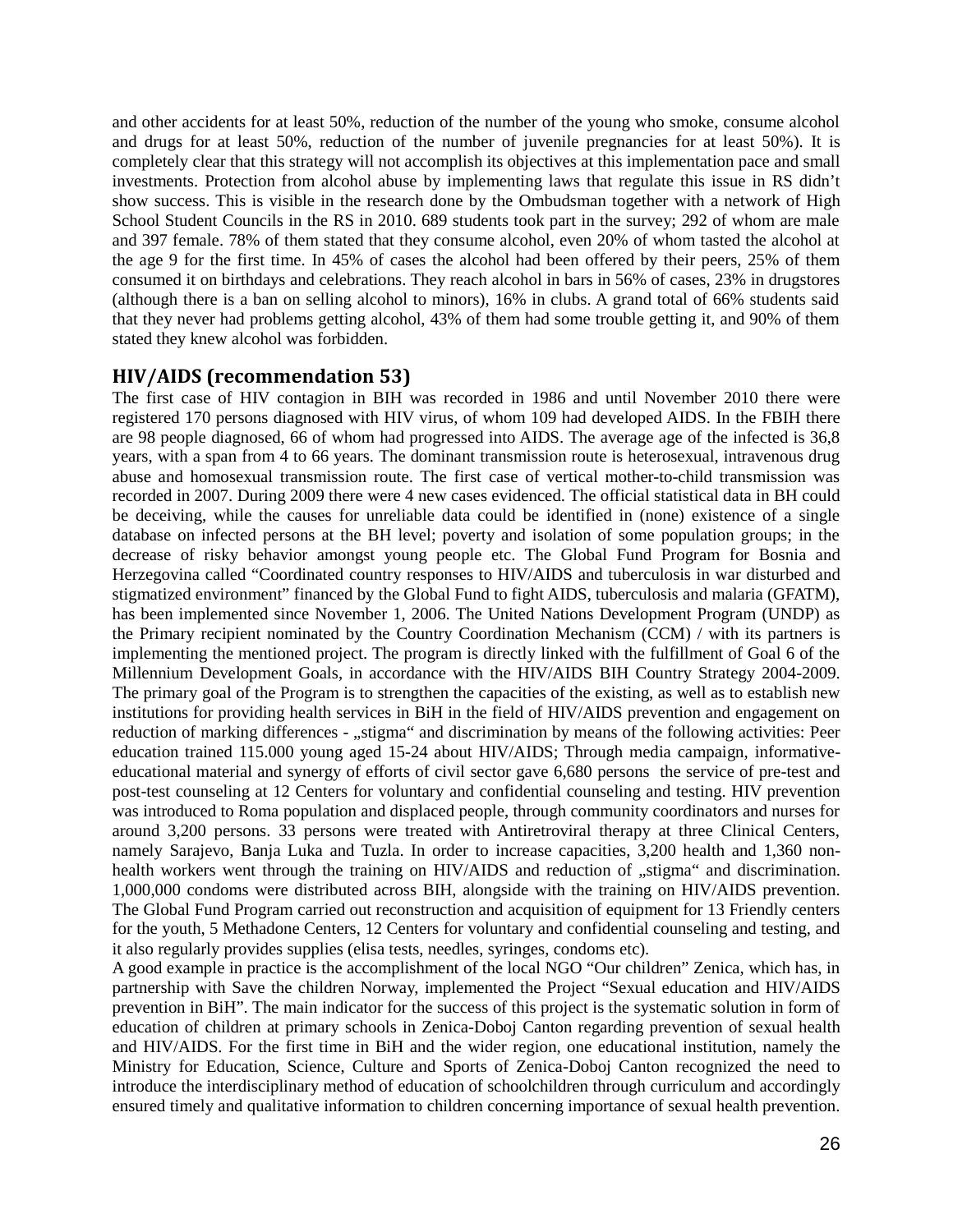This practice should represent a sample for creation of a more favorable ambience in the field of HIV/AIDS prevention and systematic introduction of the program regarding sex-oriented education on sexual health of children within the education system across the entire of BiH.

## **SOCIAL WELFARE**

#### **Children with various forms of development difficulties (recommendation 46)**

Taking into consideration the recommendations of the UN Committee regarding the Convention on respect of children's rights, the provision Standard rules for assimilating the disabled people abilities and the activities in the BiH revised action plan for children (2002-2010, 2011-2014.) the following conclusion could be made: The periodic report only partially analyzed the legislation of BiH, entities and Brčko District, hence giving the impression that some rights under social welfare seem aligned and applied across BiH. The RS Law on social welfare is not equally implemented across the RS, but instead social contributions depend on the budget of local communities. Hence, there are local communities in the RS that do not cover expenses for somebody else's care and assistance. It also does not emphasize the necessity to strengthen roles and responsibilities of the local communities to change the existing state.

The BiH Revised action plan for children (2002-2010, 2011-2014), which foresees measure 1- that is adoption of the new Law on social welfare, wasn't realized, due to the fact that it has been placed before the RS National Assembly for over years and hasn't yet been passed. This complicates and slows down the advancement of social welfare for all children and disabled persons in the RS. Moreover, the Periodic report does not show how much the country had acted in accordance or followed the recommendations of the UN Committee. It could be said that there is a review of the existing policies and practices concerning children with disability, but it could not be said that there are any noteworthy moves.

Speaking of overview of the social and child care in the Federation of BiH, the Government periodic report provided a comprehensive and objective illustration of situation in the FBIH. The welfare for people with various forms of disability is unequal, since there are divided powers between the Federation and Cantons. It is conditioned by the financial possibilities of the cantons or unwillingness to protect the interests of the vulnerable categories. Due to financial crisis and the inability to implement the law for all the categories stated in it, changes and addenda of the Law on basics of social welfare, protection of civil victims and families with children took place in FBiH, thus depriving all people under 90% of disability of their rights and aggravating big number of children<sup>28</sup>. The social care is also discriminatory, because it treats differently non-war and war invalids and civilian victims of war (in both FBiH and RS) in spite of the signed and ratified Convention on the rights of the disabled persons. The ratification of the Convention (with protocols) was finished in the House of Representatives in December 7, 2009. and in the House of Peoples in December 15, 2009., after days of protests by disabled people from all over BIH inside the Assembly of BIH. This contributed that the FBIH in 2010 initiates the accordance of legal and subordinate legislations with the Convention. The laws and regulations passed on the level of cantons/counties should significantly improve the status of children with physical, mental and other disabilities. It is especially important that the Decision on forming the Fund for professional rehabilitation and employment of disabled people was adopted in  $FBiH^{29}$ . There is some inconsistency among the cantons in FBIH when it comes to categorizing persons with developmental difficulties. There is no evidence performed by unique standards, children's rehabilitation is running late, it is not continuous, nor performed by experts or professional personnel. Referring to the research in the field of disability in

<sup>28</sup> Official gazette FBiH, no 14/09

<sup>29</sup> Official gazette FBiH, no 48/2010.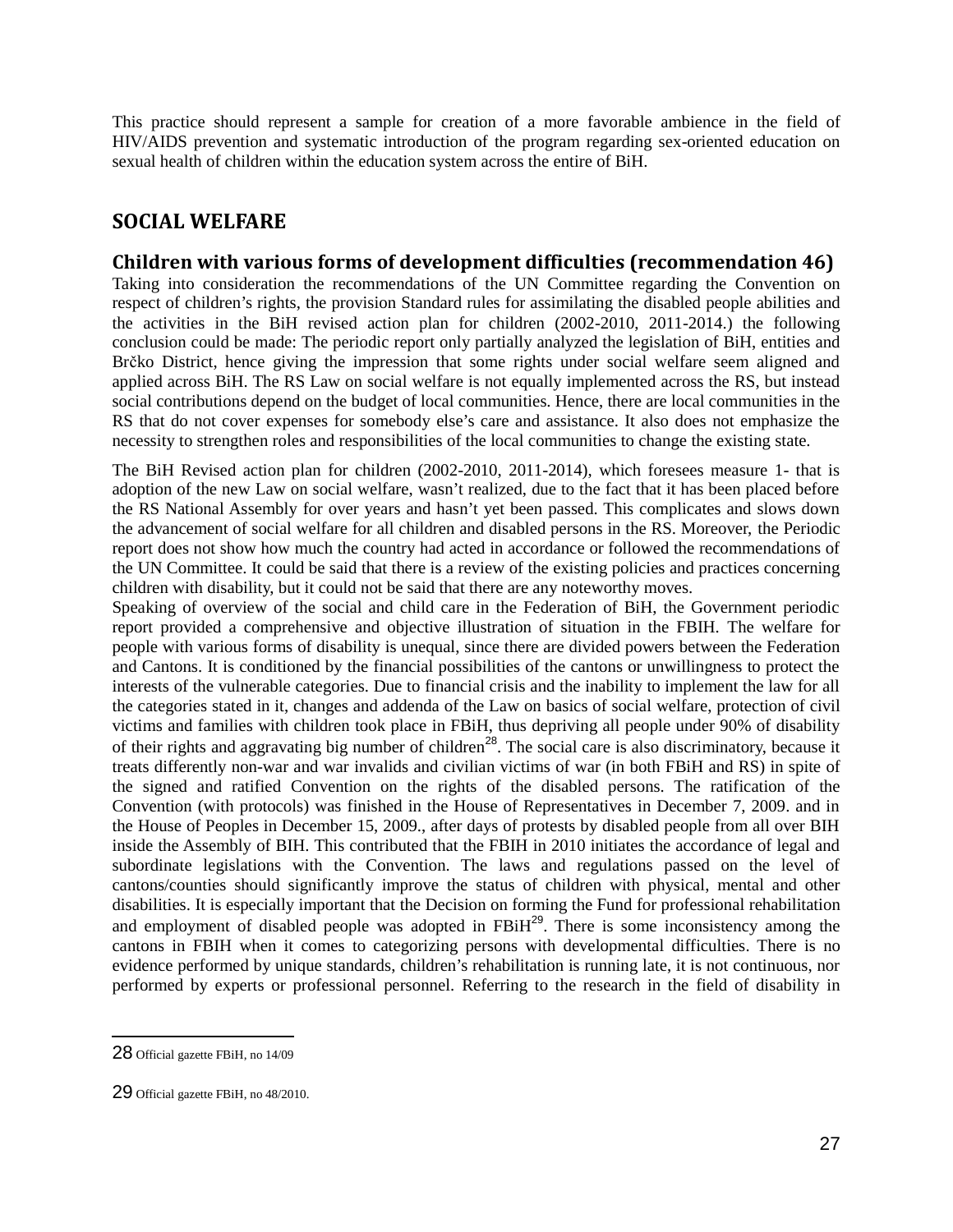BiH<sup>30</sup>, it is observed that Social Work Centers and Ministries of health and social welfare report that there is no joint database for all invalids including children (SOTAK) that has been installed and operational. Unfortunately, it is not in use across BiH due to the fact that all centers do not have staff trained for data entry. It would be necessary to perform database upgrade for all beneficiaries in pursuance of the Law. Social Work Centers mostly use data related to accomplishment of beneficiary's rights. Therefore, the records regarding socio-anamnestic data, remaining labor capability, marital status, as well as other detailed information about beneficiary was put aside.

Standard rules aren't given the attention deserved. Moreover, BIH has failed to point to the unequal evaluation of abilities and classification of disabled people. Upon the recommendations of the UN Committee concerning education of children with disability, which the state is obligated to follow and work on their implementation, the Country Periodic report does not show to what an extent the status of disabled children has improved in this segment. Therefore the status research in BiH, but not the Report, states that the new educational system is encountering a number of problems such as lack of preparation for new obligations in schools and lack of education for personnel who should respond to various ad specific needs and restricted possibilities of children. The textbooks for all subjects, from which children should learn, were not provided to children educated at special schools according to special program. Following are the problems with which the children and parents of children with development difficulties encounter after detection and observation: unconnected social and health care systems, and once the child is categorized, it attains only the category adequate with the social care system and somewhat to education system, with which the child cannot achieve rights under pension and disability protection, possible employment or some other rights. The Periodic report does not state what significant activities the country had undertaken in the segment of recommendations referring to strengthening public awareness campaigns in order to change negative public views about people with disabilities.

The Periodic Report does not pay enough attention to social care and the extract dealing with children with disability, neither does it report on violation of their rights in terms of health care (dental protection, health insurance), meaning that the status of the child in the RS is recognized until 15 years of age, up to which they have mandatory insurance. In the period from 15-18 years of age, the insurance in the RS differs from one child to another. Speaking of health care, the biggest problems in this segment concern secondary and tertiary health care. The country is developing the health care system grounded on financial sustainability, where the commercial factor is of primary importance instead of the right of the child to an adequate health care. The logical thing would be if the child with special needs attains right to tertiary health care at the closest reference centre within the country or in the neighboring countries. However, they can only attain this right if their family covers the costs. If these children want to attain this right through health care system, they can do it either in Sarajevo or Banja Luka, regardless of the transportation costs of the child with an escort that exceed the treatment costs at health centers in the neighboring states. The right to orthopedic devices is often redefined so the parents are not aware of their children's entitlements, while numerous technical procedures make it harder for parents to attain it.

The Annex to the government's Report regarding reports from Social Work Centers – Brčko District report does not contain number of children with psycho-spmatic disturbances. According to the data from Association "Svitac" (Glowworm) and Mental Health Centre of Brčko District, the number of children with the mental deficit is 346, and with combined disturbances 269 children and adolescents.

## **Standard of living (recommendation 55)**

Poverty was always present in our country so we can state that this is one of the basic problems for children in BIH. Various reasons such as war consequences, long-time transition period, unbalanced social welfare system and next to all that the world economic crisis left many people unemployed, many of whom are young people (only 17% of young are employed).

<sup>30</sup> Collection of papers – group of authors, 2008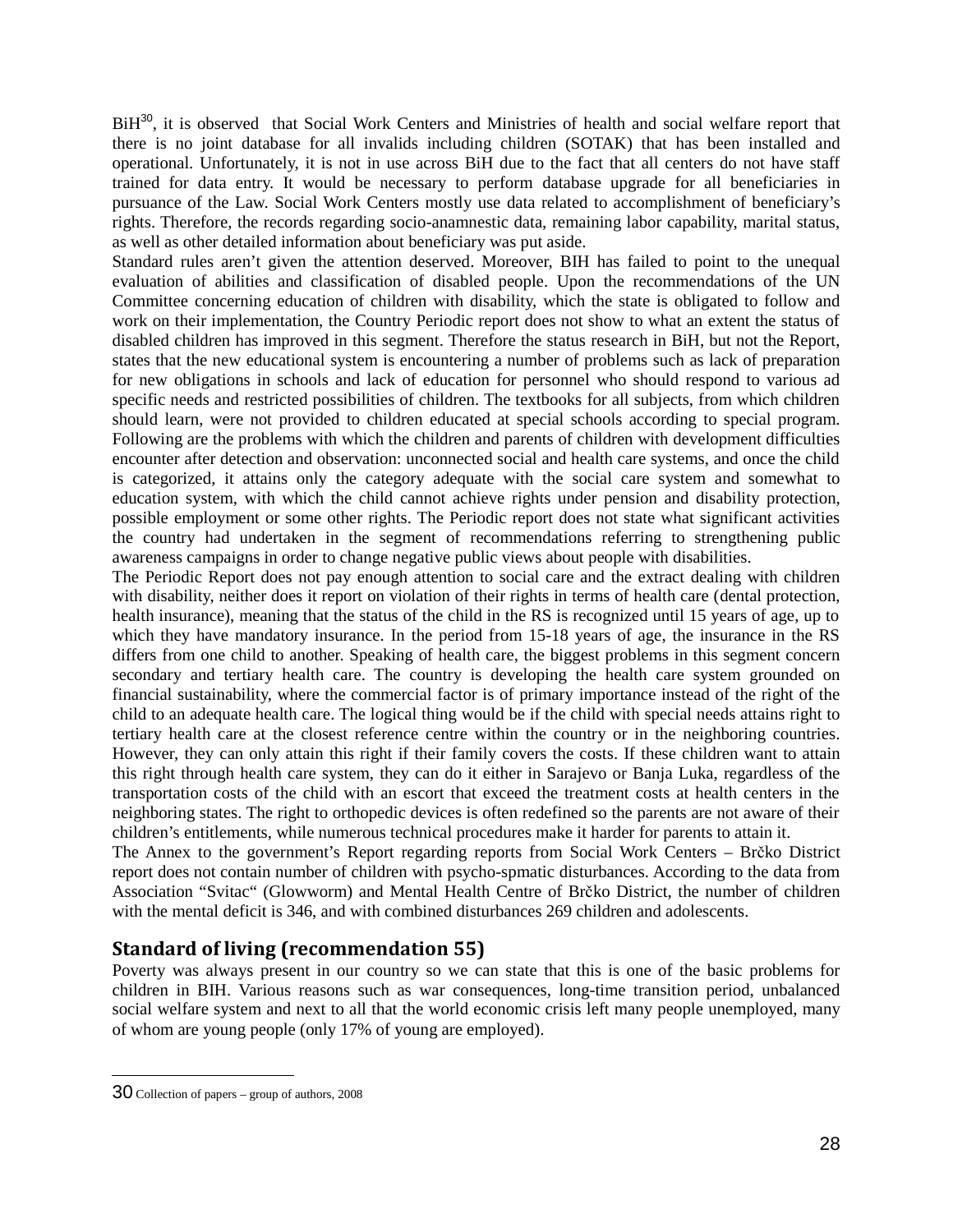According to the data given by the Federal Ministry of work and social welfare, there are 9.853 civil war victims and 48.308 disabled persons in Federation of BIH, which represents 2,5% of total population. The data gathered by the Ministry concerning issues of soldiers and Civil War invalids show that there are 103.810 registered invalids from war; 57,8% of whom are unemployed. Thus we can say that every second resident of this country is socially disconnected. Current political situation (no governing body even after 10 months) shows no hope for better future<sup>31</sup>. A continuous ascending trend of families in a state of various socio-protective needs has been observed. The results of the measurements of the standard of living showed that 15% of people in Federation BIH live below the general poverty rate. The government Report says that: 3% of children is malnourished, 9% is underdeveloped in comparison to their age, 5% is underweight, which is a direct consequence of poverty (17% of families are extremely poor; with monthly wages of poor ones of 238,10 KM and extremely poor 83,6%). In the same time about 15% of households live in poor conditioned facilities). What raises concern is that the number of families applying for social aid is increasing every year.

The structure of those families is that 20% of them are families with children. We can draw a conclusion that the number of children living in scarcely conditions, which prevent them in their development according to their physical and intellectual possibilities, increases in continuity. Children are exposed to discrimination, which is a consequence of social status, and as such suffer various forms of discrimination at school by their fellow colleagues, and often by teachers as well.

- **We expect that the application of the new provisions of the Law on health insurance will be provided in the upcoming year in the Federation of BiH, and that the best medical treatment will be provided to all children, regardless of the insurance status of their parents, while the RS needs to resolve the problem of health care for children aged 15-18, as well as providing better attainability of medical centers.**
- **The focus on implementation of the Health policy and strategy for healthy youth in FBIH, RS and District Brčko needs to be put, with emphasis on intoxication prevention and development of healthy lifestyle.**
- **It is necessary to work out and adopt the proposal of the BiH Strategy to fight HIV/AIDS for 2010-2015 and provide a unique record on infected people in BIH.**
- **The fight against poverty still remains number one priority. Providing stabilization of the social fund in the FBiH and balance of the legal regulations with the UN Convention on disabled people's rights is needed. There is still much work to be done in developing the sympathy for the needs of socially vulnerable children.**
- **It is necessary to enhance the systems for early detection of difficulties in children's development, upgrade cooperation between the institutions of health and social care and educational system, support of their families should be done in continuity and with an adequate aid in form of orthopedic devices, financial support, and through work of the NGO sector.**
- **The Law should define and financially support the work of day care centers at the local level in order to reduce the number of children at the**

<sup>31</sup> Health condition of population and women in FBiH, Institute for public health FBiH, September, 2010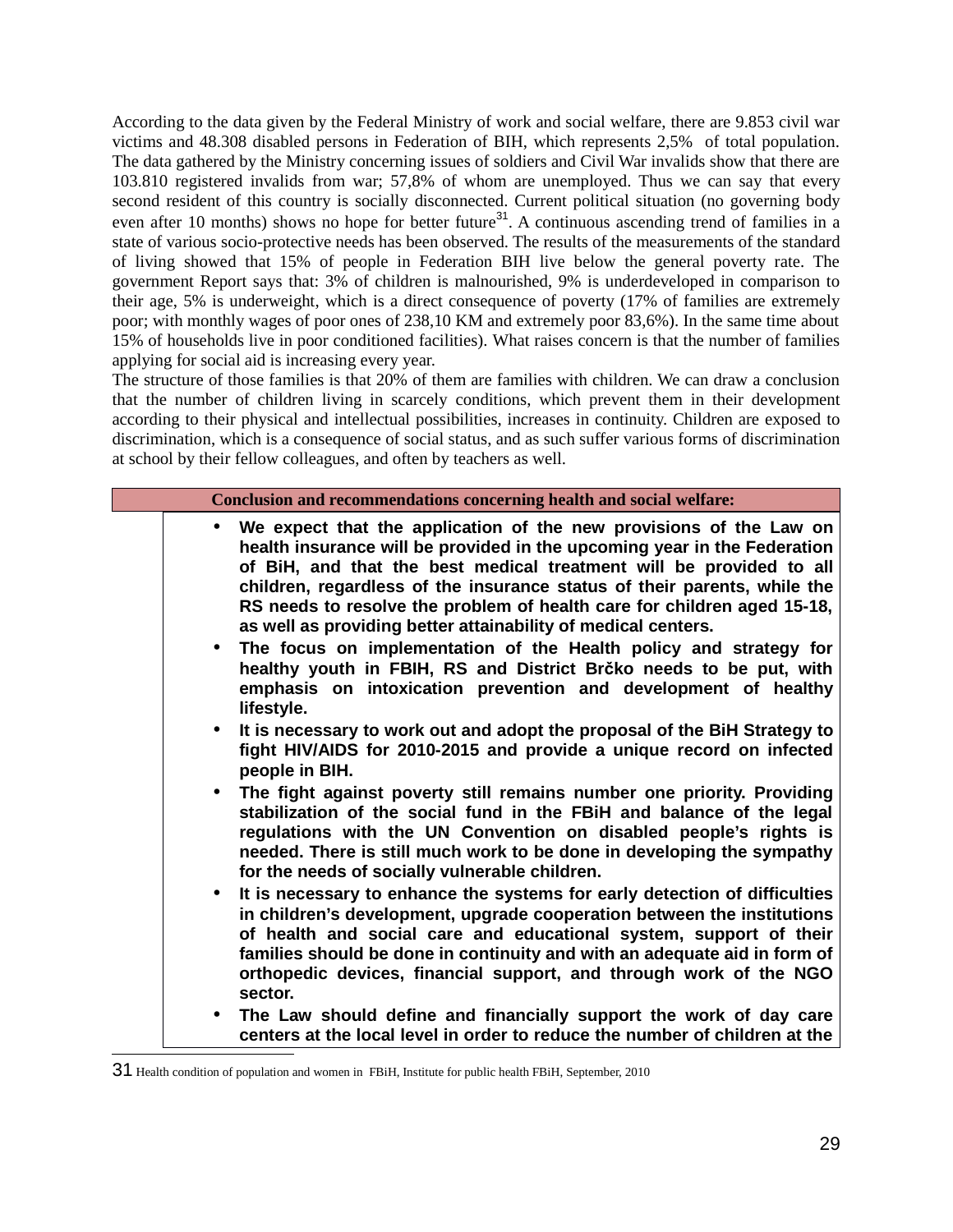**facilities of segregation type and provide a more substantial help to their parents.**

## **VI EDUCATION, LEISURE AND CULTURAL ACTIVITIES OF CHILDREN**

**The right to education is a fundamental right of every child, upon whose accomplishment the future development of every personality, many other rights and consequential development and survival of society in general depend on. In spite of this, seven years after the promulgation of first reform documents and promises, the situation has not drastically changed. The number of children enrolling and completing various education levels has even reduced in some fields. Previously identified problems are repeating in this year's Report on implementation of the Convention on children's rights. There are slight moves (pre-school and high school education) but unfortunately not enough to be considered.**

**The part of the Report referring to the legislation and strategies in pre-school, elementary and high school education has an important part. The enactment of a number of new legislations and establishment of various councils, agencies and institutions undoubtedly represents an important pre-condition for enhancement of educational sector. However, the problems occur in (non)implementation of the enacted laws and (non)efficient functioning of the system institutions, non-harmonization of entities' and cantonal legislation with framework legislation, and particularly (non)initiation of responsibility procedure against officials failing to implement the laws, result of which is that many other strategies remain strategies on a piece of paper. In reality, while "waiting" on implementation of the laws that will provide them with an access to qualitative education for every child, many of the children grow up in the environment which do not give them equal chances for success, which only increases their social exclusion and puts in peril their growth, development and the advancement of society too.**

**Following a very bad economic situation in BIH which affects all children's needsincluding those educational, there is a high level of politicizing in the field of education, particularly when it comes to choosing principals, members of the school boards and managements in pre-school, elementary and high school education. This has a negative impact on educational institutions, which tend to become a place for conflicts between the parties and create problems not encountered before.**

## **Preschool education**

The understanding of the pre-school upbringing and education in BiH is more often identified as the institutional care for children at kindergartens, than it is a form of regular education process. The number of children included in pre-school is 7%, which represents an increase of 2% in comparison to 2005. (The observation of children's rights in BIH 2003/04-2009.) According to this 93% of children haven't been included in any pre-school programs at all, nor there is a unique and coordinated approach to resolving this issue. Many alternative models targeted at finding solutions for increase of support and care for children in early ages (play game rooms, day care centers, schools for parents, house visits, centers within community, preparatory classes etc), that are successfully implemented with the assistance of nongovernmental sector, are not subject of report and analysis, neither were they classified under the official educational system. The programs for children in the period from birth to three years of age and early intervention almost do not exist, although this is the crucial period for the child's development.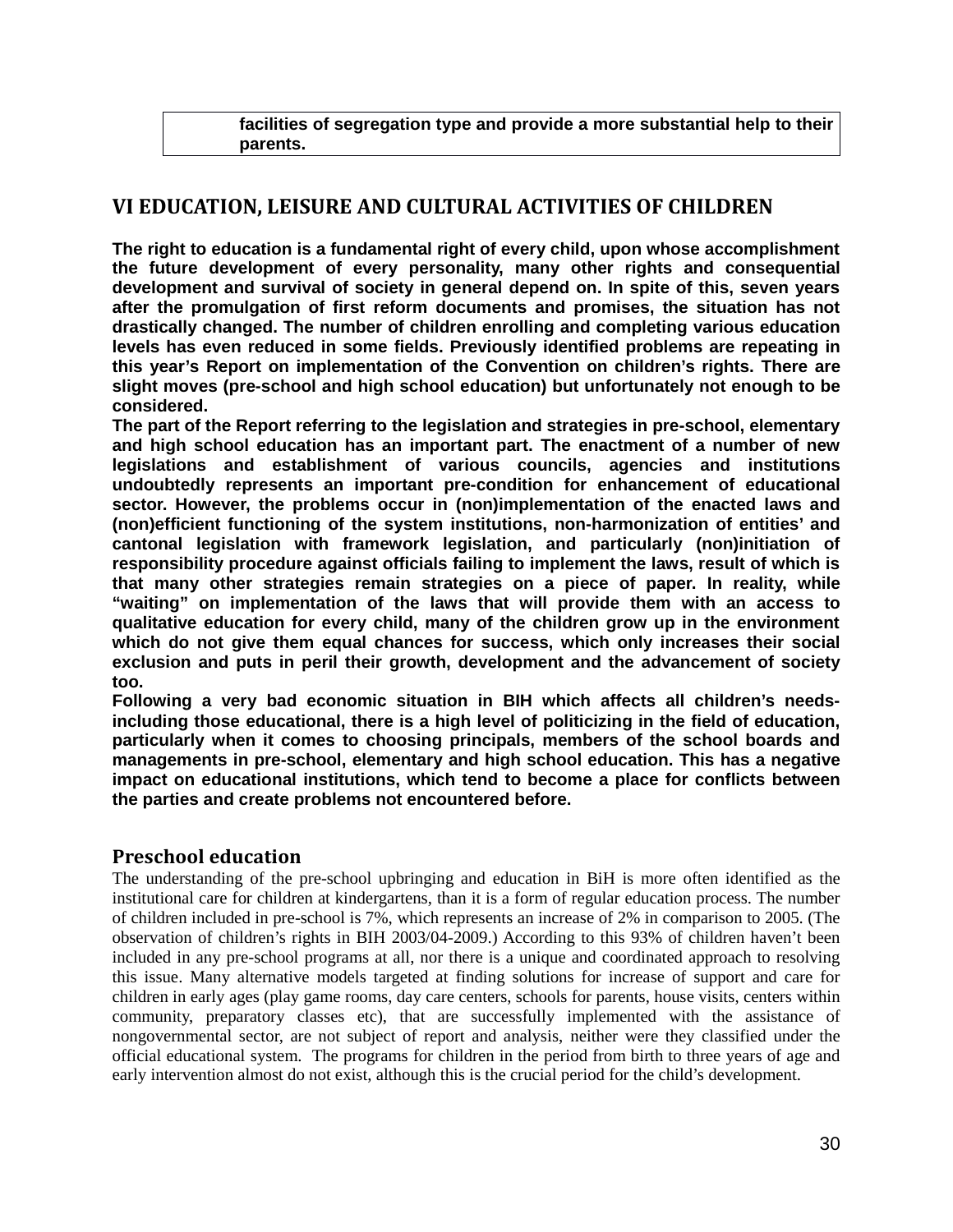In order to improve this, some significant documents have been passed, such as the Strategy for developing pre-school education in BIH 2007-2013; along with the Implementation plan<sup>32</sup> and Framework Law on pre-school education<sup>33</sup> The most important of course is the introduction of mandatory pre-school education for children in the year before registering in schools, and development of the mandatory curriculum. This is being implemented through the Law on pre-school education in 2010/11 in the cantons of Sarajevo, Zenica-Doboj, and Unsko-Sanski. It is important to state that this Law still hasn't been implemented in 3 cantons in FBIH (Hercegovačko-Neretvanski, Srednjobosanski and Zapadnohercegovački). The Ministry of health in the RS has set aside some substantial finance for mandatory pre-school education for one fifth of children, which is an appreciable movement.

## **Primary education**

The accomplishment of the right of every child to mandatory, primary education stipulates not only the right to access, but also the right to a quality and effect and result-orientation for every single child and it cannot be exclusively expressed by statistical data on number of children who enroll and complete education. A large number of children attending primary schools do that at schools without proper conditions, adequate equipment, didactical materials, equipped libraries, not even basic hygienic conditions, potable water nor adequate nutrition of children. In TIMS  $2007<sup>34</sup>$  research it was found that BiH is below the international average line, according to the number of students that claim to "be happy to be in school". Reasons for this kind of perception are educational curriculums, knowledge transfer methods, peer material and technical conditions in schools, old and low-conditions school facilities, bad hygienic conditions, lack of computer equipment. Reasons for children's dissatisfaction is also low standard of safety conditions in schools and on the way to schools, presence of peer violence and sometimes even verbal violence of teachers towards children.

Schools dominated by traditional forms of education do not work enough on developing individual needs of children that will grant them future success. The analysis of the research data<sup>35</sup> on the issue to what extend pupils can influence the content of the curricula with their proposals and views (often 17%, sometimes 48% and never 35%) or the quality of the work of teachers (often 15%, sometimes 45% and never 40 %). This says a lot about the traditional student-teacher relationship and poor organization of the educational process.

The right of every child to a good quality education stipulates well educated and trained teachers and other professionals working at schools. The fact that teachers with adequate formal education work at schools does not necessarily guarantee the success in the implementation of the educational reform objectives, neither a qualitative educational process. Over 46% of teachers state that during their formal education they couldn't acquire enough professional competence to perform the reform demands. Over 55% of them claim they aren't familiar with the process of reform at all. It is impossible to neglect the fact that BIH belongs to a group of economically underdeveloped and poor countries, that the consequences of the aggression are still present and that it is unable to develop in consistency with the documents and regulations enacted in the past decade<sup>36</sup>. The Gross National Product (GNP) of BIH was 4.438 dollars in 2009. Just to point, the GNP of countries in region was: 17.684 dollars for Croatia,

<sup>32</sup> Adopted by the Council of Ministries, in 2007

<sup>33</sup> Agency for preschool, primary and secondary education in BiH, BiH Offcial gazette no. 88/07

<sup>34</sup> TIMS-trends in international Mathematics and Science Study

<sup>35</sup> Research on the status of the rights of the child in BiH, NVO Our children, Sarajevo and Hi neighbour, Banja Luka, 2004 and 2009

<sup>36</sup> UNICEF, Analyses of teachers needs in terms of professional education, 2007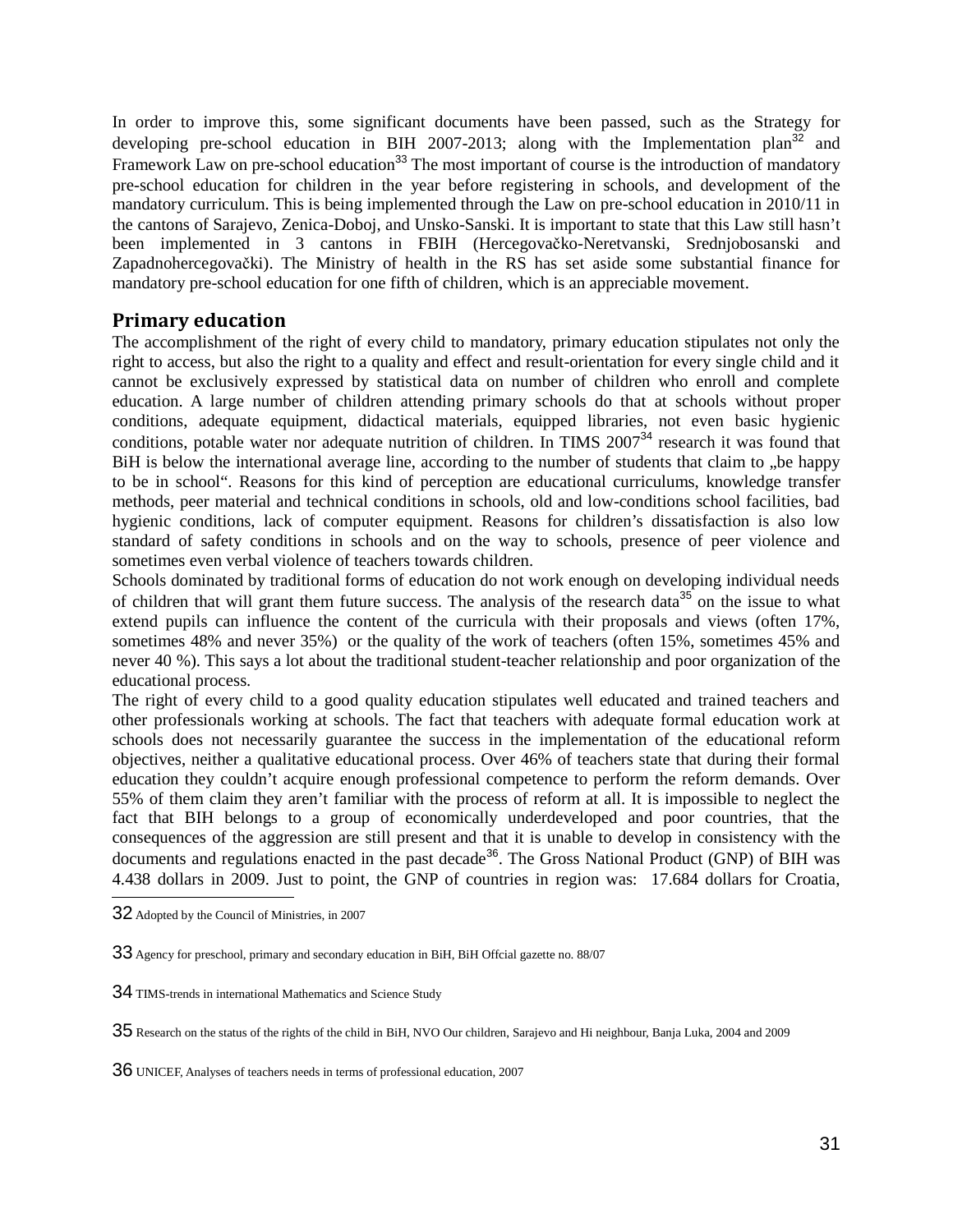10.830 dollars for Serbia, 10.742 dollars for Montenegro and 9.728 dollars for Macedonia. Precisely economic factors are the most often limiting factor to non-implementation of the strategies and legislations. The existence of "two schools under one roof" is seen as a political problem and unfortunate repercussion of the war troubles, thus not resolved with full attention. The researches and analyses conducted by the nongovernmental sectors point at long-lasting consequences of such a situation, but these are being neglected. The Country report pointed that on grounds of the Document on European Partnership (2007) with the European Union, our country was made aware that "the European future of the country to a great extend depends on the competencies of the authority and various communities to develop a joint educational framework". The United Nations Committee for economic, social and cultural rights (2005) requested from Bosnia and Herzegovina to provide conditions for the abolition of "two schools under one roof" form, as well as for construction of separated schools for pupils of different ethnic backgrounds.

Children's right to learn about different things and people and acquire knowledge and skills necessary to a life in democratic, multicultural societies are still being violated. The curriculum, especially the part concerning ethnic group of subjects, fail to instigate, to favorable extend, the pride for being a citizen of Bosnia and Herzegovina, the programs and textbooks often promote cultural and religious values of just one ethnicity or religious membership. "Religious diversity is treated as a problem, being a member of your own religion is seen exclusive and feeling of vulnerability is stirred with pupils." The political messages are implicated, while critical reflections are not encouraged. These are just some of the conclusions based on the research concerning textbooks and other contents children are learning at primary schools<sup>37</sup>. Children belonging to minority groups are exposed to various forms of discrimination. Every  $10<sup>th</sup>$  pupil states that discrimination does exist, while only every  $20<sup>th</sup>$  teacher notices those occurrences. Every 8th pupil, often regularly, avoids activities with the pupils of another nationality; every  $7<sup>th</sup>$  pupil expresses aggressive behavior towards pupils of another nationality often and regularly; every  $6<sup>th</sup>$ pupil does not want to go to same class with the members of another nationality<sup>38</sup>.

**The Foundation of Local Democracy in 2008 implemented the project "Monitoring and analysis of the implementation of criteria for school names and insignia", in partnership with the BiH Ministry for Human Rights and Refugees, the RS Ministry of Education and Culture, the FBiH Ministry of Education and Science, Brčko District Department of Education, the Cantonal Ministries for science and education, while the implementing** partners were organizations "Associated women" from Banja Luka, "Vesta" from Tuzla **and "Terca" from Mostar. The project was supported by the EU. What was performed is the monitoring on the level of application for the Criteria for school names and insignia at 2,088 primary and secondary schools in BiH, RS and Brčko District. The Western Herzegovina and Canton 10 did not grant permission for overview at 151 schools.**<sup>39</sup>

**The research results showed that the criteria were not respected: 14% schools regarding school names; 27% schools regarding school symbols; 7% in school manifestation and 20% schools have disputable criteria for school manifestation.**<sup>40</sup> **The mentioned data say**

<sup>37</sup> Resolution of European Parliament on situation in BiH (Ref.:RSP/2010/2734), on 17th June 2010, "underlines that education is the drive force for true multi-ethnic reconciliation, considering that in the context of EU support, more attention should be paid to promotion of inclusive education, non-discriminatory educational system, based on tolerance and respect of differences in mutual effort to reach understanding of joint history")

<sup>38</sup> Research "Discrimination of children at BiH school", Save the Children Norway SEE

<sup>39</sup>Board for coordination of implementation of Temporary agreement on fulfilling special needs and rights of the children of returnees proposed to the competent ministries the Criteria for school names and insignia, which were adopted and are mandatory for all schools across BiH

<sup>40</sup> "The analysis of implementation of criteria for school names and insignia", Local Democracy Foundation, Sarajevo, August 2008.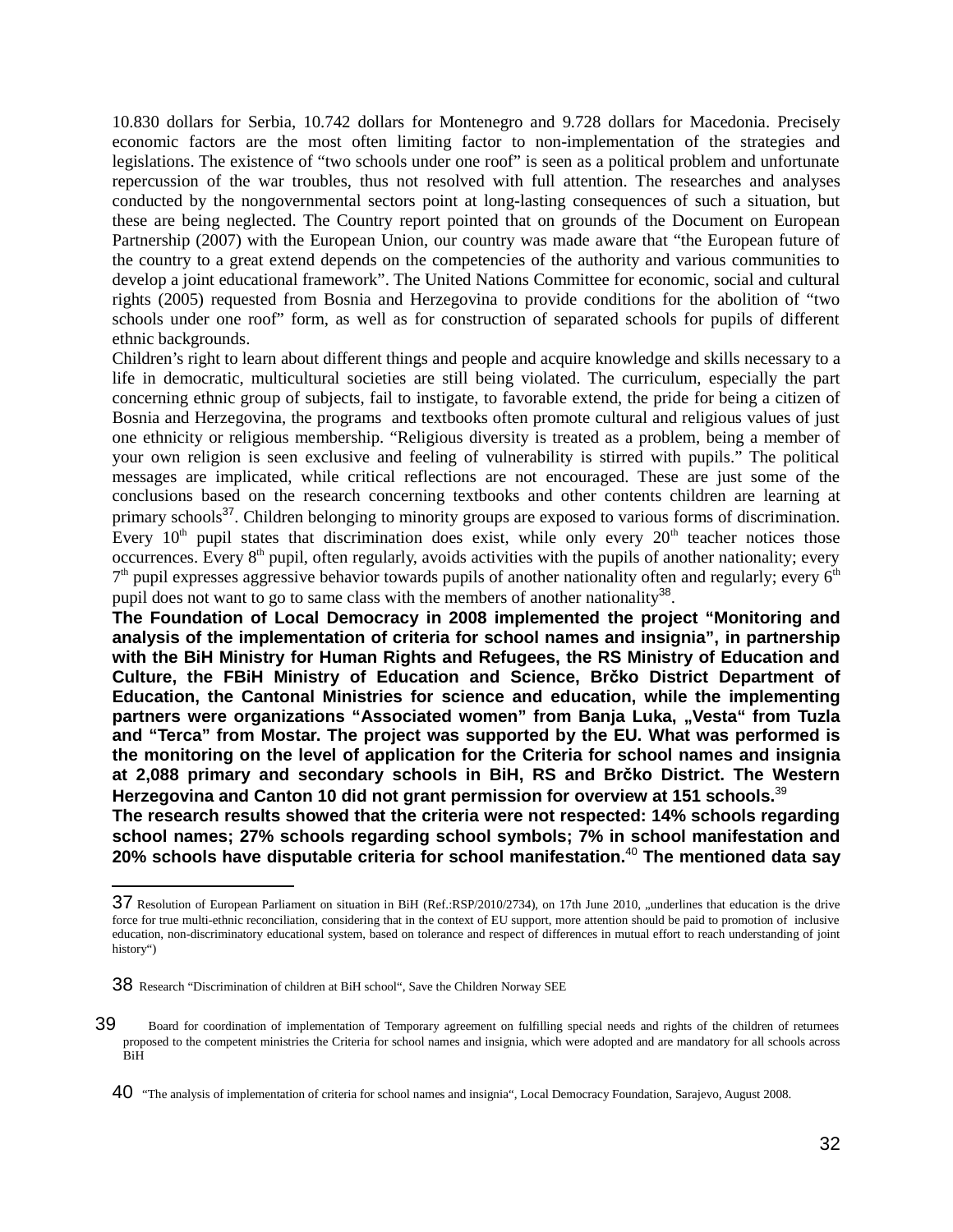**that the educational authorities in the Republic of Srpska and the Federation of BiH would have to put much energy and effort into ensuring an education of a better quality and without any form of exclusion and discrimination, following the pace and example of Brčko District.** 

**The lack of adequate care for children from early ages, insufficient support to families and insufficiently qualitative education resulted, amongst other things, in increase of peer violence and other forms of unacceptable conduct of children at schools**<sup>41</sup>**. The offered solutions mostly refer to strengthening the correctional and repressive measures, marginalization and stigmatization of children, while insufficient funds are invested in measures of prevention, employment of experts, intensive education and training of teachers, social programs and affirmative actions.** 

#### **Secondary education**

The level of employment, state of economy and the society will in the coming decade depend entirely on educational policy and the education reform. The information that over 40% of young people will not complete secondary education is overly alarming and is a direct result of inefficient educational policy and poor quality of previous education levels. During the school year 2008/09, 5.9% less children enrolled at secondary schools than the previous school year<sup>42</sup> while the total of  $24\%$  high school students enrolls (but does not complete) university studies.

**Canton Sarajevo has introduced in school year 2009/10 a mandatory two-year secondary school education for the first two years. The launched Initiative of the Trade Union of the secondary education for introduction of the free secondary education has faced approval and support from the Centre of Civil Initiatives. In June 2008, a Conference was held** under the title – "Mandatory secondary education in Bosnia and Herzegovina – a path to **reduction of poverty, unemployment and social exclusion", including presence of representatives from the competent ministries from the state, entity and cantonal levels, BiH Brčko District, representatives of trade unions, employers, academic community, foreign and local NGOs. The conference saw the presentation of the Model of transfer onto mandatory secondary education of Canton Sarajevo. The conclusions of the Conference supported the introduction of the mandatory secondary education. The initiative encourages all department ministries to plan enactment measures in the following year that would result in introduction of mandatory secondary education in BiH during the school year 2009/2010. These initiatives are present in other cantons and RS as well, but require more notable investments. One of the mandatory measures is providing a free-of-charge acquisition of textbooks and transport, as well as including schools in the Internet network. By doing this, 100% of students would be enrolled in 1st and 2nd grades of high schools. According to the survey conducted this year by the Commission for the youth with the Council of Ministers, 31% of the youth in BiH aged 15 to 24 years have no secondary education. The Head of Department for Secondary Education at the RS Ministry of Education and Culture says that during the school year 2007/2008, 3.78% of children did not continue education upon completion of primary school in the RS. According to the data from the RS Ministry of education and culture, 206 primary school pupils in the school year 2006/2007 did not attend classes in this**

<sup>41</sup> Every other teacher in school confirmed that children in school make inappropriate jokes, disturb, and abuse children because of their origin. Along with their origin, physical look is often the object of peer comments and basis for inappropriate jokes and offences. Half of teachers from the research is absolutely shore that children make fun of children with obesity and in the same time one quarter of them thinks that skinny children are also the object of such comments. Violence against children, mostly without penalty, is performed by teachers too, parents and other adults. Besides examples of physical violence, children are exposed to insults, discrimination etc.

<sup>42</sup>Agency for Statistics of Bosnia and Herzegovina, Social Protection 2002-2007, 2008 Sarajevo*.*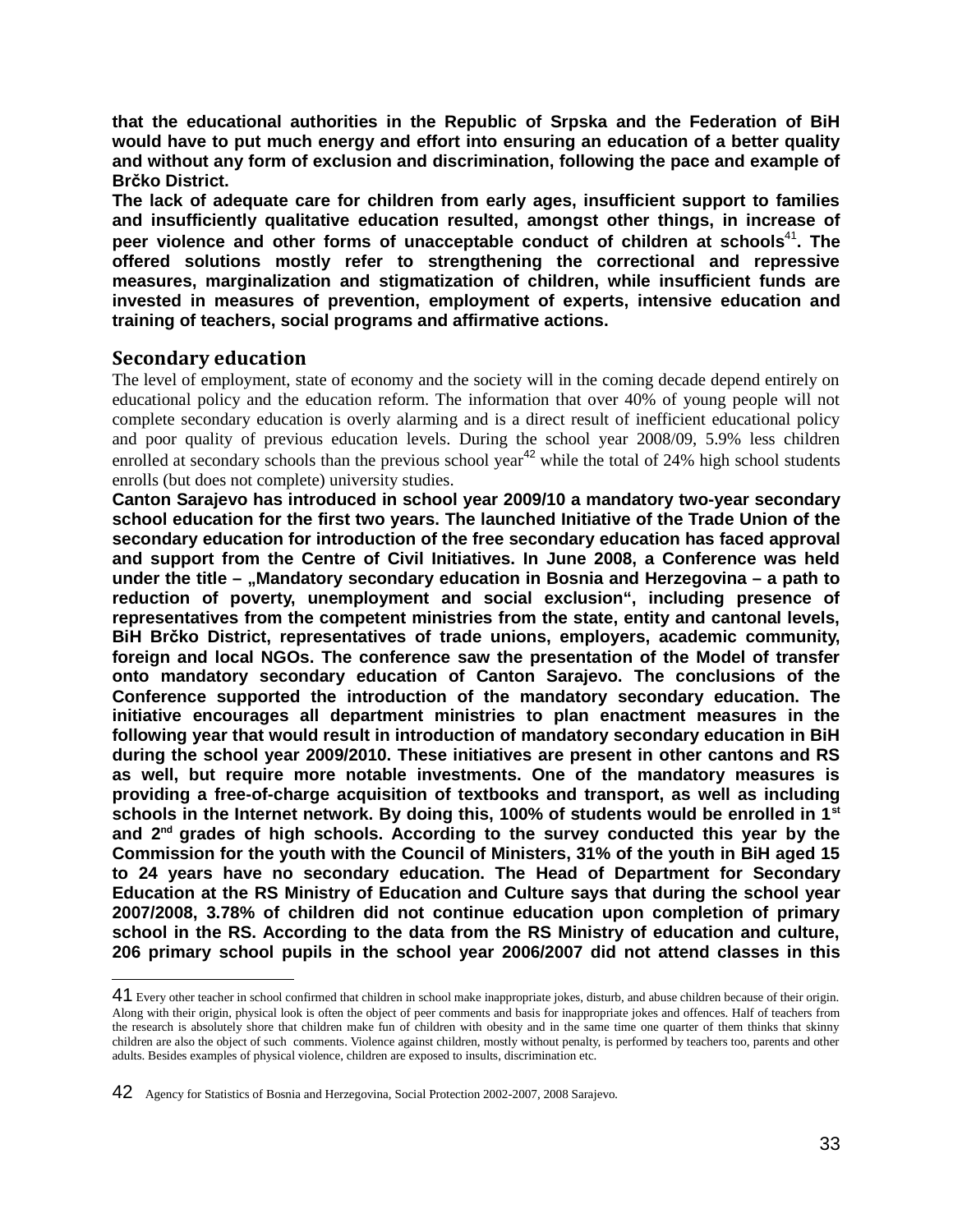**entity. Children mostly leaving the school are Roma children.**<sup>43</sup> **An action by the Ministry is currently ongoing in the RS to introduce the electronic school diary, by means of** which parents could monitor achievements of their children via internet<sup>44</sup>. Fear remains **that this sort of cooperation with parents would reduce the contact between parents and school, which is anyway rather poor and formal.** 

**Poverty, unemployment and extremely severe living conditions are still present amongst Roma in BiH; hence the majority of Roma children are not able to attend school. Apart from the will of many parents to education their children, the Roma presence is, at best, sporadic at the present time. In Tuzla Canton with the highest percentage of Roma children enrolled (50% of Roma children attend primary and secondary schools, only three attend University, around 80% of them have no professional qualification, while 60% of Roma is illiterate). Many local communities try to involve Roma children in educational system by providing them textbooks.**

| Conclusion and recommendations for education, leisure and cultural activities of children:                                                                                                                                                                            |
|-----------------------------------------------------------------------------------------------------------------------------------------------------------------------------------------------------------------------------------------------------------------------|
| • A general and severe economic situation in BIH and war devastations still fresh in memory<br>is negatively reflected in all forms of education.                                                                                                                     |
| Insufficient efforts are still made in BiH on involving as much children in pre-schools as<br>$\bullet$<br>possible, with an emphasis on inclusion of socially vulnerable children, children from<br>marginalized groups of population and children from rural areas. |
| • It is of high relevance to provide a free and quality education for everyone, with clear goals<br>of education and no discrimination and exclusion.                                                                                                                 |
| Supporting inclusive education, provided that the number of expert teams for aids and<br>support to children, teachers and parents is increased.                                                                                                                      |
| Providing expert bodies in cantonal/entity/county jurisdiction work on adequate and<br>$\bullet$<br>adjusted plan and program for work with children who have special educational needs                                                                               |
| Working on reorganizing "two schools under one roof "system and respecting all children's<br>rights                                                                                                                                                                   |
| Ensuring further implementation of the action Plan on educational needs of Roma and<br>$\bullet$<br>members of other ethnic minorities in BiH. It is necessary to provide an adequate<br>application of the Criteria for school insignia and names.                   |

## **VII SPECIAL PROTECTION MEASURES**

## **Refugee and displaced children - (recommendation 62)**

In 2008, the Revised Strategy for implementation of the Annex 7 of the General Framework agreement for BiH was developed, by which the BiH Council of Ministers has committed to protect the rights of the displaced persons and refugees, particularly the rights of children, as well as social and professional reintegration of their parents. During 2009, in spite of several debates at the BiH Parliament, The Strategy was not adopted. Even 16 years after the war, the issue of refugees and displaced people still hasn't been resolved. There are 37.408 families or 113.642 people, 48.772 living in FBIH or 43%, 64.624 or 56,8 % in the RS , and 246 or 0,3% in Brčko District area. 80.000 refugees living abroad with no permanent

<sup>43</sup> "The poor coerced to leave the school", *Nezavisne novine*, 28.12.2008

<sup>44 .</sup>Poor in situation to leave school", Independent newspapers, 28.12.2008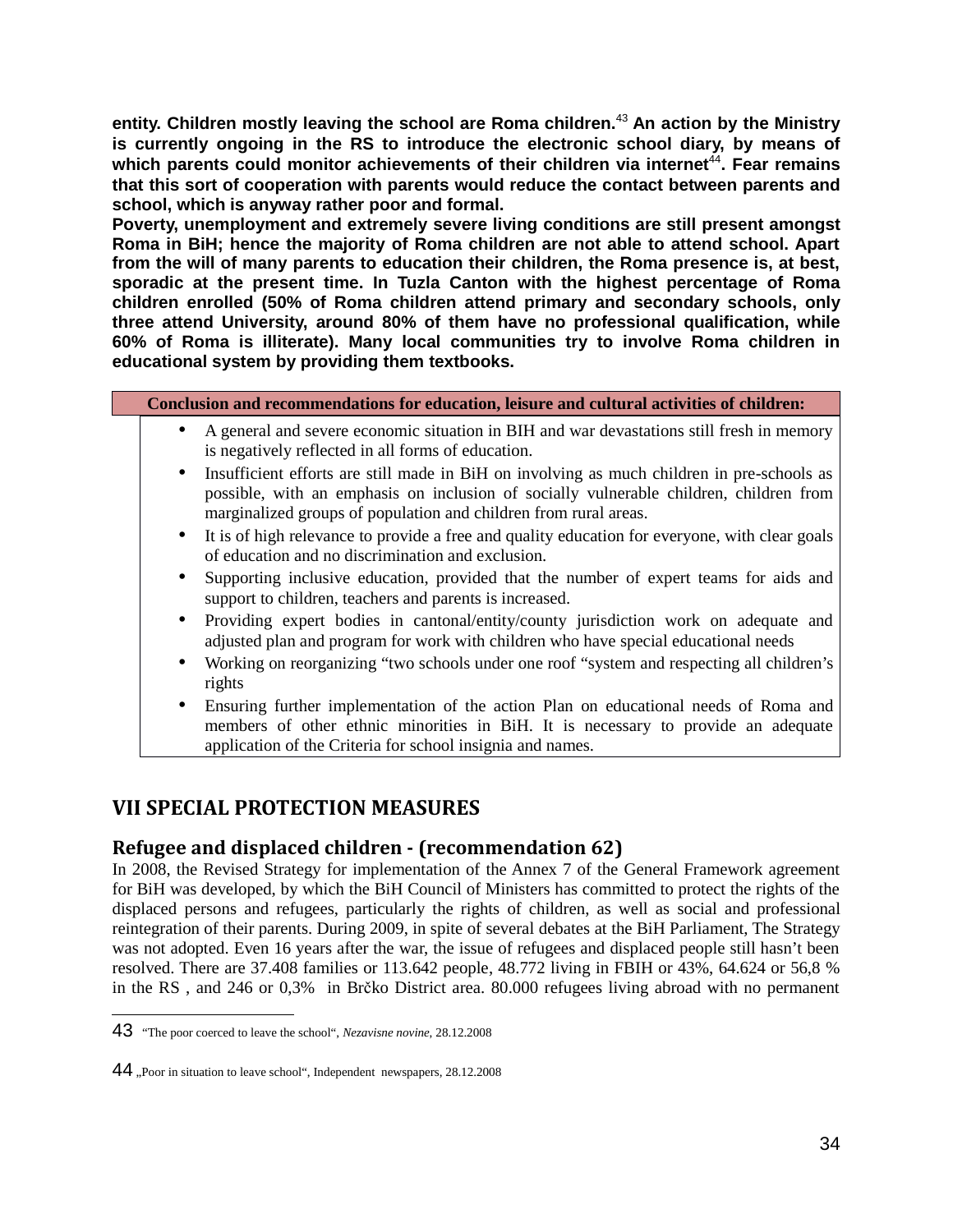resident status, and 30.000 of them wants to come back home. Abruptly, there is about half a million people living in diaspora, who left BIH in the time between 1992-95. The greatest number wishing to come back home is from Croatia- 3.282 families or 12.140 people; and 2.724 families or 9.220 people from Montenegro. In the same way there are 10.000 refugees from Croatia evidenced in the  $RS^{45}$ , with unresolved status. 2,550 families or 7,000 persons are still currently living at collective centers.<sup>46</sup> In Republic of Srpska, 100 children are still living at refugee centers without basic living conditions. Most of them are in the municipality of Doboj, while in Federation of BiH, the most children are in Tuzla, Mostar, Zenica and Čapljina. Data show that there are 2,750 returned families in the country who still live without electricity supply. Out of the total number of displaced persons, around 17% are children. The children of displaced persons live, like their parents, in severe living conditions, and this particularly concerns children of returnees. They encounter special difficulties in satisfying their educational and health needs. The signing of Temporary agreement on fulfillment of needs and rights of the children of returnees (signed in March 2002) and the enactment of Framework law (in 2003)and the Framework law on pre-school education in BIH (in 2007) represent a significant step forward towards full accomplishment of the right to education of refugee and returnee pupils. Still, there is still a large number of outstanding issues in respect of education of children. It has not been provided that the ethnic group of subjects is taught systematically and in continuity in areas where the number of pupils does not exceed 20 pupils, the number needed to organize the classes on the language of constitutive people. Problems related to transportation and part-taking in transportation costs by parents, who are in no position to cover the education costs, and hence often de-register children from the educational process. This refers to highschool students. The Revised strategy for implementation of Annex 7 is expected to accelerate the return of the remaining displaced persons and mobilize the society in providing resources for the needs of returnees.

#### **Children in armed conflicts - (recommendation 64)**

In spite the efforts shown and significant progress in resolving the problem, mines still represent one of the biggest obstacles to safety of children and citizens, as well as economic and social development of the country.<sup>47</sup> According to the Strategy of anti-mine action, evaluation is made that BiH should have been demined until 2019. The funds necessary to accomplishment of this plan amount to average BAM 80 million per annum. Further on, the main disturbing factor in reaching the goals from the Strategy is the lack of finance, lack of political willingness to set priorities in the country, as well as the detriment of international interests. The evaluation is that there are still 13,000 locations in BiH with around 220,000 mines and lethal devices, that effect the safety of around 900,000 people. Mines still take lives. The monthly average number of victims in 2008 was five victims of mines monthly<sup>48</sup>. The number of victims of mine and non-exploding lethal devices in the area of BIH in 2009 was less than the two previous years. The greatest number of victims comes from those of 19-39 and 40-60 age groups. Eight children aged 0- 18 years were hurt by mines in the period between 2007 -2009. Many NGOs cover programs of prevention and protection from mines. The Red Cross of BIH, RS, FBIH, and BD performs the best job in this, continually working on prevention and introducing children to dangers from mines through school education across BIH and promoting the state competition for elementary school pupils named "Think-Mines", whose final manifestation hosts representatives of entities and Brčko District.

<sup>45</sup> News, BHT, 20.06.2011.

<sup>46</sup> The Report done by the Associaition of refugees, BiH, July 2008.

<sup>47</sup> BH Mine Action Center - BHMAC

<sup>48</sup> "220,000 mines still threat", Fokus, December 08, 2008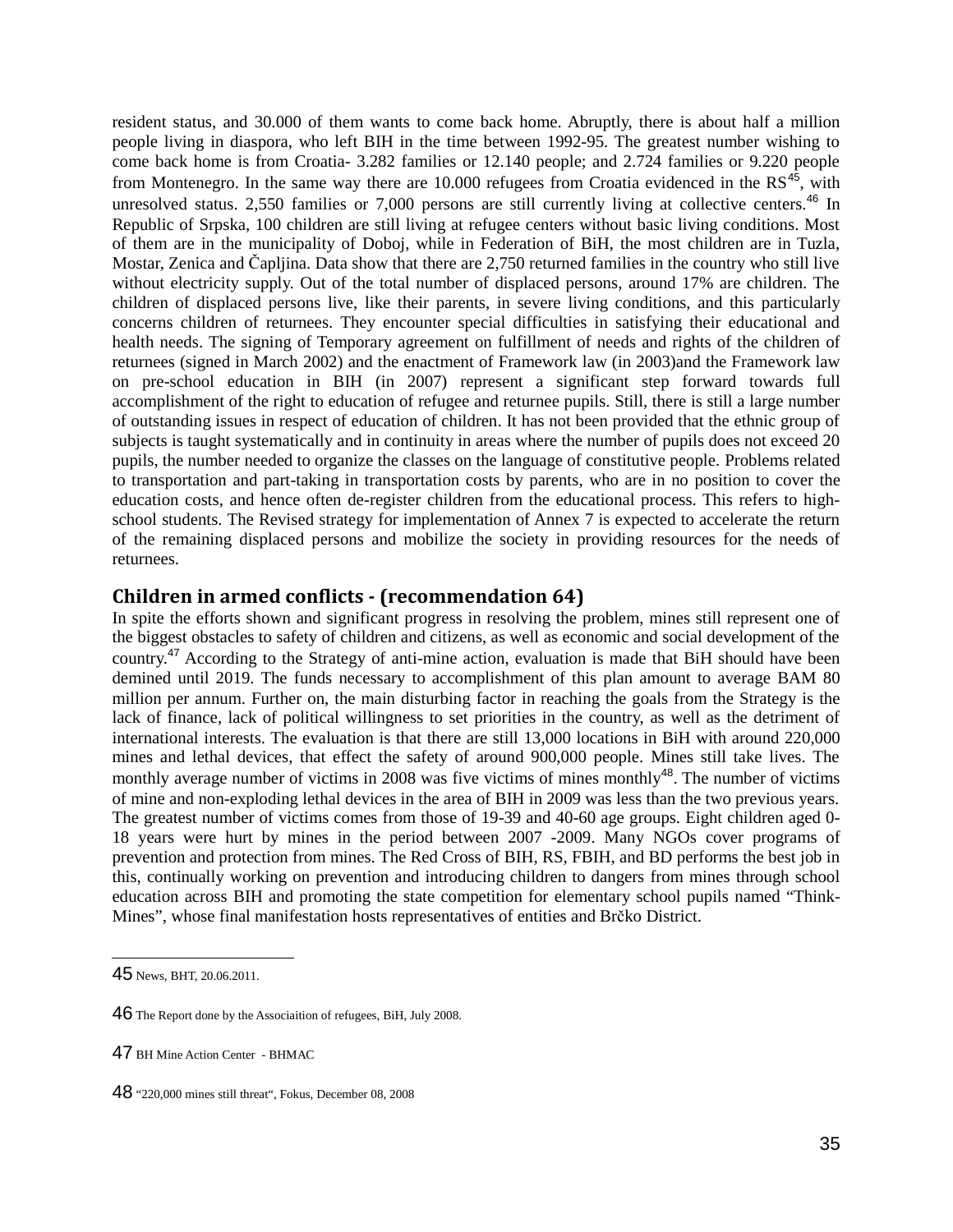The EUFOR Headquarters, who educated 8.225 children, while Banja Luka EUFOR educated 17.854 children, both supported this cause by taking parts in different manifestations and activities with various associations on promoting programs that raise awareness on the perils of mines.

**The network of those who survived mines in BiH has so far helped 2,300 persons injured by mines and works in continuity on informing the youth about mine jeopardy at some parts of BiH. When it comes to the issue of mines, BIH is still the most vulnerable country in the Europe.**

## **Economic exploitation and children living on the streets - (recommendation 66)**

The problems of economic exploitation of children in Bosnia and Herzegovina are related to children living and working on the street, that are primarily engaged in begging and vagrancy. The legislation protecting children from economic exploitation is regulated at the entity level<sup>49</sup>. The new Law on public peace and order states that offenders are classified in three groups – the beggars; those instigating panhandling and those organizing panhandling. According to data from the BiH Agency for Statistics in 2007, 1,022 children were recorded begging on the streets in  $\text{BiH}^{50}$ .

The street begging (4 cases) was for the first time processed before the Court in 2008. These trials showed that this was not solely a social phenomenon, but instead that it contained elements of crime, exploitation and abuse of child labor on the street. As a measure to prevent panhandling, the Cantonal Court in Zenica reached the verdict in November 2007 to temporarily strip the married couple of their right for instigating their children to engage in street begging. The abuse of the child "labor on the street" has been in continuity present in BiH, and this is manifested through: panhandling, car window washing, sale of various goods on the street etc. The child begging has a growing trend. Bearing in mind the circumstances of this performance, this labor could be classified as a harmful child labor. This type of child abuse is mostly performed by the families, and often children become victims of organized crime. These children are deprived of education, hygiene, health and good upbringing. A certain number of children begging on the streets have not been recorded in the registries of birth; some of them come from other areas and countries. The data from the Country Report presented at the Multiple Indicator Cluster Survey claim that around 6% of children aged 5-14 years are engaged in some sort of labor outside their home. Around 5% of children are engaged in some sort of family business, more boys than girls, and more in rural than in urban areas.

The information collected during the research conducted by "The land of children" state that 100-200 children aged 1-15 years, are exposed to economic exploitation on a daily basis in large city environments. Most of these children are Roma children, due to the fact that Roma are exposed to social exclusion. Out of interviewed children aged 7-16 years, 75% of them do not go to school, while 25% of them has never gone to school and do not know how to write or read. Almost 80% of these children have no health insurance, contributing to the fact that 50% of them feels sick or has some health-related problems. They have not been covered by social care system to a great extent of cases.

The findings of the research conducted by the BIH Ombudsman in 2009 in 5 cities in BiH (with an aim to protect children from exploitation in form of begging) point that not a single government institution has a database nor statistical records about children beggars. One of the biggest problems in decrease and prevention of begging activity is insensibility, lack of interest and ignoring the existence of this problem by the authority representatives, as well as technical and personnel limited capacities of the Social Work

<sup>49</sup> Law on labor in RS, FBiH and Brčko District; Criminal law of FBiH, RS and Penalty Law of Brčko district; Public peace and order in FBiH, Public peace and order law of RS, Public peace and oreder law of Brčko District., RS, FBIH and Brčko distric Family Law

<sup>50</sup> Agency for Statistics of Bosnia and Herzegovina, Social welfare 2002-2007., Sarajevo 2008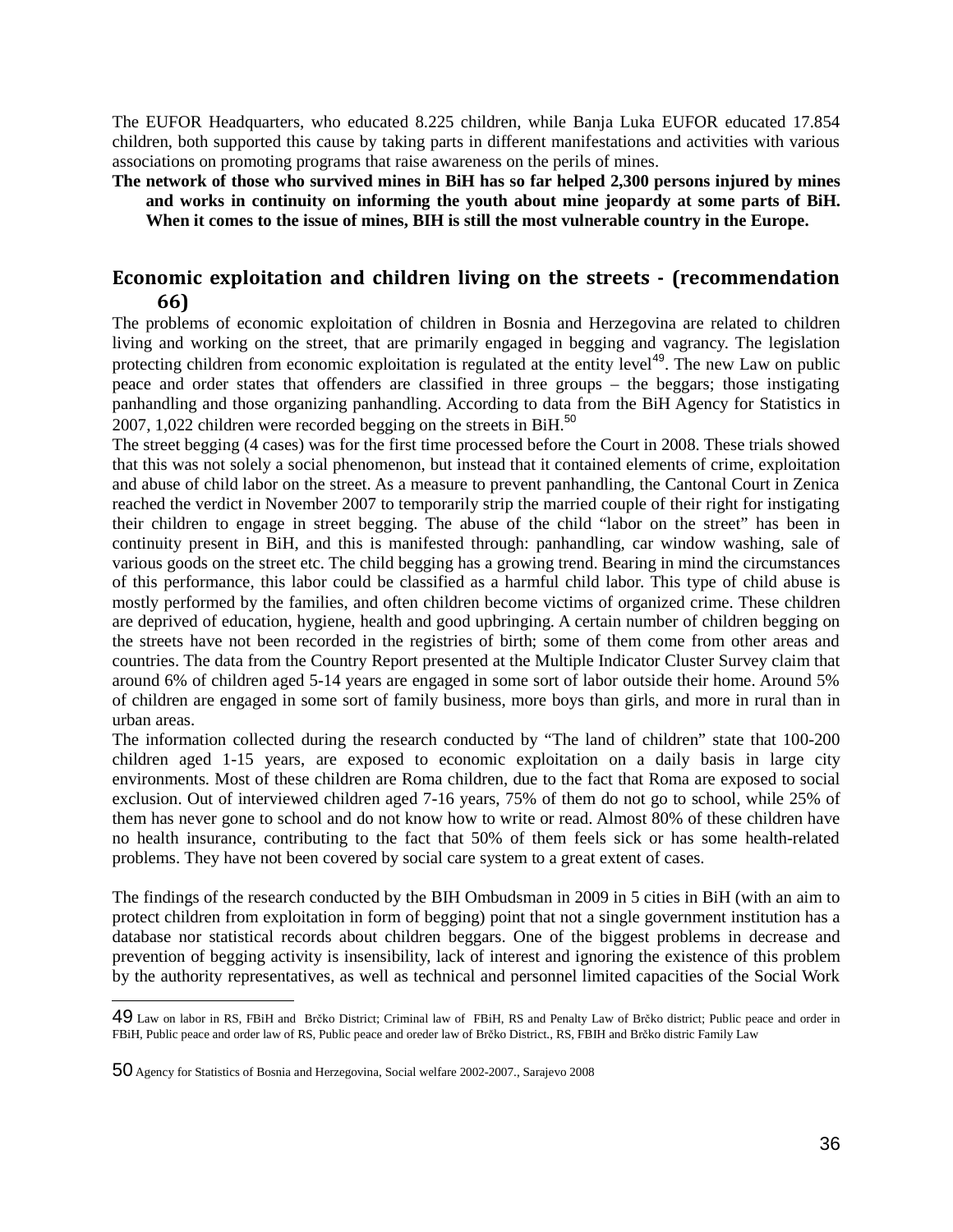Centre. Unfortunately, the good work models with these children realized by the NGOs were not supported by the government institutions and their survival is to a great extend grounded on assistance from international donors. The panhandling and child abuse for these purposes has been present up to 70% at Roma communities in Tuzla Canton. According to information at our disposal, not a single child has been used for child pornography.

## **Drug abuse - (recommendations 68)**

The children's rights Committee expressed its concern due to the alarmingly increasing consumption of opiates among the youth and recommended the state member to initiate a Study on causes and side effects of this phenomenon. During the report period some sporadic surveys have been performed by UNICEF, ESPAD<sup>51</sup> and some NGOs. The state hasn't initiated the Study on intoxicating habits in BIH.

Drug abuse among under-aged persons in BIH is an increasing trend. The problem is that younger children enter the circle of drug users, and this generates other negative side effects. The country responded to this by founding necessary agencies to cope with this issue inside the Ministry of safety of BIH and proposing a Strategy to fight drug abuse in BIH, for the period 2009-2013. The adoption of Strategy has provided for a mobilization of a higher number of professionals from the government and non-government sectors in implementation of the program, primary goal of which was to protect children from drug abuses and addictions. Within the jurisdiction of the Ministry of Justice and in accordance with the Law on criminal procedure, the Central Records of effective rulings for criminal act of illicit production, processing and sale of drugs and toxins was established. In the period from 2005 to 2007, around one hundred effective verdicts ruled by the courts across BiH for this type of criminal act were registered. NGO representatives as well as parents weren't satisfied with the penalties given to drug dealers, bearing in mind the severe consequences drugs have on young people. The BiH Ministry of Security has established all necessary institutions for tackling this problem, and the initiating results regarding disruption of drug trafficking channel confirm this. BiH still does not own a methodologically universal system of tracking and monitoring in the field of drug abuse and holds no exact data about this occurrence. However, it is evident that drug abuse is increasing and that the age limit regarding first drug experimenting lowered (11-12 years; age fitting the final elementary school classes.)

According to the data available in BiH, there are currently 9 communes for rehabilitation of drug addicts, while there are several centers for detoxication and treatment on methadone for drug addicts (Sarajevo, Zenica, Mostar, Tuzla and Sanski Most).

Sporadic surveys carried out in BiH mostly often result from program activities of international and local nongovernmental organizations show the following:

-Children in BiH are exposed to risk due to extensive availability of drugs,

-The percentage of children using drugs is rising (from 11 to 12 years of age),

-The connection between the drug abuse and rise of juvenile delinquency is extremely high.

 The Strategy for drug control and prevention of drug abuse for the period 2008 – 2012 has been adopted in the Republic of Srpska. The activities on implementation of the Strategy are various and aimed at reduction of drug abuse, reduction of offer, reduction of demand, medical treatment and rehabilitation, as well as at social reintegration of drug addicts. Many chains of production and trafficking in narcotics were broken. However, new narcotics keep showing up on the drug market and new trafficking paths are found. The target of drug dealers is mostly primary and secondary school pupils, while the sale most often takes place – in school yards! The first canter for methadone treatment of addicts was opened in Doboj. The plan is to open these centers in every region of the RS.

The measures conducted by the country to suppress drug trade are insufficient and uncoordinated in the area of entire BIH, as opposed to well-organized crime and coordinated criminal gangs. The penalties are still to benign, and the care for rehabilitation institutions is not under the state command.

<sup>51</sup> ESPAD – European School Survey Project on Alcohol and other Drugs, Sarajevo 2008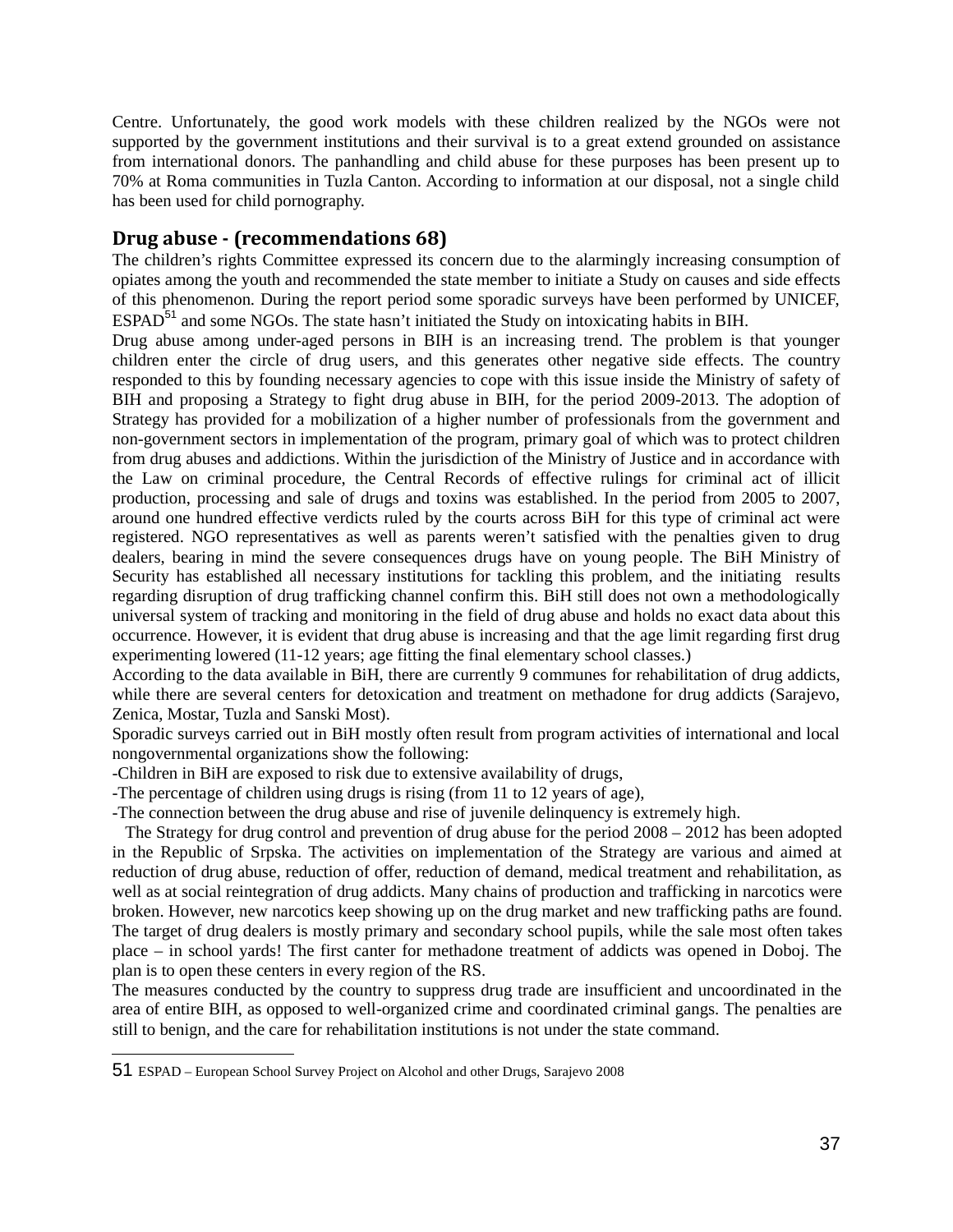#### **Sexual exploitation and trafficking - (recommendations 70, 71 and 72)**

According to the data from the Office of the State Coordinator for fight against trafficking of people and illegal immigration, out of 41 women who were used for prostitution in BiH during 2007, 73% of them were from the RS and the FBiH. Out of the total number of victims of prostitution, 44% of them are juveniles with origin from BiH. Out of the total of 33 victims registered in 2008, only two were foreign citizens. They were mostly juveniles coming from poor or dysfunctional families in BiH. It is clear that BiH is becoming the target destination for the victims of trafficking, and also that the number of juvenile victims from BiH abruptly increased. The government identified 46 victims of human traffic in 2009, while this number decreased to 37 victims in 2010. In that same year, the governing bodies on state level pursued and convicted 7 culprits in human traffic, in comparison to 11 of them convicted in 2009. Government services are doing their best to promote better cooperation and coordination through the Impact group fighting human traffic, which resulted in improved data gathering on human traffic cases. In September 2010 the authorities suspended the investigation on 17 people accused in human traffic for means of sexual exploitation of children from Roma communities, where potential victims are especially vulnerable. It is alarming the information given by the Ministry of internal affairs of the RS that out of 11 registered cases of human trade in the period 2006-2010, 10 victims were children. An obstacle is also the fact that many providers of sexual favors change their working method thus making it harder to identify the locations of providing this service. The penalties for them are always meek. NGOs consider that the real number of these victims is much higher. Based on the evaluation of performed activities under the Action Plan for fight against trafficking in people 2005-2007, a new State Action Plan for the period 2008- 2012 was made, which contains a number of objectives and goals in terms of support, prevention, protection of victims and victimized witnesses, and criminal prosecution. The Council of Ministers has adopted a document "Standardized procedures in dealing with children as victims and victims as witnesses of human traffic in BiH". The rules have been adopted as mandatory standard for protection of victims of trafficking, who are citizens of Bosnia and Herzegovina, and they set working standards concerning prevention, identification procedure, protection and assistance to victims and victims as witnesses from BiH. Within the project of Regional Program for prevention of children trafficking, the Office of State Coordinator, Medica Zenica and Save the Children Norway developed "A manual for employees of police force, prosecutor's offices, social and health institutions - Protection of children from human trafficking". 39 professionals were trained; a survey "Children speak up" was carried out and 10 potential and identified victims were taken care of and placed at the shelter Medica.<sup>52</sup>

Child pornography and pedophilia are more common ways of sexual children abuse through modern communicating technologies (Internet, mobile phones) and this phenomenon has unfortunately increased. In 2007 there was not a single case of children pornography recorded, only to be followed by a major action of Special Investigation Units of the Ministry of interior affairs in the end of 2007. Based on the suspicion for organizing juvenile prostitution, 8 people from Derventa (the Derventa file) and Prnjavor municipality had been arrested. From that period onwards, the statistic data of the Ministry of internal affairs of FBIH and RS in 2008 state that pedophilia is a growing issue<sup>53</sup>. What raises alarming concern is that the abusers are often people from close vicinity- parents, close family members, neighbors, religious teachers, teachers and trainers, which show that society is in a deep moral crisis.

The regional project for suppressing sexual abuse of children "Pandora's box" resulted in giving a Report on the conditions in BIH regarding sexual abuse of children for period of 2006-2010. The Report showed multiple felonies that included children- in RS it was Production and Displaying of children pornography ( 4 felonies); Abuse of children and juveniles for pornography ( 2 felonies); in FBIH it was- Abuse of children and juveniles for pornography (26 felonies) and Introducing a child to pornography (6 felonies).

<sup>52 &</sup>quot;Glas Srpske", August 18, 2008, State Coordinator for fighting against trafficking, Report for 2007

<sup>53</sup> Report on situation in BiH in relation to sexual violence against children, Regional project "Pandoras box",Sarajevo, July 2011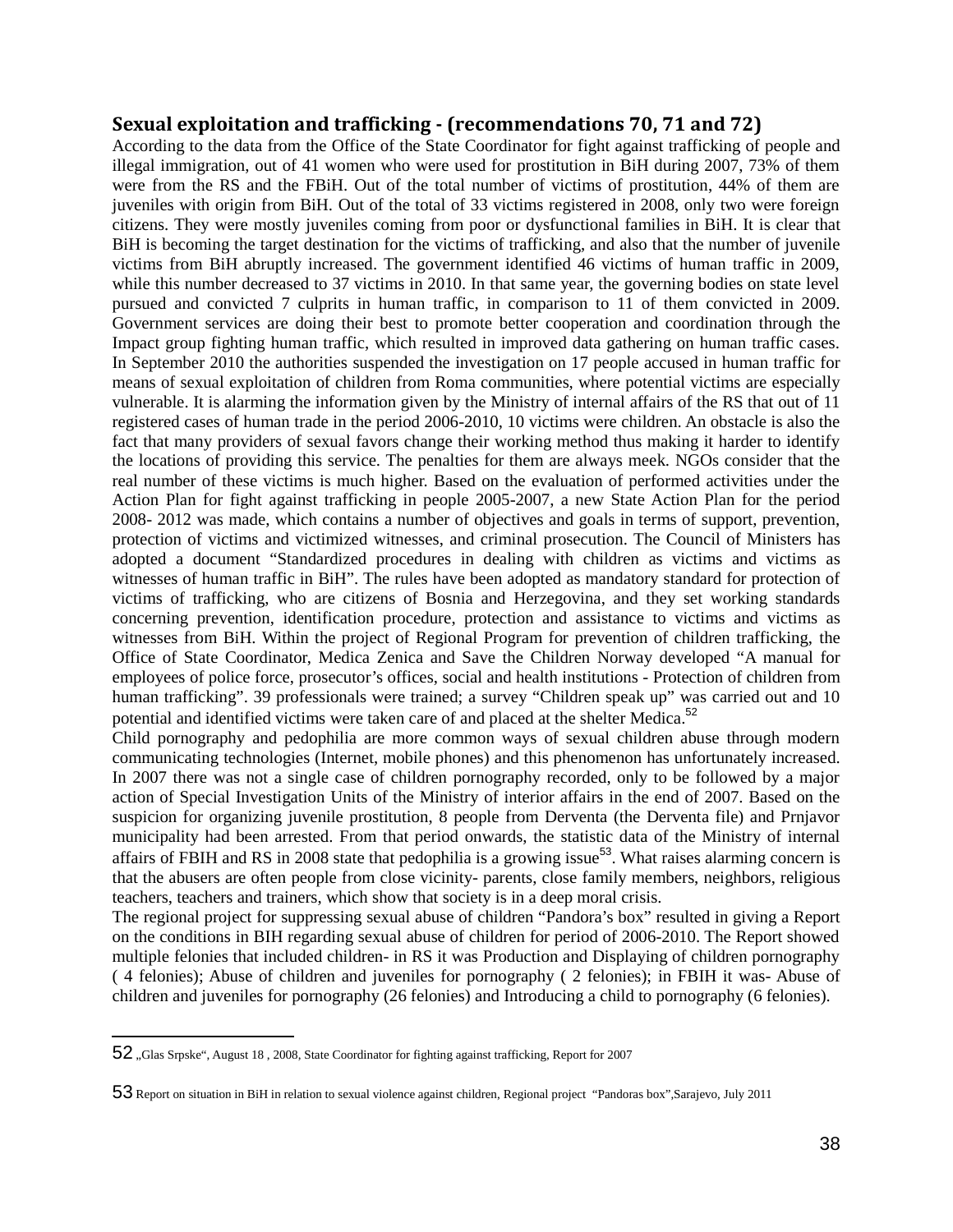In BIH there are multiple actions launched to suppress pornography through electronic media, named "Sledgehammer"<sup>54</sup>, which included 48 persons when a bigger amount of hard disks containing children pornography was impounded; then there is the case of a search conducted by members of the Ministry of internal affairs in an Internet club in Banja Luka, where they removed 18 hard disks; as well as international actions "EG Stop", "Hidden" and "Oliver" after which legal procedures were taken against people from Derventa, Banja Luka and Brčko.

TAIEX<sup>55</sup> conducted several activities in this area, in cooperation with some institutions. Apart from the representatives of the Ministry of Interior of the Republic of Srpska, seminar was also attended by representatives of all law enforcement agencies from BiH, as well as entities and BiH judicial bodies. The first trial for sexual abuse of children was held in Tuzla, in which the Prosecutor called on the Convention on the Rights of the Child. This is the first indictment in BiH grounded on the international document. Since sexual intercourse with children exceeding 14 years of age are not subject to punishment under the BiH legislation, the Prosecutor has decided to call upon the UN Convention. The BiH Association of Prosecutors initiated on several occasions changes of regulations, including among others, alteration of age limit for (il)legal sexual intercourse. <sup>56</sup>

In 2008, in the Ministry of safety of BIH and Ministry of human rights and refugees of BIH, the planned actions and funds were realized in the budget in order to activate the Action plan to suppress human trafficking, whilst the planned funds in 2009 were reduced. Through various projects financed by the IPA, USAID, Government of Norway, IOM, and Save the Children Norway the funds were raised for the period of two years to come, in the amount of 1 100 000 Euros. The BIH government didn't initiate new programs on raising awareness on human trafficking in 2010, but it did continue a specialized training of military troops in BIH to fight human trafficking before going to international peace missions.

## **Juvenile justice - (recommendations 73 and 74)**

The First Country Report concluded that the promulgation of the new Criminal Code of BiH and the BiH Law on Criminal Proceeding and also the FBIH Law on Criminal Proceeding and Criminal Code established a special system of juvenile protection in court proceeding. It also concluded that the number of juvenile offenders is in rise, adding there is an emerging need for separation of criminal-legal regulations for juveniles. At the end of 2008, the proposal of the law on juvenile perpetrators of criminal acts and criminal-legal protection of children and juveniles was developed; it was presented at the Public debate participants of which were also representatives of the competent government institutions, international institutions and foreign and local nongovernmental organizations. The law is currently in the enactment procedure.

Special courts for juveniles were not established in BiH, but instead special judges for juveniles are nominated within the existing courts to run the proceeding in juvenile offence cases. There is no control system over execution of prison sentences for juveniles, neither the rehabilitation program for juveniles after they serve sentences, due to which reasons a high number of recidivists occur. It is still necessary to work on alignment of legislation within BiH and entities. The FBiH Criminal Code treats possession of child pornography as a criminal act, while it is not the case in the RS. This was recorded as a drawback and the changes to the RS Criminal Code are ongoing. The promulgation of the law per se does not mean a lot, unless secondary legislation is enacted and conditions are ensured for the application of the law (providing conditions for conducting educational and disciplinary measures, admission centers for female and male children and the youth, day care centers, disciplinary centers, correctional facilities).

<sup>54</sup> Independent papers, 01.11.2008, Banja Luka

<sup>55</sup> EC Technical assistance instrument and information exchange

<sup>56</sup> http://www.eset.com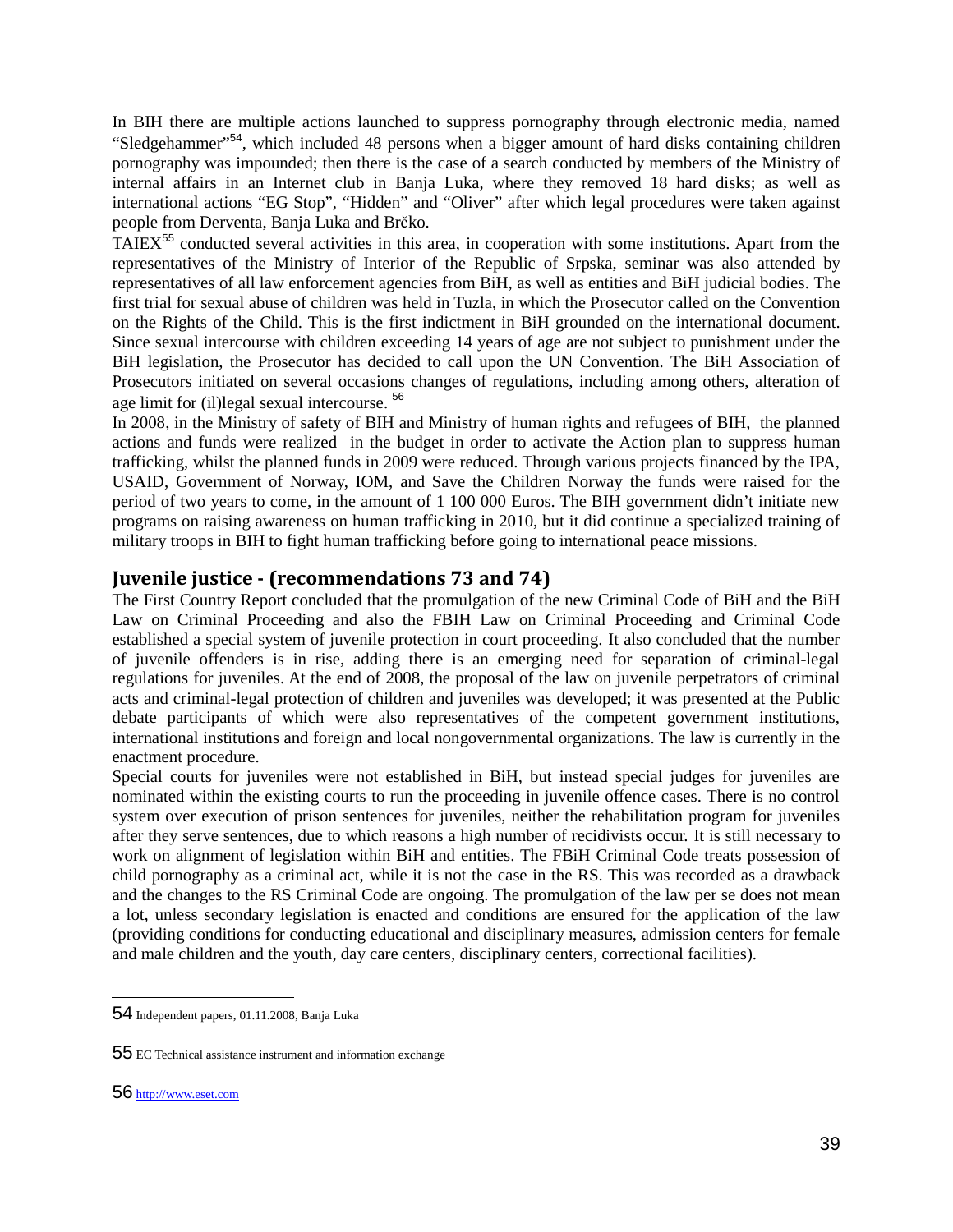The Law on sanctioning crimes and felonies in BIH, FBIH, RS and BD commands separate accommodation of under-aged and adults during their conviction serving, separate accommodation for those incarcerated and sentenced, as well as other conditions for a decent sentence serving. This area contains the most unresolved issues concerning penal institutions in FBIH. This specifically applies to separate accommodation of under-aged people and adults, male and female persons, setting conditions to enable the rights to leisure and recreation for those incarcerated, as well as education, adequate health care and other basic standards. The first periodic report does not mention at all the lack of preventive work on delinquency behavior of the youth, or lack of the institutions to undertake preventive measures. It only mentions correctional facilities. The society has not as yet identified solution for the increasing number of the youth who are on the streets without any supervision, who commit both big and small offences and who become lost and unable to integrate within the society due to inadequate reactions from the system institutions. As a result of the initiated strategic activities on fight against delinquency partnership projects between governmental and nongovernmental sectors have evolved, which led to the signing of several Protocols on cooperation between entities and cantonal ministries, Social Work Centers and nongovernmental organizations running shelters in the FBIH and the RS. Data clearly show that basic activities were carried out, namely – strategy was enacted, as well as action plans of cantons and municipalities (to a great extent). There are insufficient funds for more concrete activities. Social welfare services complain on not being properly equipped and staffed; on no admission centers for female and male children and the youth; insufficient resources for implementation of activities with individuals and groups of juvenile offenders and for the work with parents of children; that criminal code does not incorporate instruments of imposing constraints against parents and juvenile offenders, hence Social Work Centers are unable when parents or juveniles refuse to cooperate; lack of institutions in FBIH is a constant problem. We would like to point at lack of systematic preventive measures, that would be realized amongst children with a special efforts pledged towards inclusion of children under risk in these activities.

#### **Children belonging to ethnic minorities - (recommendation 76)**

**Compared with the previous report, it could be noticed that some progress has been made at all places populated by Roma people. However, this progress is still insufficient for the piled problems Roma population is facing with. At the beginning of 2007, several Roma nongovernmental organizations led by the BiH Council of Roma people and with the financial and expert support from international organizations and donors, carried out a relevant research regarding the life of Roma population in BiH, with a special accent on housing, employment and some other segments falling under fields of existence of this ethnic minority. The most precious data from this research is the number of Roma population in the territory of Bosnia and Herzegovina. The research has shown that at least 76,000 Roma people have lived in BiH in 2007. The data collected during this research unambiguously imply that although Roma people are the biggest ethnic minority in BiH, they are also the most socially vulnerable minority, according to all parameters the status of any social group is measured against and defined.** 

Out of 17 ethnic minorities living in BiH and constitutive peoples, the Roma children are the children who enroll and complete primary and secondary school the least of all other children, while the number of Roma people who enrolled university studies is unfortunately insignificant. A special problem is the state of awareness amongst Roma people regarding importance of the health care, prevention of some diseases, to the same extend as prejudices towards Roma people and their discrimination in the BiH society represent a problem for itself nowadays. In October 2008, Bosnia and Herzegovina signed Declaration on Accession to Decade of Roma Inclusion 2005-2015. By doing this, BiH has associated with the regional countries and the EU in obligation to provide all rights related to housing, education, health care and employment of the Roma people. This was preceded by a number of activities. The BiH Council of Ministers in June 2008 adopted the Action Plan for resolving the problems of the Roma people. At the same time, the Decision on the establishment of the Coordination Board for implementation and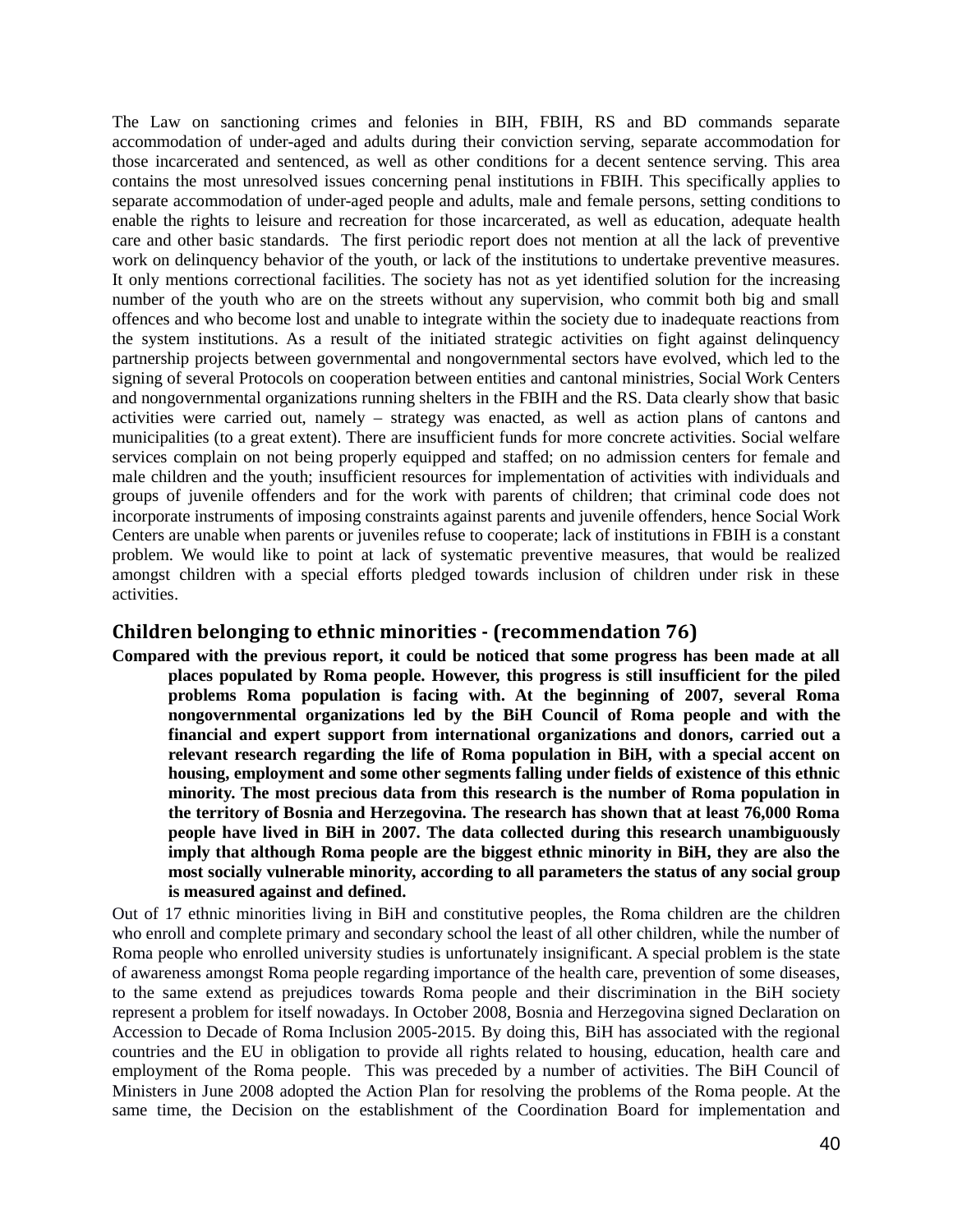monitoring of the Action Plan was made and Declaration on BiH accession to "Decade of Roma Inclusion 2005-2015" was adopted. The amount of BAM 630 million should be invested within the program Decade for Roma people in BiH, and the resources will be intended for resolving housing, educational, health needs and employment problems<sup>57</sup>. These Action Plans were a requirement for BiH to apply to the Program Decade of Roma 2005-2015. The Roma Centre of Tuzla Canton worked on development of the Action plan together with the representatives of Roma from the BiH Council of Ministers, Roma Centre from Kakanj and RS Association of Roma. A number of workshops were organized at all municipalities of Tuzla Canton in partnership and organized by the Human Rights Bureau. The workshops were aimed at ensuring participation of all ethnic minorities at Municipal Councils in elections. At the Round table on ethnic minorities, the Chairman of the Council of ethnic minorities at the BiH Parliament stressed that the primary task of Roma in BiH was to preserve the Roma ethnic identity, fight for the change of BiH Constitution and BiH Election Law, which disabled Roma, but also other ethnic minorities, to participate in political life of the state. The NGO "Bospo" presented the book "History, culture and tradition of Roma" in Tuzla, while EuroRom presented the brochure and short film dealing with Roma customs in the territory of Tuzla municipality. Several municipalities from FBiH also built specific number of housing units for Roma families; they also provide Roma children who go to school with textbooks and didactic aids, and some municipalities even grant scholarships. The support to Roma children who go to school was shown by many NGOs and special thanks goes to "Education builds BIH"NGO and so far 454 scholarships were granted for Roma children- structured in the class of elementary and high school students, as well as university. There are about 25,000 Roma in the RS, only 2% of whom are working. Apart from this, there are significant steps forward in various fields, such as: the first Roma magazine was published under the title "Black and white world" in Roma and local language. The City of Banja Luka has provided free textbooks for 24 primary school pupils, while Roma students were given the amount of BAM 500 to purchase necessary textbooks. The City has also provided for free school meals during the entire school year to all Roma primary school pupils. All Roma children in Banja Luka who turned 7 years go to school. Many activities were performed in 2008 to improve living conditions of Roma thanks to the European Union projects that were specified under the World Decade of Roma.

#### **Conclusions and recommendations for Special care measures:**

- The problem of drug addiction still exists. The communes for assistance to drug addicts are full. The NGO sector is still taking care of them, apart from Sarajevo Canton.
- The increase of trafficking in women within the BIH borders has been recorded. The penalties for these offences are meek.
- The process of return has not been finalized. The country must provide conditions for sustainable return, integration and support of education of refugees, displaced children and returnee children.
- A specific number of children in BiH still live in collective (alternative) centers, almost 14 years following completion of war conflict, many refugee families live without basic living conditions.
- The monthly toll of people who died from mines in 2008 was five people. The economic exploitation of children is the most frequent in the form of street begging. The number of detected cases of sexual abuse of children and pedophilia has been ascending in BiH.
- The increase in brutal offences of juveniles has been recorded. No prevention, rehabilitation and juvenile admission measures are performed after serving the sentence, and therefore the number of recidivists amongst delinquents is high.

<sup>57 &</sup>quot;Glas Srpske" newspapers, 8.8. 2008.